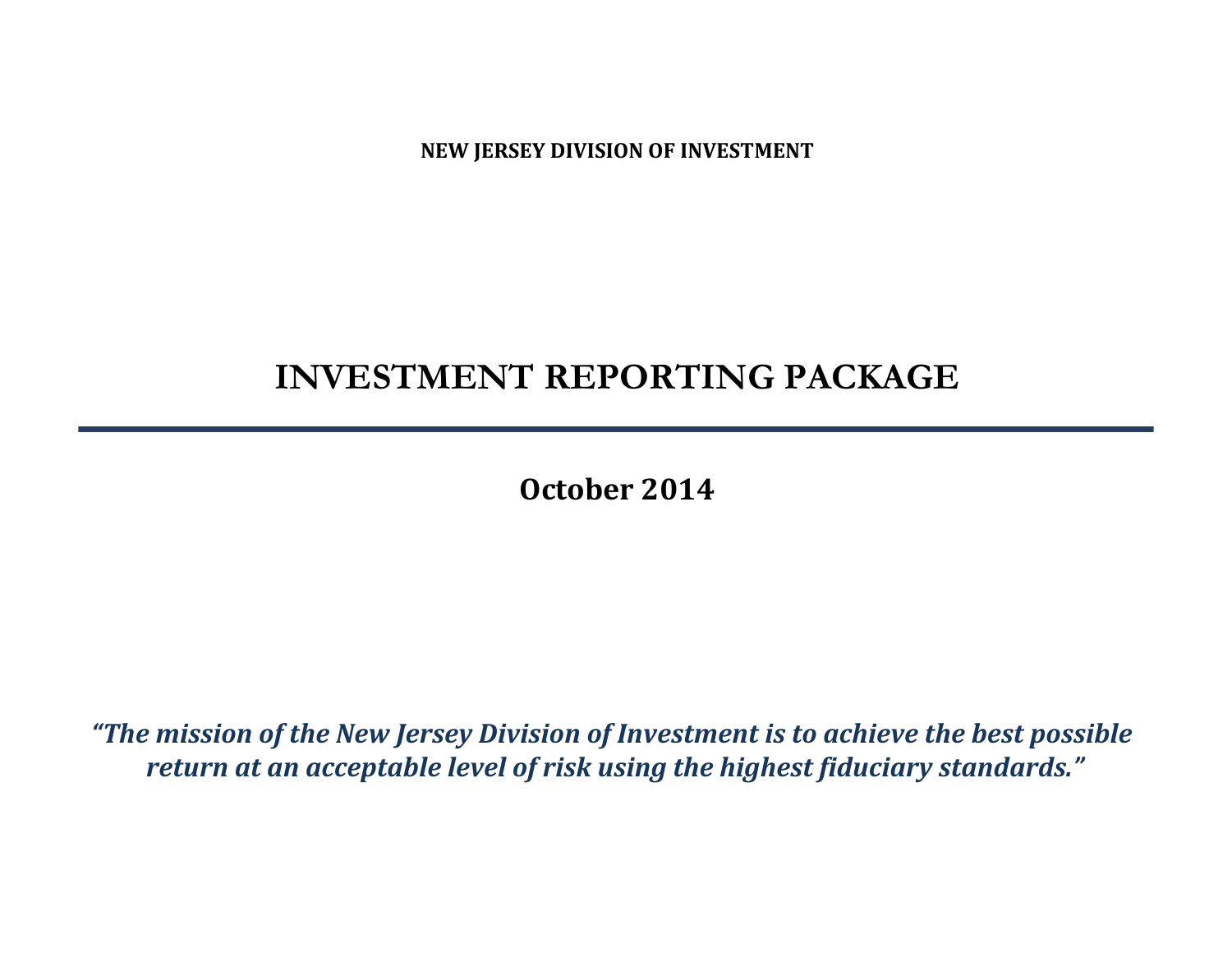### **New Jersey Division of Investment Actual Allocation vs FY 2015 Investment Plan Target 10/31/14**

|                                    | <b>Actual</b>       |                 |             |                     |
|------------------------------------|---------------------|-----------------|-------------|---------------------|
|                                    | <b>Allocation %</b> | <b>Target %</b> | Difference% | <b>Allocation\$</b> |
| Absolute Return/Risk Mitigation    | 4.45%               | 4.00%           | 0.45%       | 3,464.13            |
| <b>Risk Mitigation</b>             | 4.45%               | 4.00%           | 0.45%       | 3,464.13            |
| Cash Equivalents <sup>(1)</sup>    | 3.52%               | 5.00%           | $-1.48%$    | 2.736.82            |
| Short Term Cash Equivalents        | 0.55%               | 0.00%           | 0.49%       | 430.49              |
| <b>TIPS</b>                        | 2.17%               | 1.50%           | 0.67%       | 1,691.65            |
| <b>US Treasuries</b>               | 1.09%               | 1.75%           | $-0.66%$    | 845.49              |
| <b>Total Liquidity</b>             | 7.33%               | 8.25%           | $-0.92%$    | 5,704.45            |
| <b>Investment Grade Credit</b>     | 11.24%              | 10.00%          | 1.24%       | 8,744.97            |
| Public High Yield                  | 2.12%               | 2.00%           | 0.12%       | 1,652.45            |
| <b>Global Diversified Credit</b>   | 2.82%               | 3.50%           | $-0.70%$    | 2,192.40            |
| <b>Credit Oriented Hedge Funds</b> | 3.18%               | 4.00%           | $-0.82%$    | 2,477.32            |
| Debt Related Private Equity        | 1.03%               | 1.00%           | 0.03%       | 802.11              |
| <b>Debt Related Real Estate</b>    | 1.00%               | 1.00%           | 0.00%       | 774.49              |
| Police and Fire Mortgage Program   | 1.16%               | 1.10%           | 0.06%       | 905.47              |
| <b>Total Income</b>                | 22.55%              | 22.60%          | $-0.05%$    | 17,549.21           |
| Commodities                        | 1.13%               | 1.00%           | 0.13%       | 877.38              |
| <b>Private Real Assets</b>         | 1.25%               | 2.00%           | $-0.75%$    | 970.27              |
| <b>Equity Related Real Estate</b>  | 3.92%               | 4.25%           | $-0.52%$    | 3,050.93            |
| <b>Total Real Return</b>           | 6.30%               | 7.25%           | $-0.95%$    | 4,898.58            |
| <b>US Equity</b>                   | 28.91%              | 27.25%          | 1.66%       | 22,497.99           |
| Non-US Developed Markets Equity    | 11.01%              | 12.00%          | $-0.99%$    | 8,569.36            |
| <b>Emerging Markets Equity</b>     | 6.54%               | 6.40%           | 0.14%       | 5,092.11            |
| <b>Equity Oriented Hedge Funds</b> | 4.00%               | 4.00%           | 0.00%       | 3,113.36            |
| <b>Buyouts/Venture Capital</b>     | 7.90%               | 8.25%           | $-0.35%$    | 6,146.49            |
| <b>Total Global Growth</b>         | 58.37%              | 57.90%          | 0.47%       | 45,419.31           |
| Opportunistic Private Equity       | 0.18%               | 0.00%           | 0.18%       | 141.39              |
| <b>Other Cash and Receivables</b>  | 0.81%               | 0.00%           | 0.81%       | 633.76              |
| <b>Total Pension Fund</b>          | 100.00%             | 100.00%         | 0.00%       | 77,810.83           |

**1 The cash aggregate comprises the two common fund cash accounts, in addition to the seven plan cash accounts.** 

**Totals may not equal sum of components due to rounding.**



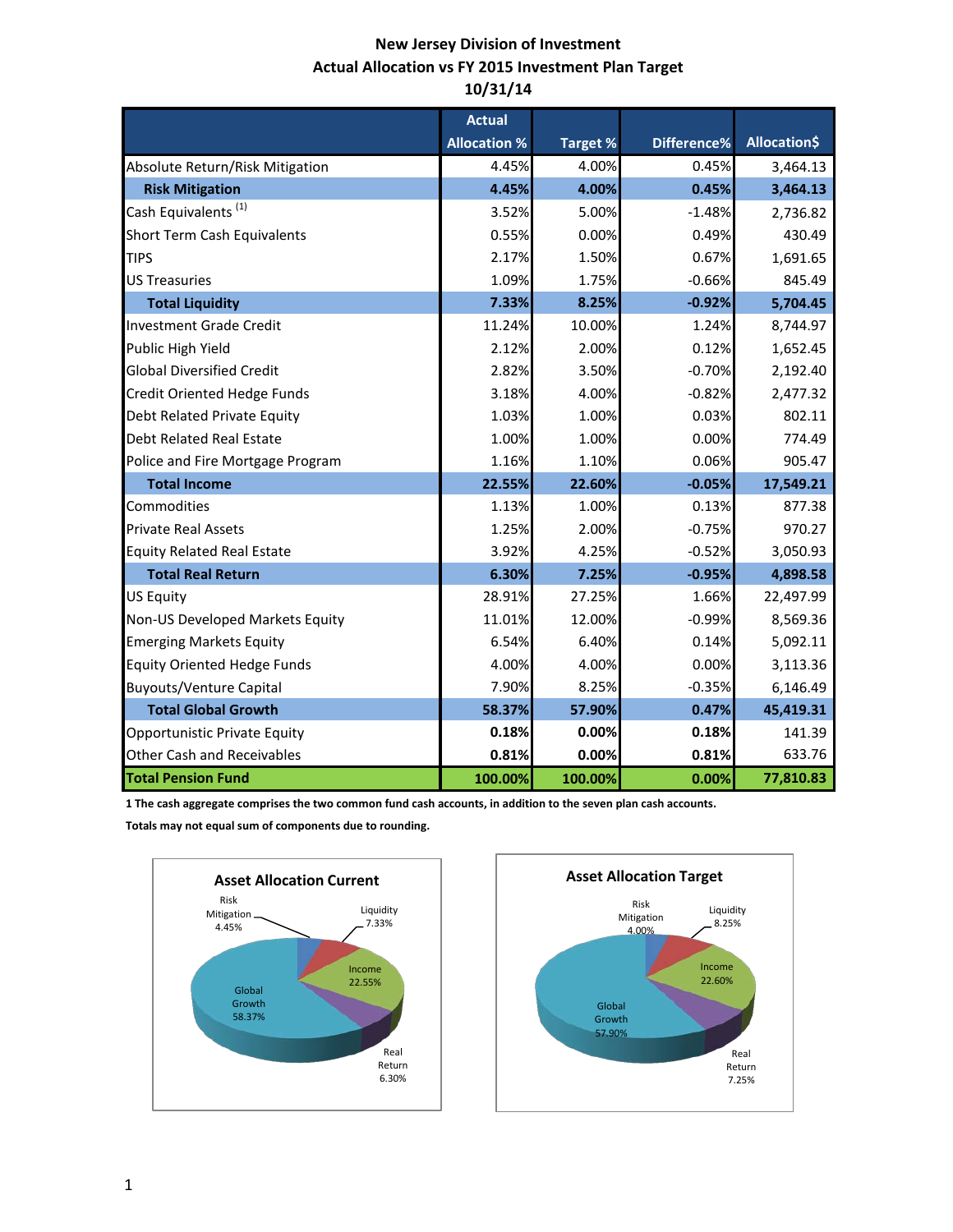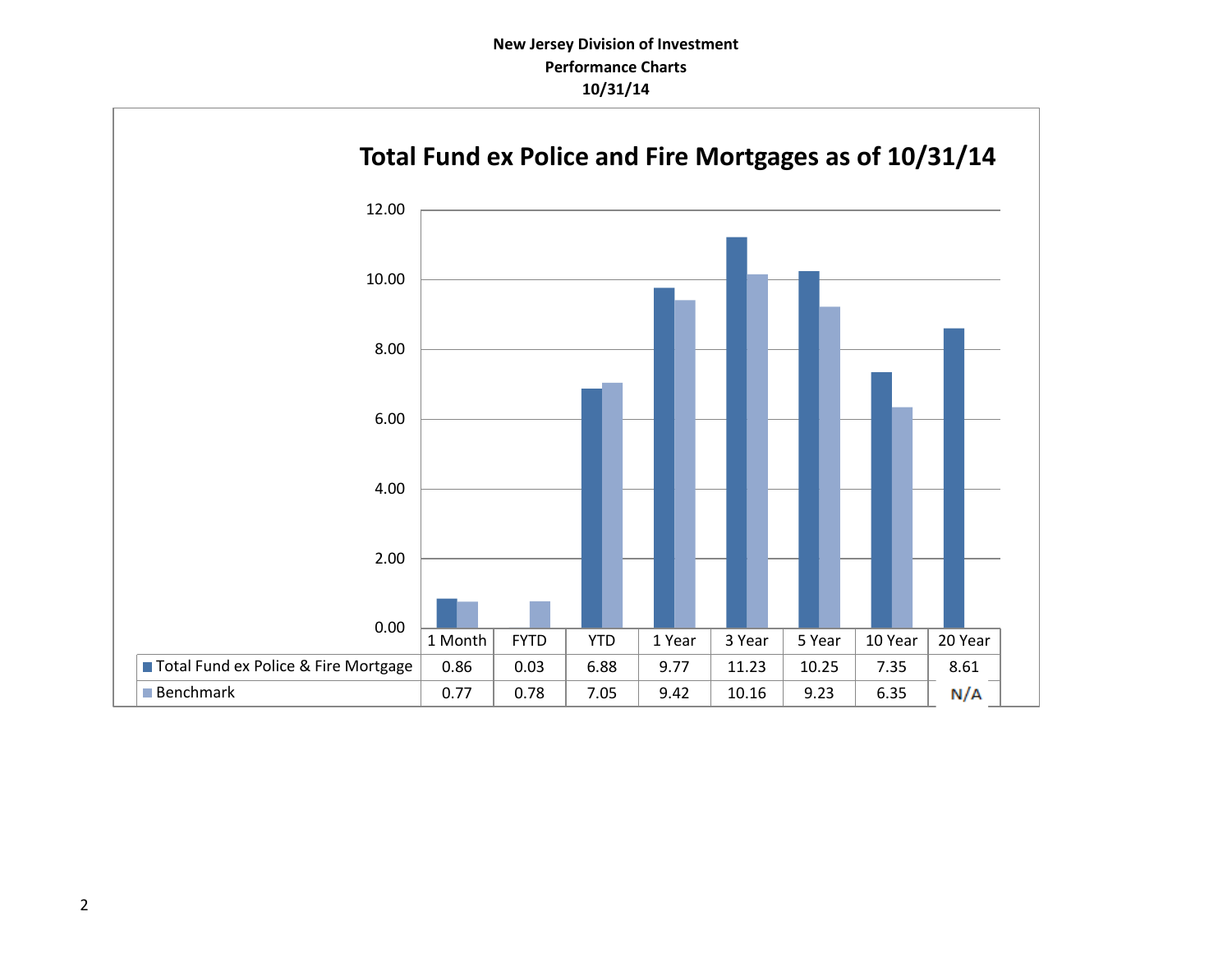### **New Jersey Division of Investment Performance Charts 10/31/14**



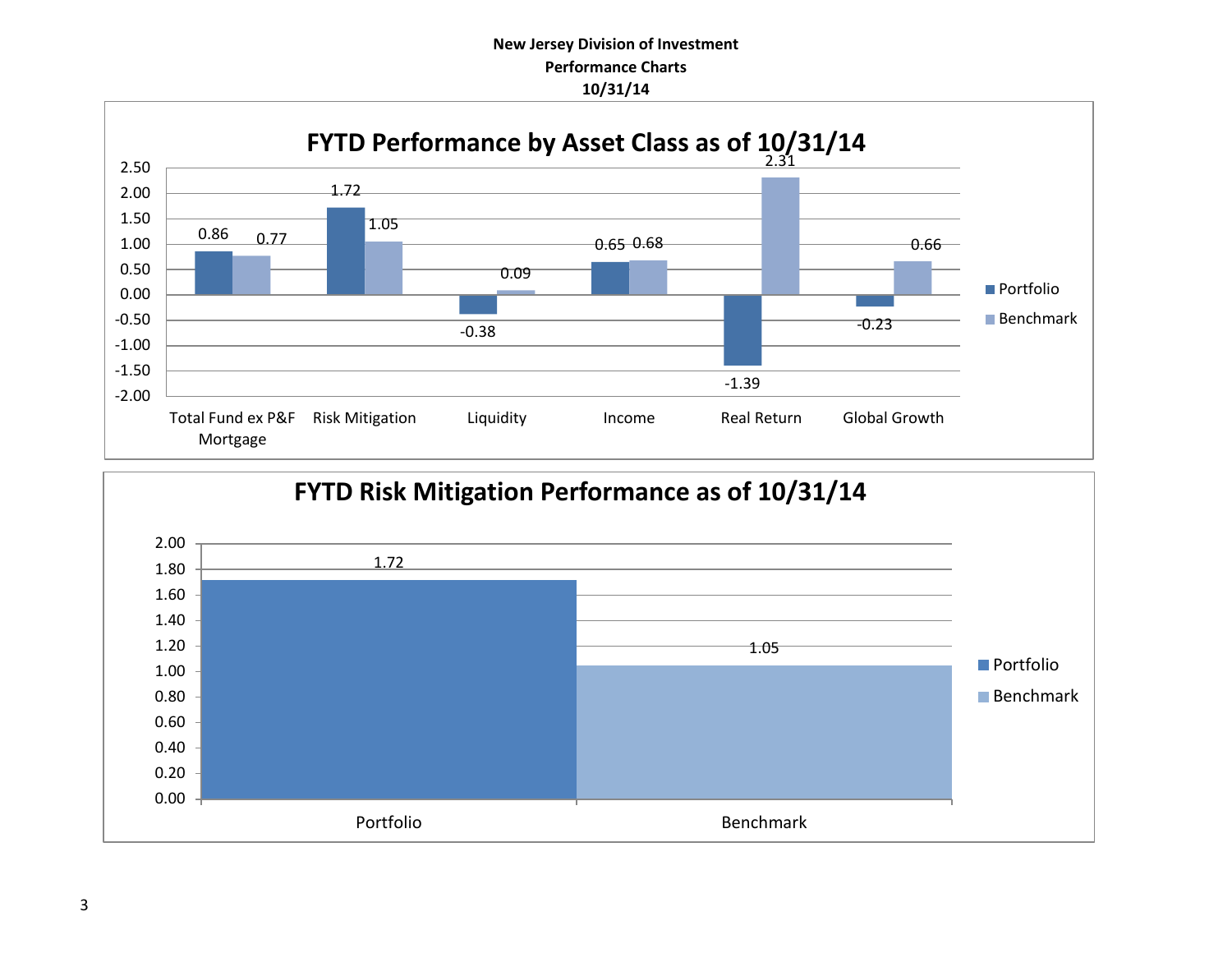### **New Jersey Division of Investment Performance Charts 10/31/14**





\*Reported on a 1 month lag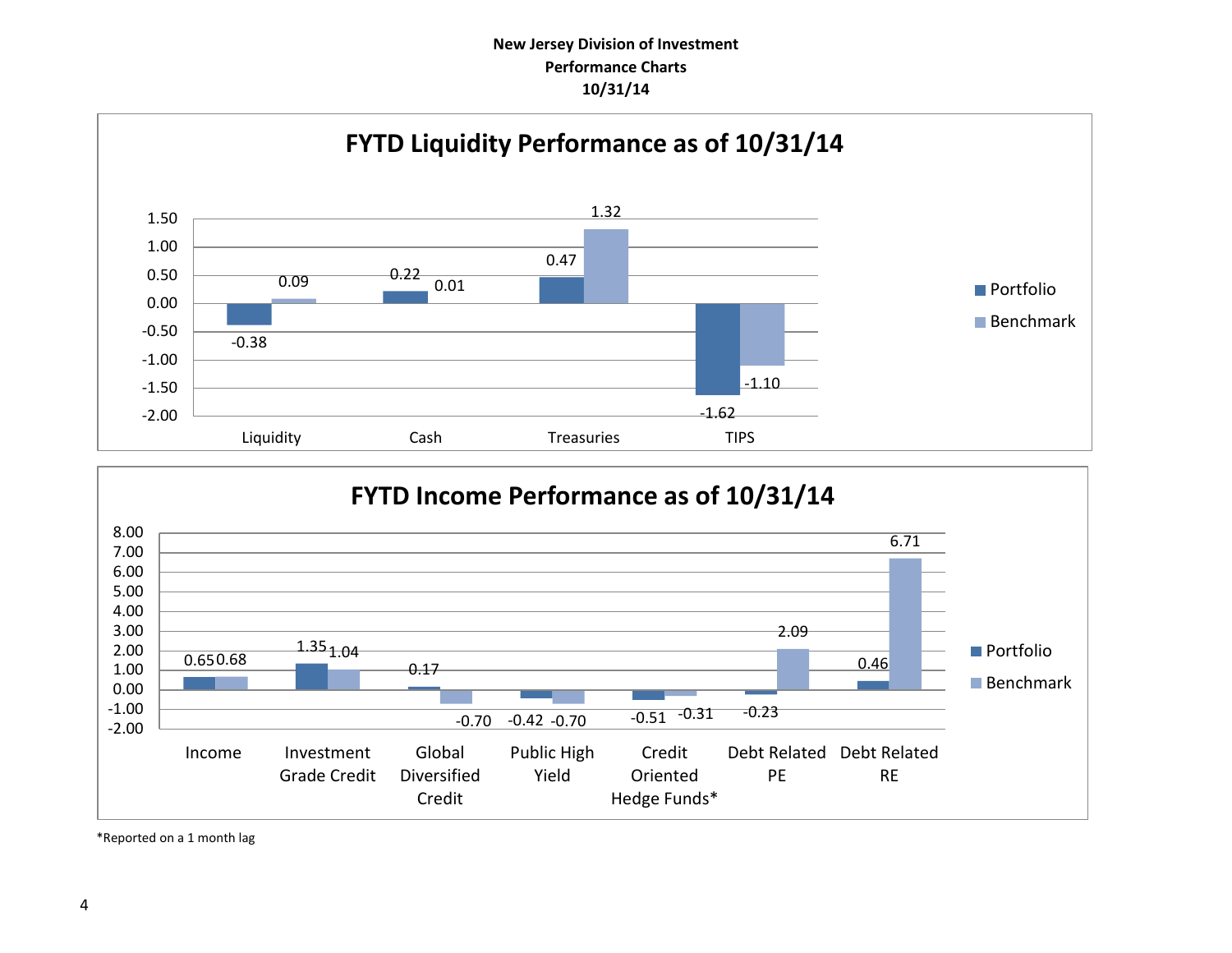### **New Jersey Division of Investment Performance Charts 10/31/14**



## **FYTD Global Growth Performance as of 10/31/14**



\*Reported on a 1 month lag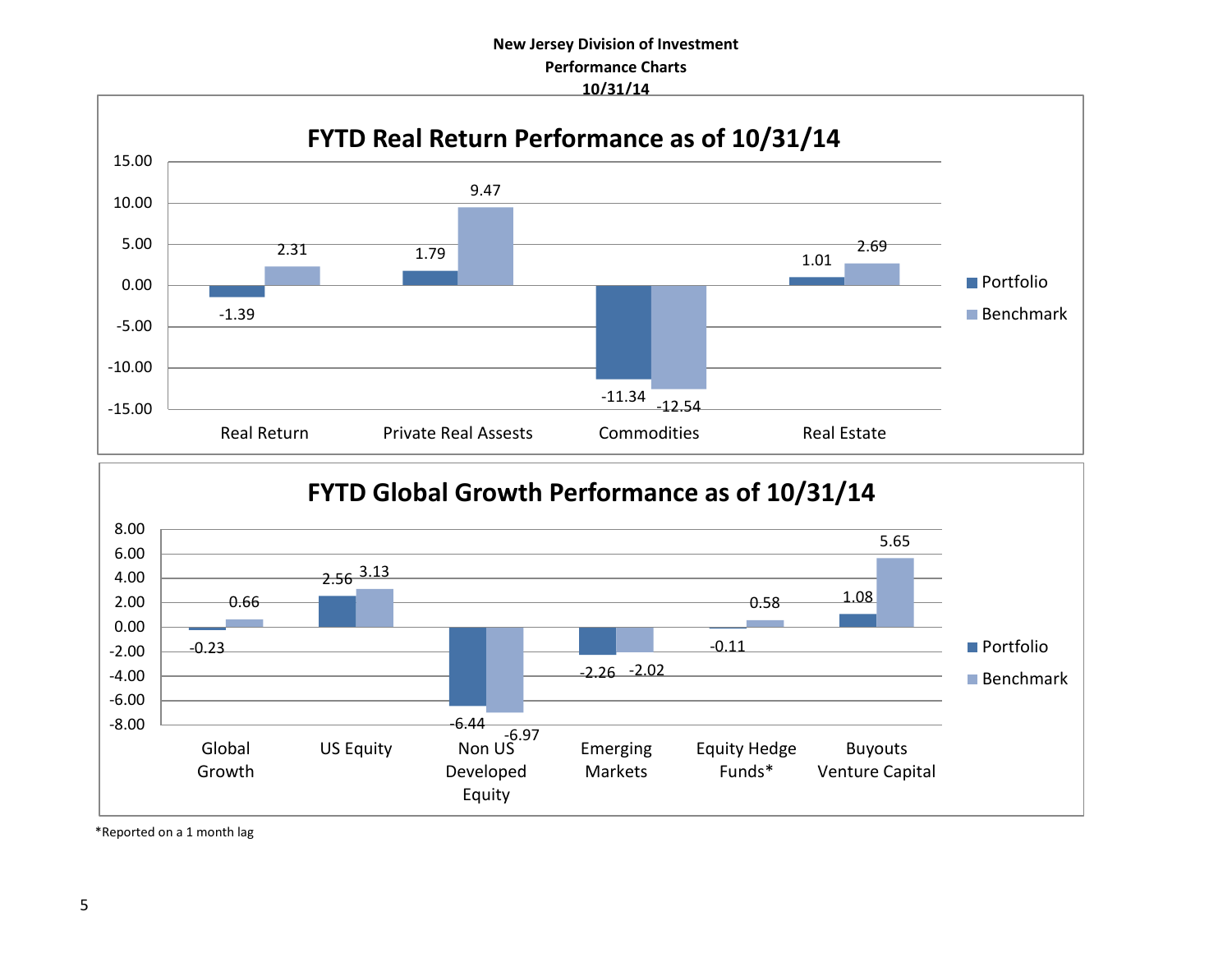#### **New Jersey Division of Investment**

**Pension Fund Performance Versus Benchmark**

| 10/31/14                                                       |         |             |             |        |         |         |          |  |
|----------------------------------------------------------------|---------|-------------|-------------|--------|---------|---------|----------|--|
|                                                                | 1 month | <b>FYTD</b> | <b>CYTD</b> | 1 Year | 3 Years | 5 Years | 10 Years |  |
| Domestic Equity with Cash, Hedges, Miscellaneous               | 2.08    | 2.56        | 9.86        | 16.29  | 19.91   | 17.19   | 9.45     |  |
| S&P 1500 Composite                                             | 2.68    | 3.13        | 10.37       | 16.52  | 19.70   | 16.92   | 8.46     |  |
| Equity Only (Ex Cash)                                          | 2.10    | 2.56        | 9.95        | 16.68  | 20.25   | 17.61   | 9.62     |  |
| <b>Equity Only-Diversified Fund</b>                            | 2.13    | 2.36        | 9.50        | 15.74  | 19.46   |         |          |  |
| <b>Equity Only-Concentrated Fund</b>                           | 2.06    | 2.74        | 10.40       | 17.74  | 21.42   |         |          |  |
| Domestic Fixed Income with Cash, Hedges, Miscellaneous         | 0.77    | 0.55        | 6.57        | 6.17   | 5.60    | 7.91    | 7.05     |  |
| <b>Fixed Income Blended Benchmark</b>                          | 1.09    | 0.42        | 5.82        | 5.19   | 4.91    | 7.19    | 6.34     |  |
| <b>Investment Grade</b>                                        | 0.84    | 0.86        | 6.57        | 5.36   | 4.12    | 7.21    | 6.55     |  |
| <b>Investment Grade Blended Benchmark</b>                      | 1.04    | 0.85        | 6.36        | 5.05   | 4.38    | 7.83    | 6.66     |  |
| High Yield                                                     | 0.75    | (0.07)      | 9.29        | 11.10  | 13.88   | 12.72   |          |  |
| <b>Barclays High Yield Index</b>                               | 1.19    | (0.70)      | 4.72        | 5.82   | 9.39    | 10.44   |          |  |
| International Equity with Cash, Hedges, Miscellaneous          | (0.21)  | (4.75)      | 0.04        | 0.96   | 7.58    | 4.28    | 5.44     |  |
| <b>MSCI All World Country Index (ex US)</b>                    | (0.99)  | (6.20)      | (0.99)      | 0.06   | 7.76    | 6.09    | 6.59     |  |
| <b>Custom International Equity Markets Index</b>               | (0.48)  | (5.23)      | (0.06)      | 0.10   | 7.34    |         |          |  |
| Developed Markets Equity                                       | (1.28)  | (6.44)      | (1.73)      | 0.59   | 9.85    |         |          |  |
| Custom International Equity Developed Markets Index            | (1.46)  | (6.97)      | (2.26)      | (0.21) | 9.34    |         |          |  |
| <b>Emerging Markets Equity</b>                                 | 1.55    | (2.26)      | 3.01        | 1.32   | 3.96    |         |          |  |
| <b>Custom International Equity Emerging Markets Index</b>      | 1.35    | (2.02)      | 3.87        | 0.93   | 3.88    |         |          |  |
| <b>Alternative Investments</b>                                 | 0.44    | 0.17        | 9.75        | 13.39  | 10.17   | 9.88    |          |  |
| <b>Hedge Funds</b>                                             | 0.00    | 0.53        | 6.11        | 9.21   | 9.12    | 6.71    |          |  |
| HFRI Fund of Funds Composite (one month lag)                   | (0.17)  | 1.29        | 3.76        | 6.18   | 5.19    | 3.41    |          |  |
| <b>Private Equity</b>                                          | 1.13    | 0.90        | 17.09       | 23.11  | 14.95   | 15.04   |          |  |
| Cambridge Associates (Data only available quarterly) $1$       | 0.00    | 5.65        | 16.16       | 21.96  | 14.75   | 17.59   |          |  |
| <b>Real Estate</b>                                             | 1.10    | 0.78        | 10.14       | 14.40  | 12.28   | 10.63   |          |  |
| Real Estate Index (Data only available quarterly) <sup>1</sup> | 0.00    | 2.69        | 8.12        | 11.74  | 11.61   | 11.30   |          |  |
| <b>Real Assets/Commodities</b>                                 | (1.35)  | (5.31)      | 3.76        | 2.18   | (0.56)  | (2.56)  |          |  |
| <b>DJUBS TR Index</b>                                          | (0.80)  | (12.54)     | (6.35)      | (5.94) | (7.59)  | (2.17)  |          |  |
| Police & Fire Mortgage Program                                 | 0.35    | 1.62        | 4.97        | 5.66   | 3.08    |         |          |  |
| Plan Cash <sup>2</sup>                                         | 0.08    | 0.25        | 0.57        | 0.59   | 0.30    | 0.32    | 1.77     |  |
| <b>US Treasury Bills (3 month)</b>                             | 0.00    | 0.00        | 0.03        | 0.04   | 0.05    | 0.07    | 1.50     |  |
| <b>Total Pension Fund</b>                                      | 0.86    | 0.05        | 6.85        | 9.72   | 11.11   |         |          |  |
| <b>Total Pension Fund ex Police and Fire Mortgages</b>         | 0.86    | 0.03        | 6.88        | 9.77   | 11.23   | 10.25   | 7.35     |  |
| <b>Total Fund Benchmark</b>                                    | 0.77    | 0.78        | 7.05        | 9.42   | 10.16   | 9.23    | 6.35     |  |

**1 Cambridge Associates & NCREIF (NPI) Benchmarks are only reported on an quarterly basis, non quarter-end months are reported as 0%**

**2 The cash aggregate comprises the seven plan cash accounts**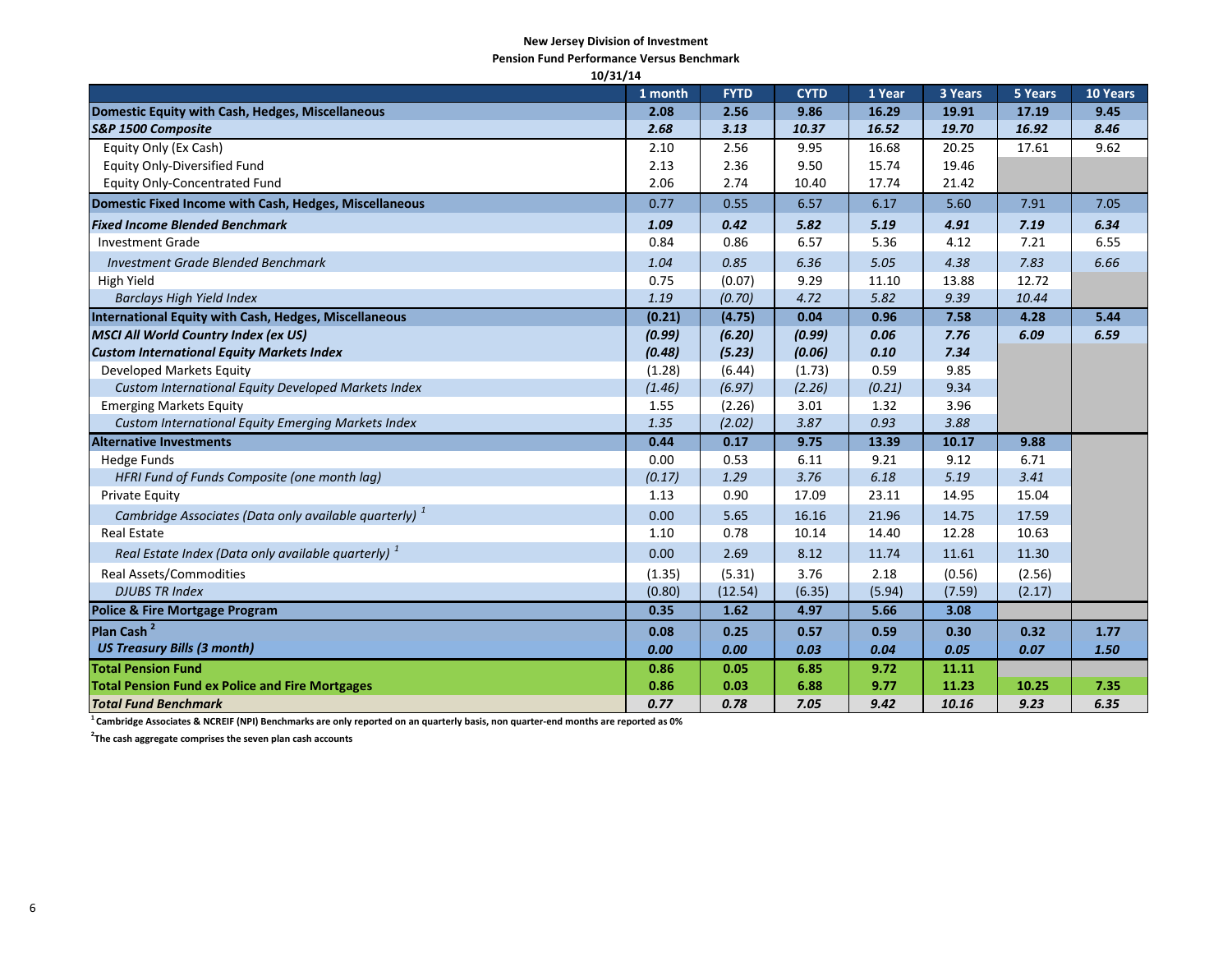### **New Jersey Division of Investment Domestic Equity 10/31/14**

### **Top Holdings**

|                                 | % of             |
|---------------------------------|------------------|
| Company                         | <b>Portfolio</b> |
| <b>APPLE INC</b>                | 3.75             |
| <b>MICROSOFT CORP</b>           | 2.23             |
| <b>EXXON MOBIL CORP</b>         | 2.13             |
| <b>WELLS FARGO CO</b>           | 1.80             |
| <b>GOOGLE INC</b>               | 1.68             |
| <b>JOHNSON &amp; JOHNSON</b>    | 1.50             |
| <b>MERCK &amp; CO</b>           | 1.40             |
| <b>GENERAL ELECTRIC CO</b>      | 1.40             |
| <b>JP MORGAN CHASE &amp; CO</b> | 1.35             |
| <b>WALT DISNEY CO.</b>          | 1.34             |

### **Portfolio Sector Weightings**

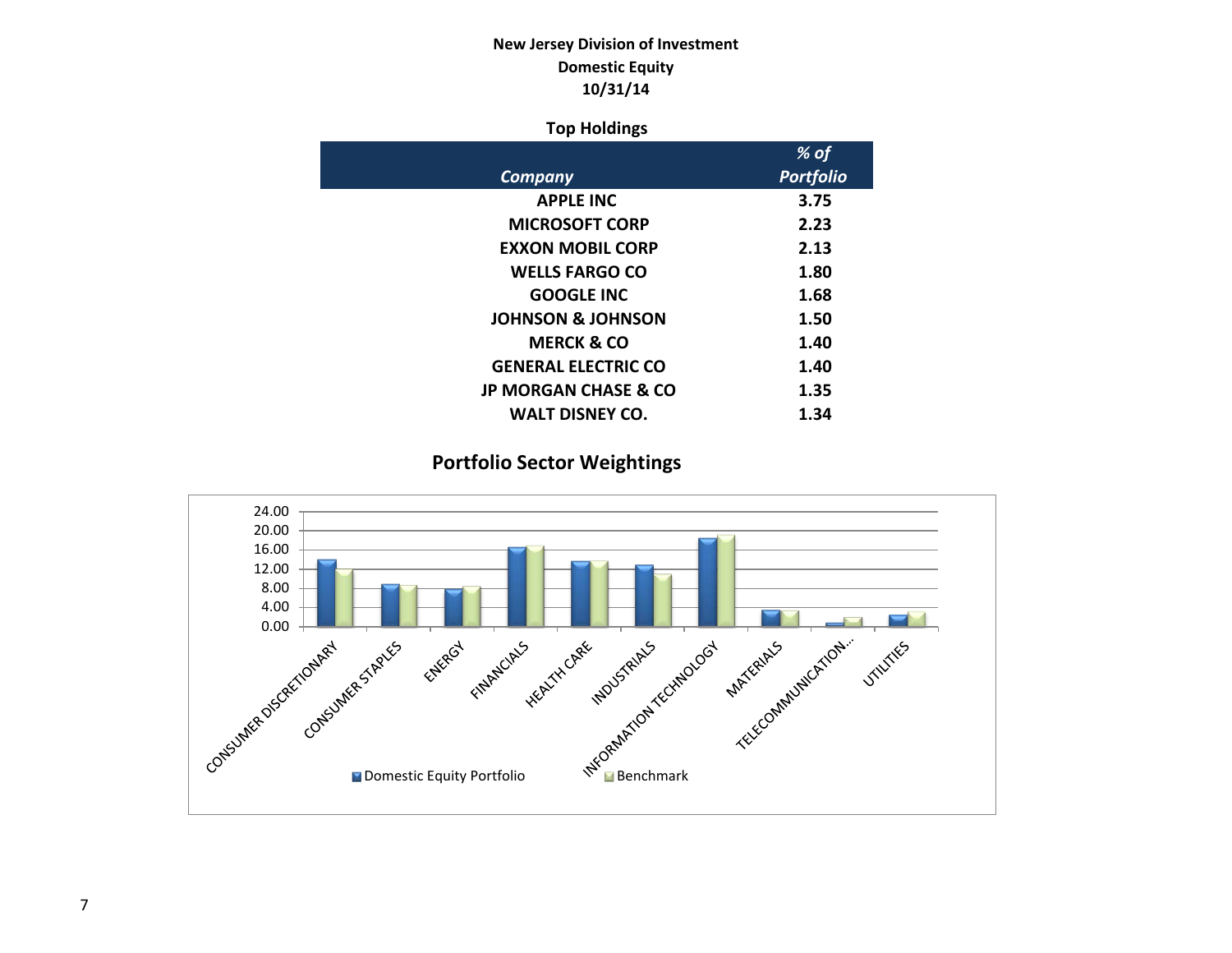### **New Jersey Division of Investment Investment Grade Portfolio 10/31/14**

|                               | <b>Portfolio</b> | Benchmark <sup>(1)</sup> Difference |          |            | Issuer Name <sup>(2)</sup> | <b>Market Valu</b> |
|-------------------------------|------------------|-------------------------------------|----------|------------|----------------------------|--------------------|
| S & P's Quality Rating        | A+               | A+                                  | N/A      | <b>TII</b> | U.S. Treasury Tips         | 14.21%             |
| Coupon (%)                    | 3.85             | 5.36                                | $-1.51$  |            | U.S. Treasury              | 8.52%              |
| Current Yield                 | 3.20             | 4.45                                | $-1.25$  | <b>XOM</b> | <b>Exxon Mobil</b>         | 2.37%              |
| <b>IDuration</b>              | 5.93             | 6.64                                | $-0.71$  | <b>MP</b>  | <b>Prov of Manitoba</b>    | 2.22%              |
| <b>Option Adjusted Spread</b> | 81.24            | 109.96                              | $-28.72$ | <b>AID</b> | Aid to Israel              | 2.21%              |
| Convexity                     | 0.19             | 1.52                                | $-1.33$  |            | IAT & T                    | 1.86%              |
| Maturity (yrs)                | 6.92             | 9.81                                | $-2.89$  | ONT        | Prov of Ontario            | 1.67%              |

 $*$ This is a custom benchmark

| <b>Maturities</b> | <b>Portfolio</b> | Benchmark <sup>(1)</sup> |
|-------------------|------------------|--------------------------|
| $0-5$ yr          | 44.33            | 0.41                     |
| $5-10$ yr         | 40.05            | 0.94                     |
| $10-15$ yr        | 5.91             | 10.74                    |
| 15-20yr           | 6.05             | 12.40                    |
| 20-25yr           | 2.38             | 23.89                    |
| 25-30yr           | 0.06             | 49.14                    |
| $>30$ yr          | 0.14             | 2.47                     |
| Unclassified      | 1.08             | 0.00                     |

(1) Barclay's Gov/Credit Long

(2) Includes all affiliated entities

(3) Excluding US Treasuries and Tips

| <b>Portfolio</b> | Benchmark <sup>(1)</sup> Difference |          |              | <b>Issuer Name<sup>(2)</sup></b> | Market Value [%] |
|------------------|-------------------------------------|----------|--------------|----------------------------------|------------------|
| $A+$             | $A+$                                | N/A      | TII          | U.S. Treasury Tips               | 14.21%           |
| 3.85             | 5.36                                | $-1.51$  |              | U.S. Treasury                    | 8.52%            |
| 3.20             | 4.45                                | $-1.25$  | <b>XOM</b>   | Exxon Mobil                      | 2.37%            |
| 5.93             | 6.64                                | $-0.71$  | <b>MP</b>    | Prov of Manitoba                 | 2.22%            |
| 81.24            | 109.96                              | $-28.72$ | AID.         | Aid to Israel                    | 2.21%            |
| 0.19             | 1.52                                | $-1.33$  |              | <b>AT &amp; T</b>                | 1.86%            |
| 6.92             | 9.81                                | $-2.89$  | <b>ONT</b>   | Prov of Ontario                  | 1.67%            |
| ۰k               |                                     |          | <b>BRCOL</b> | Prov of Brit Col                 | 1.67%            |
|                  |                                     |          |              | <b>CMCSA Comcast</b>             | 1.50%            |
|                  |                                     |          | <b>QHEL</b>  | Hydro-Quebec                     | 1.50%            |

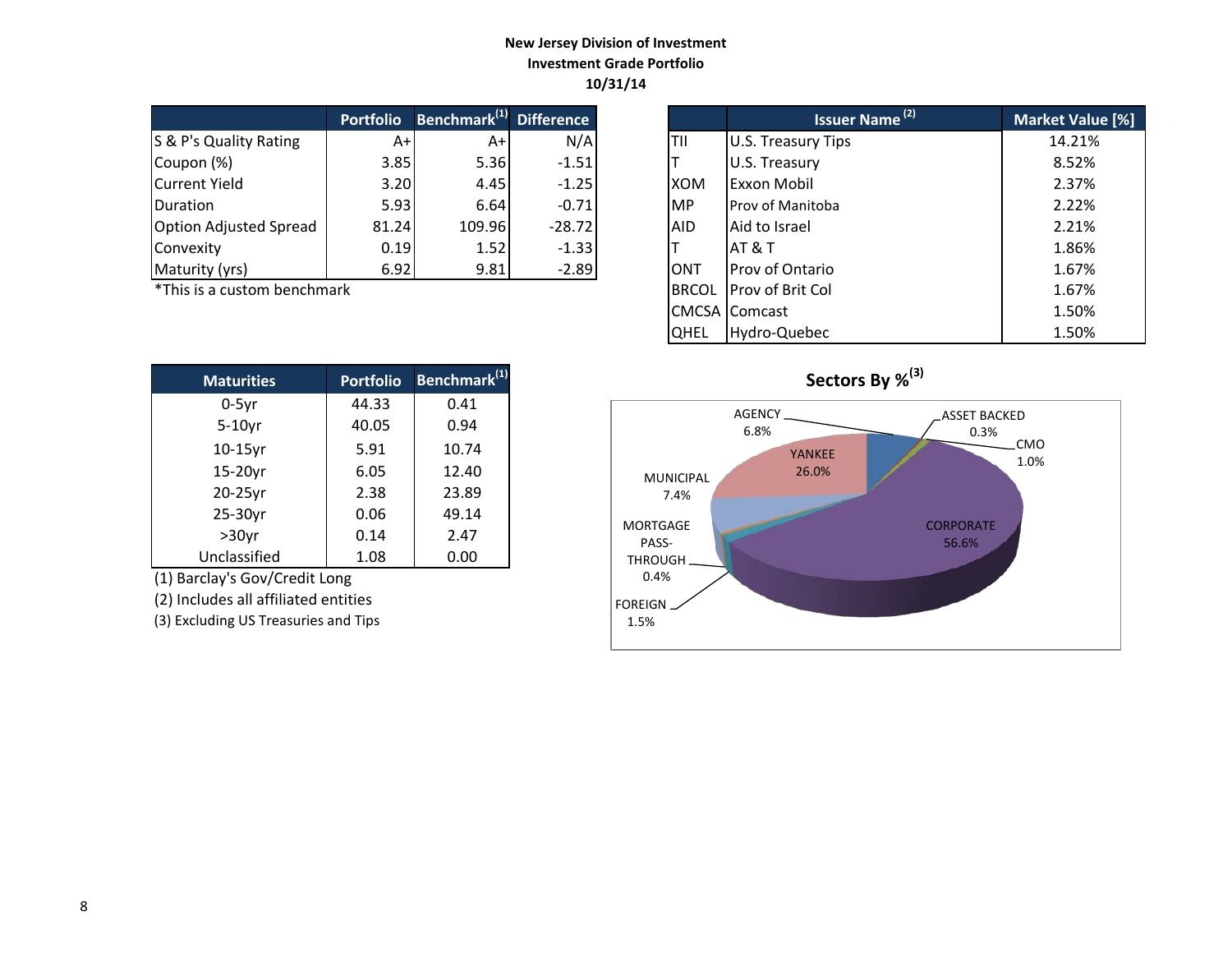### **New Jersey Division of Investment International Equity 10/31/14**

### **Top Holdings**

|                                       | % of             |
|---------------------------------------|------------------|
| <b>Company</b>                        | <b>Portfolio</b> |
| <b>ISHARES MSCI EMERGING MARKETS</b>  | 9.12             |
| <b>ISHARES MSCI EAFE ETF</b>          | 3.42             |
| <b>ISHARES CORE MSCI EMERGING MAR</b> | 1.42             |
| ROCHE HOLDING AG                      | 1.20             |
| <b>NOVARTIS AG REG</b>                | 1.12             |
| <b>NESTLE SA REG</b>                  | 1.00             |
| <b>ISHARES MSCI SOUTH KOREA CAPPE</b> | 0.85             |
| <b>TAIWAN SEMICONDUCTOR SP ADR</b>    | 0.75             |
| <b>BAYER AG</b>                       | 0.75             |
| <b>HSBC HOLDINGS PLC</b>              | 0.67             |

### **Portfolio Sector Weightings**

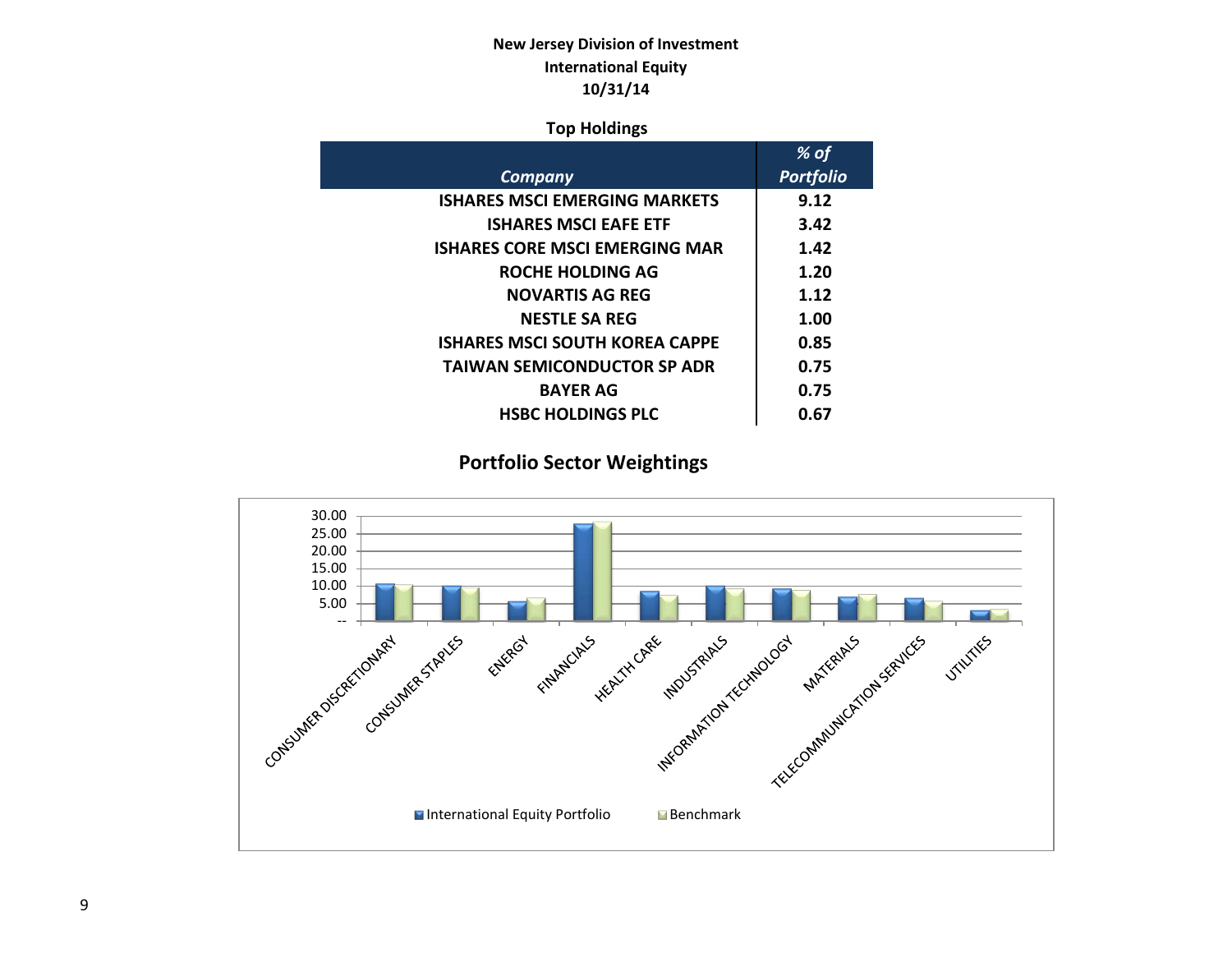#### **New Jersey Division of Investment International Equity Exposure by Country 10/31/14**

|                           |               |          | <b>Custom</b> |          | <b>Net Foreign</b> |                                |               |          | <b>Custom</b> |       | <b>Net Foreign</b> |
|---------------------------|---------------|----------|---------------|----------|--------------------|--------------------------------|---------------|----------|---------------|-------|--------------------|
|                           |               |          | International |          | <b>Currency</b>    |                                |               |          | International |       | <b>Currency</b>    |
|                           | <b>Equity</b> | % Equity | Index         | Hedge    | <b>Exposure</b>    |                                | <b>Equity</b> | % Equity | <b>Index</b>  | Hedge | <b>Exposure</b>    |
| <b>Developed Markets:</b> |               |          |               |          |                    | <b>Emerging Markets:</b>       |               |          |               |       |                    |
| Developed - Euro          |               |          |               |          |                    | EM - Global                    | 10.0          | 0.1%     | 0.0%          |       | 10.0               |
| Austria                   | 13.0          | 0.1%     | 0.1%          |          | 13.0               | EM - Europe/Middle East/Africa |               |          |               |       |                    |
| Belgium                   | 95.6          | 0.7%     | 0.8%          |          | 95.6               | <b>Czech Republic</b>          | 52.8          | 0.4%     | 0.1%          |       | 52.8               |
| Finland                   | 66.0          | 0.5%     | 0.5%          |          | 66.0               | Egypt                          | 19.6          | 0.1%     | 0.1%          |       | 19.6               |
| France                    | 689.6         | 5.1%     | 4.9%          |          | 689.6              | Hungary                        | 15.4          | 0.1%     | 0.1%          |       | 15.4               |
| Germany                   | 642.7         | 4.8%     | 5.3%          |          | 642.7              | Kazakhstan                     | 0.2           | 0.0%     | 0.0%          |       | 0.2                |
| Greece                    | 30.0          | 0.2%     | 0.2%          |          | 30.0               | Kenya                          | 0.2           | 0.0%     | 0.0%          |       | 0.2                |
| Ireland                   | 30.8          | 0.2%     | 0.2%          |          | 30.8               | Kuwait                         | 0.9           | 0.0%     | 0.0%          |       | 0.9                |
| Luxembourg                | 0.2           | 0.0%     | 0.0%          |          | 0.2                | Morocco                        | 0.2           | 0.0%     | 0.0%          |       | 0.2                |
| Italy                     | 165.2         | 1.2%     | 1.2%          |          | 165.2              | Nigeria                        | 0.5           | 0.0%     | 0.0%          |       | 0.5                |
| Netherlands               | 270.2         | 2.0%     | 1.7%          |          | 270.2              | Oman                           | 0.2           | 0.0%     | 0.0%          |       | 0.2                |
| Portugal                  | 20.2          | 0.1%     | 0.1%          |          | 20.2               | Poland                         | 85.3          | 0.6%     | 0.6%          |       | 85.3               |
| Spain                     | 268.3         | 2.0%     | 2.1%          |          | 268.3              | Qatar                          | 14.9          | 0.1%     | 0.2%          |       | 14.9               |
| Euro Currency             |               |          |               | $-181.1$ | $-181.1$           | Romania                        | 2.1           | 0.0%     | 0.0%          |       | 2.1                |
| Developed - Non-Euro      |               |          |               |          |                    | Russia                         | 225.8         | 1.7%     | 1.3%          |       | 225.8              |
| Australia                 | 622.8         | 4.6%     | 4.8%          |          | 622.8              | South Africa                   | 340.4         | 2.5%     | 2.8%          |       | 340.4              |
| Canada                    | 864.4         | 6.4%     | 6.4%          |          | 864.4              | Turkey                         | 110.2         | 0.8%     | 0.6%          |       | 110.2              |
| Denmark                   | 148.1         | 1.1%     | 0.9%          |          | 148.1              | <b>United Arab Emirates</b>    | 10.3          | 0.1%     | 0.2%          |       | 10.3               |
| Hong Kong                 | 230.6         | 1.7%     | 1.9%          |          | 230.6              | EM - Latam                     |               |          |               |       |                    |
| Israel                    | 40.0          | 0.3%     | 0.3%          |          | 40.0               | Argentina                      | 26.0          | 0.2%     | 0.0%          |       | 26.0               |
| Japan                     | 1,603.3       | 11.9%    | 12.5%         | $-180.5$ | 1,422.8            | <b>Brazil</b>                  | 542.2         | 4.0%     | 3.7%          |       | 542.2              |
| New Zealand               | 0.7           | 0.0%     | 0.1%          |          | 0.7                | Chile                          | 22.8          | 0.2%     | 0.5%          |       | 22.8               |
| Norway                    | 53.6          | 0.4%     | 0.4%          |          | 53.6               | Colombia                       | 40.4          | 0.3%     | 0.4%          |       | 40.4               |
| Singapore                 | 123.2         | 0.9%     | 0.9%          |          | 123.2              | Mexico                         | 278.5         | 2.1%     | 1.9%          |       | 278.5              |
| Sweden                    | 239.5         | 1.8%     | 1.7%          |          | 239.5              | Panama                         | 15.1          | 0.1%     | 0.0%          |       | 15.1               |
| Switzerland               | 837.5         | 6.2%     | 5.6%          |          | 837.5              | Peru                           | 33.1          | 0.2%     | 0.2%          |       | 33.1               |
| United Kingdom            | 1,516.9       | 11.2%    | 12.7%         |          | 1,516.9            | EM - Asia ex Japan             |               |          |               |       |                    |
|                           |               |          |               |          |                    | Bangladesh                     | 0.1           | 0.0%     | 0.0%          |       | 0.1                |
|                           |               |          |               |          |                    | China                          | 908.2         | 6.7%     | 6.7%          |       | 908.2              |
|                           |               |          |               |          |                    | India                          | 358.5         | 2.7%     | 2.4%          |       | 358.5              |
|                           |               |          |               |          |                    | Indonesia                      | 173.8         | 1.3%     | 1.0%          |       | 173.8              |
|                           |               |          |               |          |                    | Korea                          | 782.1         | 5.8%     | 5.2%          |       | 782.1              |
|                           |               |          |               |          |                    | Malaysia                       | 101.2         | 0.8%     | 1.4%          |       | 101.2              |
|                           |               |          |               |          |                    | Mongoloia                      | 2.4           | 0.0%     | 0.0%          |       | 2.4                |

Pakistan 20.9 0.2% 0.0% 20.9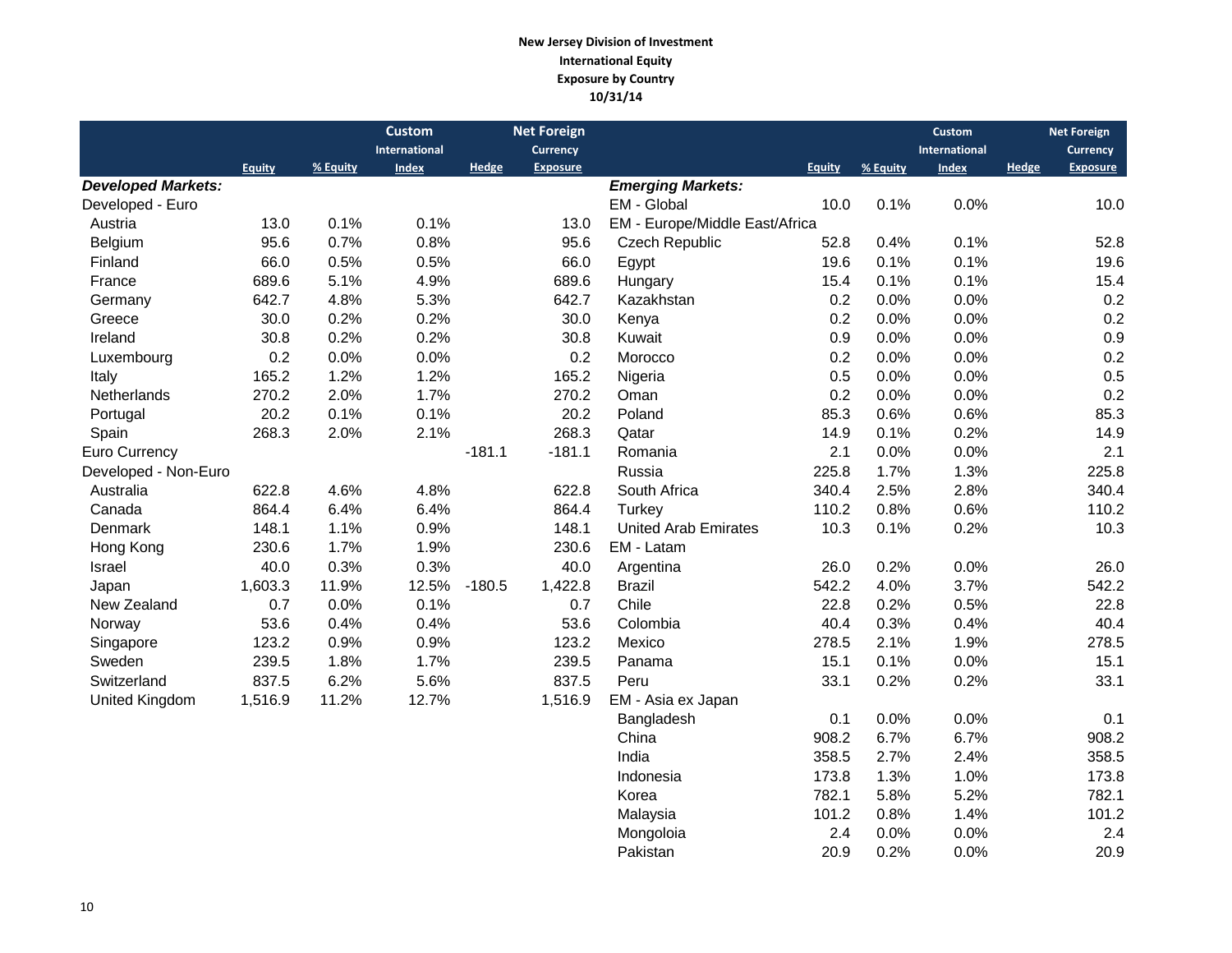### **New Jersey Division of Investment International Equity Exposure by Country**

|               |          | <b>Custom</b> |              |                 |                          |               |          | Custom        |                                 | Net Foreign     |
|---------------|----------|---------------|--------------|-----------------|--------------------------|---------------|----------|---------------|---------------------------------|-----------------|
|               |          | International |              | <b>Currency</b> |                          |               |          | International |                                 | <b>Currency</b> |
| <b>Equity</b> | % Equity | <b>Index</b>  | <b>Hedge</b> | <b>Exposure</b> |                          | <b>Equity</b> | % Equity | <b>Index</b>  | <b>Hedge</b>                    | <b>Exposure</b> |
|               |          |               |              |                 |                          |               |          |               |                                 |                 |
|               |          |               |              |                 | <b>Emerging Markets:</b> |               |          |               |                                 |                 |
|               |          |               |              |                 | Philippines              | 108.5         |          | 0.4%          |                                 | 108.5           |
|               |          |               |              |                 | Sri Lanka                | 0.1           |          | $0.0\%$       |                                 | 0.1             |
|               |          |               |              |                 | Taiwan                   | 461.3         |          | 4.4%          |                                 | 461.3           |
|               |          |               |              |                 | Thailand                 | 147.5         |          | 0.8%          |                                 | 147.5           |
|               |          |               |              |                 | Vietnam                  | 0.1           | $0.0\%$  | $0.0\%$       |                                 | 0.1             |
|               |          |               |              |                 | <b>Net Foreign</b>       | 10/31/14      |          |               | 0.8%<br>$0.0\%$<br>3.4%<br>1.1% |                 |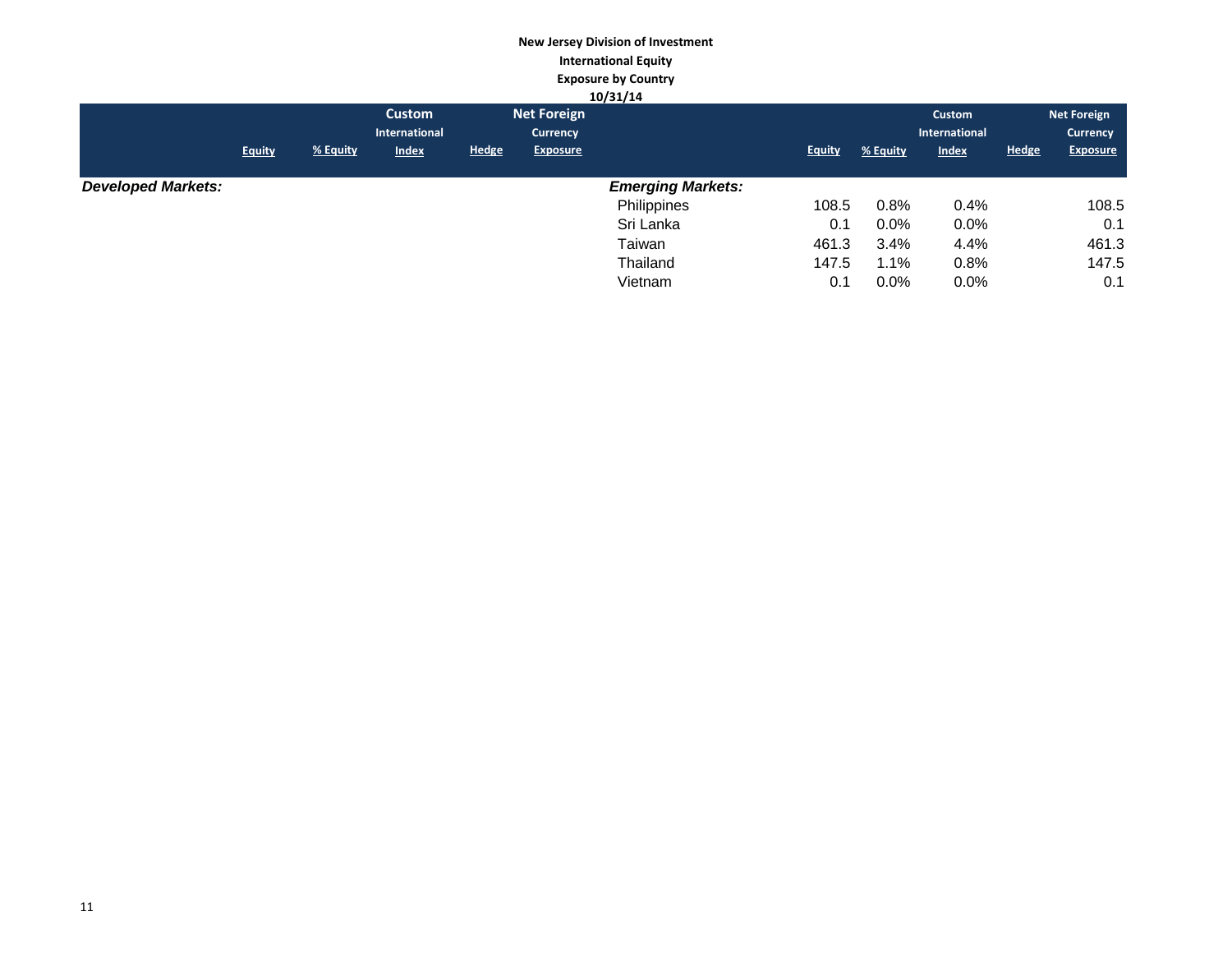### **New Jersey Division of Investment Cash Management Fund 10/31/14**

| <b>PARTICIPATION</b>       |              |                   |  |  |  |  |  |  |
|----------------------------|--------------|-------------------|--|--|--|--|--|--|
|                            | <b>VALUE</b> | <b>PERCENTAGE</b> |  |  |  |  |  |  |
| <b>STATE</b>               | \$8,038      | 74.99%            |  |  |  |  |  |  |
| NON-STATE                  | \$2,680      | 25.01%            |  |  |  |  |  |  |
| TOTAL*                     | \$10,718     | 100.00%           |  |  |  |  |  |  |
| Dollar amounts in millions |              |                   |  |  |  |  |  |  |

### **PORTFOLIO ANNUALIZED INTEREST RATES**

|              | <b>STATE</b>       | <b>NON-STATE</b>        | <b>AVG.DAYS</b>   |                          |            |                  |
|--------------|--------------------|-------------------------|-------------------|--------------------------|------------|------------------|
| 10/31/2014   | 0.12%              | 0.06%                   | 113               |                          |            |                  |
| $2.96\%$ $-$ | $.0.20\%$<br>1.51% |                         |                   |                          | Percentage | 31-Oct-14        |
| 8.64%        |                    |                         | COMM PAPER        |                          |            |                  |
|              |                    |                         | UST NOTES         | <b>COMM PAPER</b>        | 47.89%     | \$5,122,096,000  |
|              |                    |                         | CERT. OF DEPOSIT  | <b>UST NOTES</b>         | 38.79%     | \$4,149,170,000  |
|              |                    | 47.89%<br>■ GOVT AGENCY |                   | <b>CERT. OF DEPOSIT</b>  | 8.64%      | \$923,930,000    |
| 38.79%       |                    |                         | CORPORATE BONDS   | <b>GOVT AGENCY</b>       | 2.96%      | \$317,000,000    |
|              |                    |                         | GOVT OF CANADA CP | <b>CORPORATE BONDS</b>   | 1.51%      | \$161,649,000    |
|              |                    |                         |                   | <b>GOVT OF CANADA CP</b> | 0.20%      | \$21,800,000     |
|              |                    |                         | UST BILLS         | <b>UST BILLS</b>         | 0.00%      | \$0              |
|              |                    |                         |                   | TOTAL**                  | 100.00%    | \$10,695,645,000 |

 *\*Total is at market.*

*\*\*Total is at par.* Total US Treas/Agency 41.76%

 $\Box$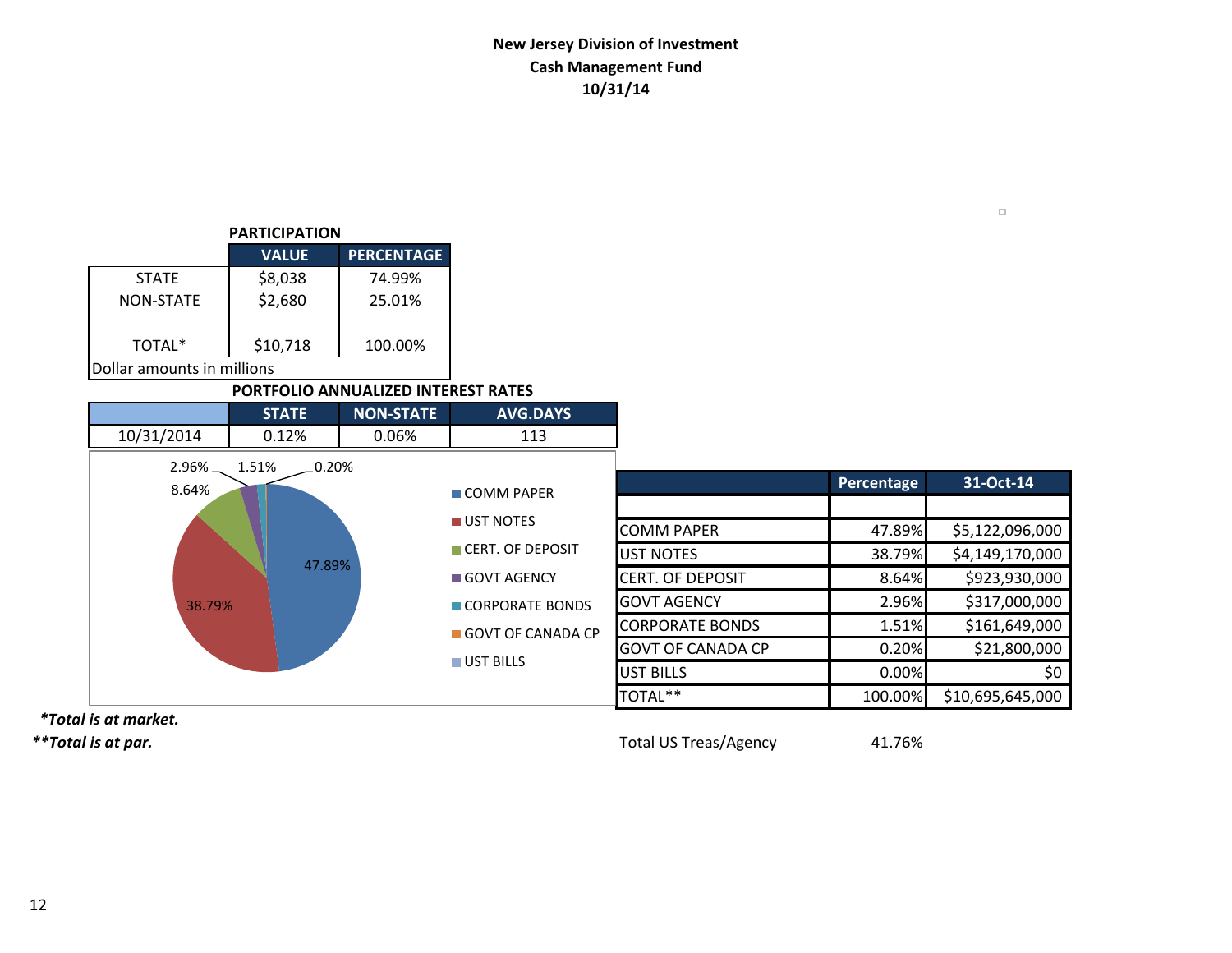#### State Investment Council Regulation Violations and Other Reportable Matters October 31, 2014

|                                                    |                                                      | <b>Newly Reported Violations</b>                                                                                                                                     |                |  |  |  |  |  |  |
|----------------------------------------------------|------------------------------------------------------|----------------------------------------------------------------------------------------------------------------------------------------------------------------------|----------------|--|--|--|--|--|--|
| Date of<br>Violation                               | Regulation<br>Violated                               | Description of Violation                                                                                                                                             | Date Corrected |  |  |  |  |  |  |
|                                                    | There are no reportable matters.                     |                                                                                                                                                                      |                |  |  |  |  |  |  |
|                                                    |                                                      |                                                                                                                                                                      |                |  |  |  |  |  |  |
|                                                    | Status of Outstanding Violations Previously Reported |                                                                                                                                                                      |                |  |  |  |  |  |  |
| Date of<br>Violation                               | Regulation<br>Violated                               | Description of Violation                                                                                                                                             | Date Corrected |  |  |  |  |  |  |
| Political<br>contribution<br>made on<br>4/22/2013. | NJAC 17:16-4                                         | Discovered political contribution by investment management<br>professional of Prologis. Matter will be referred to State<br>Investment Council under separate cover. |                |  |  |  |  |  |  |
|                                                    |                                                      |                                                                                                                                                                      |                |  |  |  |  |  |  |
|                                                    |                                                      | <b>Other Reportable Matters</b>                                                                                                                                      |                |  |  |  |  |  |  |
|                                                    |                                                      | Description                                                                                                                                                          |                |  |  |  |  |  |  |
|                                                    |                                                      | There are no other reportable matters.                                                                                                                               |                |  |  |  |  |  |  |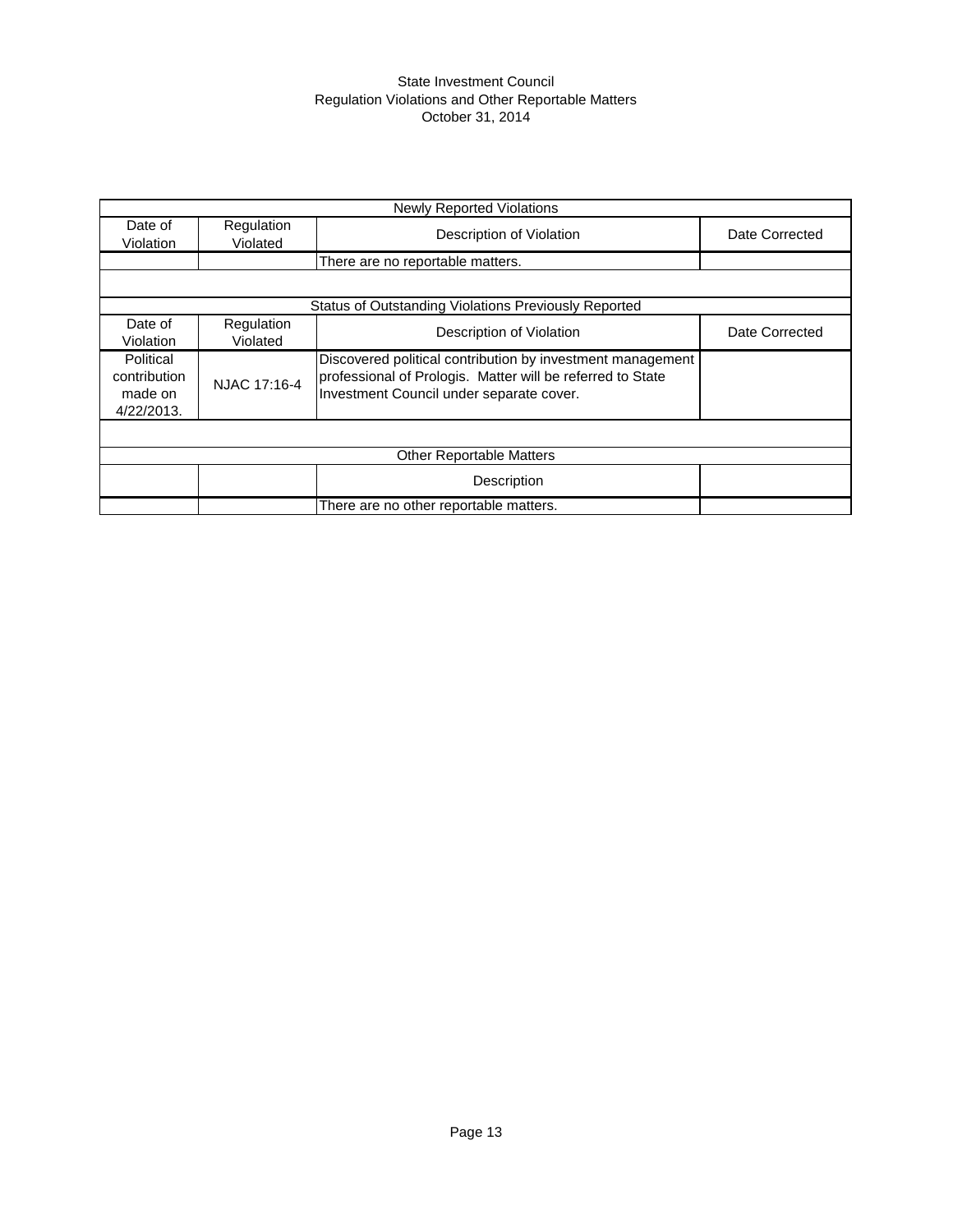#### **Alternative Investments as of October 31, 2014**

Presents underlying fund level information including the Portfolio's original commitments, funded amounts to date, remaining commitments and the distributions to date.

|                                             |                   |                           | Oct-14            | A                                  |                               | B                              | C                                        | $=(B+C)$           | $=(B+C)/A$                        |
|---------------------------------------------|-------------------|---------------------------|-------------------|------------------------------------|-------------------------------|--------------------------------|------------------------------------------|--------------------|-----------------------------------|
|                                             | Inception<br>Date | Last<br>Valuation<br>Date | <b>Commitment</b> | Amount<br>Contributed <sup>1</sup> | <b>Unfunded</b><br>Commitment | <b>Current Market</b><br>Value | <b>Total</b><br>Distributed <sup>2</sup> | <b>Total Value</b> | Total<br>Value<br><b>Multiple</b> |
| <b>Private Equity</b>                       |                   |                           |                   |                                    |                               |                                |                                          |                    |                                   |
| <b>Co-Investments</b>                       |                   |                           | 1,175,000,000     | 556,841,484                        | 626,390,908                   | 729,196,631                    | 183,999,475                              | 913,196,106        | 1.64                              |
| NB/NJ Custom Investment Fund II             | Apr-12            | Jun-14                    | 200,000,000       | 104,497,189                        | 120,839,539                   | 154,354,052                    | 31,297,030                               | 185,651,082        | 1.78                              |
| NJ Roark Co-Invest Fund III LLC             | Jan-14            | Jun-14                    | 75,000,000        | 15,102,418                         | 59,897,582                    | 14,251,608                     | 794,224                                  | 15,045,832         | 1.00                              |
| SONJ Private Opportunities Fund II, L.P.    | Nov-07            | Jun-14                    | 800,000,000       | 340,582,667                        | 442,312,997                   | 510,878,231                    | 86,675,025                               | 597,553,256        | 1.75                              |
| SONJ Private Opportunities Fund, L.P.       | Sep-06            | Jun-14                    | 100,000,000       | 96,659,210                         | 3,340,790                     | 49,712,741                     | 65,233,196                               | 114,945,936        | 1.19                              |
| <b>Distressed Debt</b>                      |                   |                           | 1,336,861,543     | 1,029,914,642                      | 447,930,323                   | 567,188,343                    | 824,984,731                              | 1,392,173,073      | 1.35                              |
| Avenue Asia Special Situations Fund IV      | Aug-06            | Jun-14                    | 30,000,000        | 26,283,722                         | $\Omega$                      | 10,121,342                     | 20,793,975                               | 30,915,317         | 1.18                              |
| Avenue Special Situations Fund V, LP        | May-07            | Jun-14                    | 200,000,000       | 200,000,000                        | $\mathbf 0$                   | 2,743,653                      | 263,184,545                              | 265,928,198        | 1.33                              |
| Avenue Special Situations IV                | Nov-05            | Jun-14                    | 20,000,000        | 20,000,000                         | $\Omega$                      | 152,636                        | 27,969,988                               | 28,122,624         | 1.41                              |
| Centerbridge Capital Partners II, L.P.      | $May-11$          | Jun-14                    | 100,000,000       | 107,800,531                        | 30,019,255                    | 79,278,346                     | 38,992,923                               | 118,271,269        | 1.10                              |
| Centerbridge Capital Partners, L.P.         | Jun-06            | Jun-14                    | 80,000,000        | 124,462,527                        | 5,816,833                     | 45,576,186                     | 170,557,710                              | 216,133,896        | 1.74                              |
| HIG Bayside Debt & LBO II                   | May-08            | Jun-14                    | 100,000,000       | 67,698,882                         | 32,301,118                    | 47,096,349                     | 47,551,286                               | 94,647,635         | 1.40                              |
| Knight/TPG NPL - R, L.P.                    | Mar-12            | Jun-14                    | 59,054,236        | 55,554,236                         | 3,500,000                     | 71,264,530                     | 2,506                                    | 71,267,036         | 1.28                              |
| KPS Special Situations Fund III, LP         | May-07            | Jun-14                    | 25,000,000        | 24,443,146                         | 11,568,155                    | 16,140,785                     | 21,383,376                               | 37,524,161         | 1.54                              |
| KPS Special Situations Fund IV, LP          | Apr-13            | Jun-14                    | 200,000,000       | 16,903,525                         | 183,096,475                   | 16,722,844                     | $\mathbf 0$                              | 16,722,844         | 0.99                              |
| MatlinPatterson Global Opps. Ptnrs. III     | Jun-07            | Jun-14                    | 100,000,000       | 100,886,693                        | 11,062,334                    | 73,505,723                     | 56,534,597                               | 130,040,321        | 1.29                              |
| MHR Institutional Partners III, L.P.        | May-07            | Sep-14                    | 75.000.000        | 78.000.000                         | 27.653.979                    | 55.890.210                     | 63,017,430                               | 118,907,640        | 1.52                              |
| MHR Institutional Partners IV, L.P.         | Jul-14            | Sep-14                    | 100,000,000       | 10,500,000                         | 89,500,000                    | 10,181,745                     | $\mathbf 0$                              | 10,181,745         | 0.97                              |
| TPG Financial Partners, L.P.                | May-08            | Jun-14                    | 47,807,307        | 35,285,615                         | 13,045,061                    | 7,238,174                      | 27,634,910                               | 34,873,084         | 0.99                              |
| TPG Opportunities Partners II, L.P.         | Mar-12            | Jun-14                    | 100,000,000       | 69,794,467                         | 30,205,533                    | 89,294,483                     | 232,353                                  | 89,526,836         | 1.28                              |
| WLR Recovery Fund IV, LP                    | Oct-07            | Jun-14                    | 100,000,000       | 92,301,296                         | 10,161,580                    | 41,981,338                     | 87,129,132                               | 129,110,470        | 1.40                              |
| <b>Domestic Midmarket Buyout</b>            |                   |                           | 2,886,490,000     | 2,263,423,198                      | 881,419,737                   | 1,724,911,489                  | 1,464,425,656                            | 3,189,337,145      | 1.41                              |
| American Industrial Partners Capital Fund V | Dec-11            | Jun-14                    | 50,000,000        | 30,055,760                         | 23,322,408                    | 30,585,646                     | 3,534,713                                | 34,120,359         | 1.14                              |
| Court Square Capital Partners II, L.P.      | May-07            | Jun-14                    | 100,000,000       | 91,007,280                         | 10,546,593                    | 57,552,078                     | 80,233,073                               | 137,785,151        | 1.51                              |
| InterMedia Partners VII, L.P.               | $Dec-05$          | Jun-14                    | 75,000,000        | 96,252,158                         | 621,562                       | 120,275,904                    | 24,412,538                               | 144,688,441        | 1.50                              |
| JLL Partners Fund V, L.P.                   | $Dec-05$          | $Jun-14$                  | 50,000,000        | 52,634,435                         | 1,689,843                     | 23,575,898                     | 61,729,913                               | 85,305,811         | 1.62                              |
| JLL Partners Fund VI, LP                    | Jun-08            | Jun-14                    | 150,000,000       | 172,285,842                        | 29,662,601                    | 139,037,751                    | 98,157,440                               | 237, 195, 191      | 1.38                              |
| Lindsay Goldberg III, L.P.                  | <b>Jul-08</b>     | Jun-14                    | 200,000,000       | 155,580,580                        | 47,314,844                    | 140,113,601                    | 60,679,127                               | 200,792,728        | 1.29                              |
| Lindsay, Goldberg & Bessemer II, L.P.       | Jul-06            | Jun-14                    | 100,000,000       | 92,141,488                         | 7,858,512                     | 23,844,691                     | 109,150,126                              | 132,994,817        | 1.44                              |
| Marlin Equity Partners IV                   | $Jun-13$          | Jun-14                    | 75,000,000        | 13,935,337                         | 61,067,457                    | 13,093,470                     | 2,794                                    | 13,096,264         | 0.94                              |
| New Mountain Partners III, L.P.             | May-07            | Jun-14                    | 100,000,000       | 104,867,342                        | 12,037,939                    | 95,705,082                     | 42,488,813                               | 138,193,895        | 1.32                              |
| Oak Hill Capital Partners II, L.P.          | <b>Jul-05</b>     | Jun-14                    | 75,000,000        | 83,116,369                         | 585,557                       | 17,340,188                     | 115,416,674                              | 132,756,862        | 1.60                              |
| Oak Hill Capital Partners III, L.P.         | Oct-07            | Jun-14                    | 250,000,000       | 291,730,277                        | 26,502,073                    | 204,321,307                    | 180,902,489                              | 385,223,797        | 1.32                              |
| Onex Partners II, LP                        | Aug-06            | Jun-14                    | 100,000,000       | 88,772,814                         | 11,227,186                    | 15,714,516                     | 162,065,393                              | 177,779,909        | 2.00                              |
| Onex Partners III, LP                       | Dec-08            | Jun-14                    | 100,000,000       | 107,382,944                        | 11,474,357                    | 85,137,568                     | 44,696,506                               | 129,834,074        | 1.21                              |
| Onex Partners IV, LP                        | May-14            | N/A                       | 166,490,000       | 1,035,844                          | 165,454,156                   | 889,563                        | 0                                        | 889,563            | 0.86                              |
| Quadrangle Capital Partners II              | Aug-05            | Jun-14                    | 50,000,000        | 47,192,022                         | 7,032,064                     | 24,544,897                     | 38,954,861                               | 63,499,758         | 1.35                              |
| Roark Capital Partners III L.P.             | Sep-12            | $Jun-14$                  | 100,000,000       | 45,295,111                         | 55,603,710                    | 49,766,554                     | 898,821                                  | 50,665,375         | 1.12                              |
| Sterling Capital Partners IV, L.P.          | Apr-12            | $Jun-14$                  | 100,000,000       | 43,680,411                         | 62,316,278                    | 30,970,217                     | 17,530,615                               | 48,500,832         | 1.11                              |
| Tenex Capital Partners, L.P.                | Jan-11            | Jun-14                    | 50,000,000        | 45,402,296                         | 15,556,840                    | 39,159,221                     | 11,375,926                               | 50,535,147         | 1.11                              |
| Tenex Capital Partners LP - Secondary       | Feb-13            | Jun-14                    | 20,000,000        | 15,856,863                         | 7,958,465                     | 15,702,720                     | 3,101,710                                | 18,804,430         | 1.19                              |
| The Resolute Fund II, L.P.                  | Dec-07            | Jun-14                    | 100,000,000       | 95,591,221                         | 12,005,054                    | 86,776,641                     | 42,197,108                               | 128,973,749        | 1.35                              |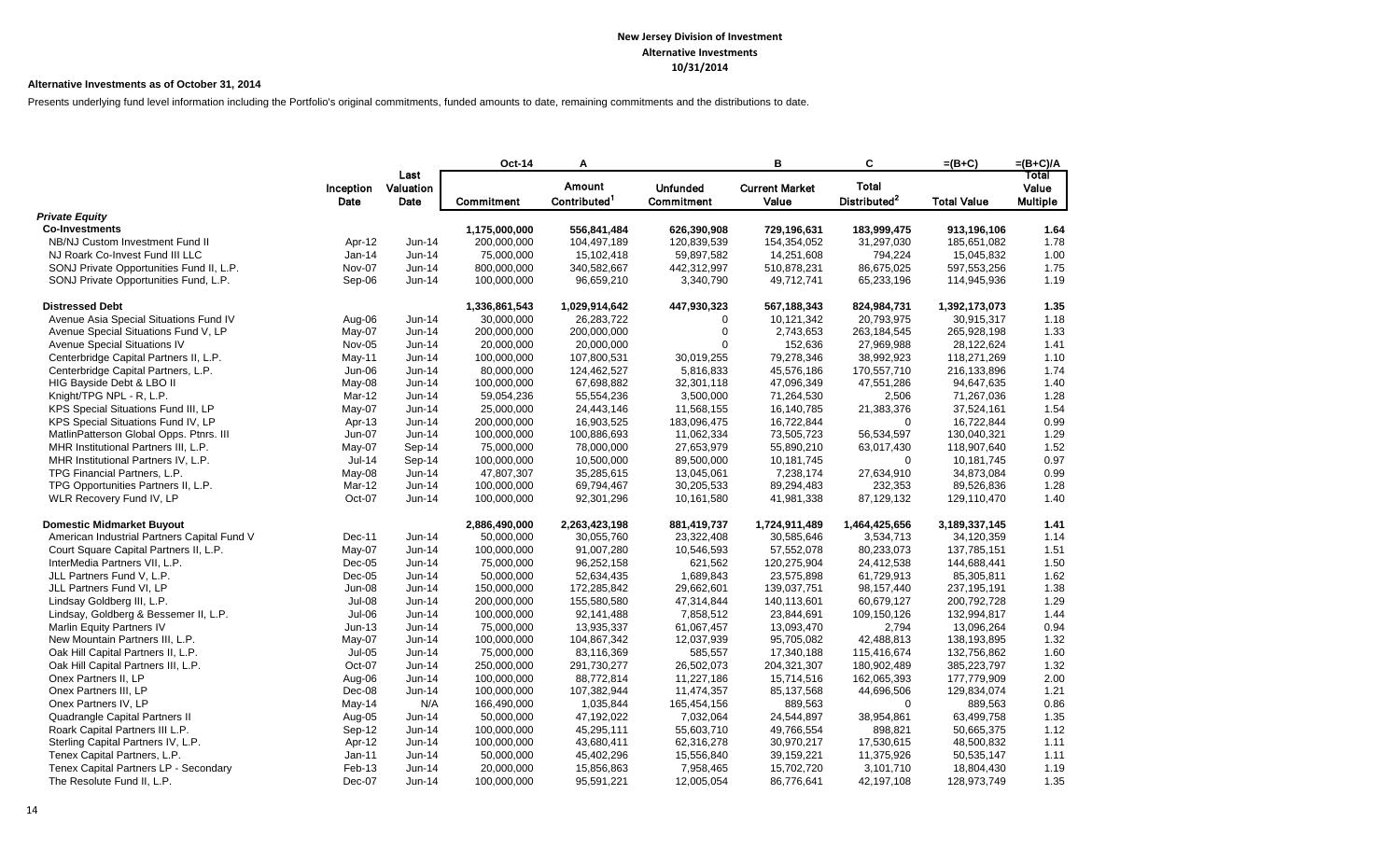| Amount<br><b>Total</b><br><b>Current Market</b><br>Value<br>Inception<br>Valuation<br><b>Unfunded</b><br>Distributed <sup>2</sup><br>Contributed <sup>1</sup><br>Date<br>Commitment<br>Value<br><b>Multiple</b><br>Date<br><b>Total Value</b><br>Commitment<br>1.63<br>TPG [STAR], LP<br>Mar-07<br>Jun-14<br>100,000,000<br>98,032,353<br>8,957,904<br>79,280,958<br>80,497,913<br>159,778,871<br>TPG Growth II, L.P.<br>Jun-12<br>Jun-14<br>100,000,000<br>73,388,327<br>29,029,302<br>88,787,906<br>91,559,051<br>1.25<br>2,771,145<br>Jul-07<br>2.38<br>Vista Equity Partners Fund III, L.P.<br>Jun-14<br>100,000,000<br>105,756,972<br>2,516,884<br>50,237,329<br>201,626,333<br>251,863,662<br>Vista Equity Partners Fund IV, L.P.<br>Oct-11<br>200,000,000<br>186,737,505<br>19,661,581<br>191,604,330<br>24,740,246<br>216,344,576<br>1.16<br>Jun-14<br>Vista Equity Partners Fund V, L.P.<br>Mar-14<br>$Jun-14$<br>200.000.000<br>9,533,613<br>8,582,884<br>0.90<br>192.574.599<br>6,416,556<br>2,166,328<br>0.93<br>Vista Foundation Fund II, L.P.<br><b>Nov-13</b><br>75,000,000<br>28,889,606<br>46,110,394<br>26,993,408<br>26,993,408<br>Jun-14<br>$\mathbf 0$<br>Welsh, Carson, Anderson & Stowe XI, L.P.<br>Oct-08<br>Jun-14<br>100,000,000<br>87,268,427<br>12,731,573<br>67,483,489<br>55,095,051<br>122,578,540<br>1.40<br>1.38<br><b>Emerging Managers</b><br>400.000.000<br>395,875,397<br>54,462,905<br>325.179.408<br>222,895,197<br>548,074,605<br>Apr-07<br>200,000,000<br>1.33<br>CS/NJDI Emerging Opp<br>217,256,838<br>33,081,464<br>130,635,285<br>157,346,126<br>287,981,411<br>1.37<br>CS/NJDI Emerging Opp (2007-1 Series)<br>Jun-14<br>100,000,000<br>113,717,838<br>8,537,760<br>68,374,407<br>86,880,138<br>155,254,545<br>CS/NJDI Emerging Opp (2008-1 Series)<br>100,000,000<br>103,539,000<br>24,543,704<br>62,260,879<br>70,465,988<br>132,726,867<br>1.28<br>Jun-14<br>Fairview Capstone Partners II, LP<br>Sep-08<br>Jun-14<br>100,000,000<br>89,896,787<br>10,103,213<br>84,395,091<br>27,894,783<br>112,289,874<br>1.25<br>Fairview Capstone Partners, LP<br>1.67<br>May-07<br>Jun-14<br>100,000,000<br>88,721,772<br>11,278,228<br>110,149,032<br>37,654,288<br>147,803,320<br>International<br>674,682,847<br>1.23<br>1,982,345,375<br>1,438,228,730<br>1,055,878,070<br>714,936,309<br>1,770,814,379<br>AIMS/NJ Euro Small and Mid Fund I, L.P.<br>Feb-06<br>$Jun-14$<br>200,000,000<br>18,596,199<br>135,925,476<br>1.19<br>189,154,091<br>89,200,558<br>225,126,034<br>AIMS/NJ Euro Small and Mid Fund II, L.P.<br>Jul-07<br>203,835,895<br>36,306,748<br>60,902,620<br>1.08<br>Jun-14<br>184,117,610<br>137,869,467<br>198,772,087<br>Anacap Credit Opportunities II, LP<br>Dec-11<br>25,286,259<br>Jun-14<br>82,651,501<br>91,063,753<br>62,528,460<br>33,981,096<br>96,509,556<br>1.06<br>Anacap Financial Partners II<br>206, 265, 777<br>1.22<br>May-08<br>$Jun-14$<br>129,316,661<br>168,971,908<br>20,080,895<br>144,365,955<br>61,899,821<br>0.97<br>AnaCap Financial Partners III, L.P.<br><b>Jul-14</b><br>N/A<br>156,672,881<br>1,936,438<br>154,736,444<br>1,875,602<br>519<br>1,876,121<br>Anacap Financial Partners GP II, LP<br>Nov-09<br>Jun-14<br>9,868,438<br>9,868,438<br>8,215,730<br>422,590<br>8,638,320<br>0.88<br>$\mathbf 0$<br>New Jersey Asia Investors II, L.P.<br>$Jul-11$<br>200,000,000<br>120,201,296<br>90,743,986<br>111,058,236<br>128,709,512<br>1.07<br>$Jun-14$<br>17,651,276<br>New Jersey Asia Investors, L.P.<br>Jan-08<br>Jun-14<br>100,000,000<br>93,877,635<br>18,023,097<br>125,202,766<br>44,645,468<br>169,848,234<br>1.81<br>1.30<br>NJHL European BO Investment II Series B<br>Apr-07<br>200,000,000<br>147,036,443<br>17,144,462<br>113,236,228<br>78,268,410<br>191,504,638<br>Jun-14<br>NJHL European Buyout Investment Series A<br>Feb-06<br>200,000,000<br>189,483,124<br>16,480,537<br>129,332,114<br>234,799,275<br>1.24<br>$Jun-14$<br>105,467,160<br>NJHL European Buyout Investment Series C<br>Mar-08<br>Jun-14<br>200,000,000<br>198,517,994<br>21,284,220<br>109,885,002<br>151,906,920<br>261,791,922<br>1.32<br>Siguler Guff NJ Developing Mkt Fund, LP<br>300,000,000<br>46,972,904<br>1.07<br>Dec-13<br>Jun-14<br>44,000,000<br>256,000,000<br>46,972,904<br>$\Omega$<br>Large Buyout<br>1.37<br>2,287,873,009<br>1,922,990,443<br>709,513,260<br>1,312,019,809<br>1,316,265,044<br>2,628,284,853<br>50,000,000<br>2,090,014<br>1.32<br>Apollo Investment Fund VI, L.P.<br>Nov-05<br>Jun-14<br>132,027,729<br>31,735,805<br>142,452,939<br>174,188,744<br>Blackstone Capital Partners V, L.P.<br>Oct-05<br>100,000,000<br>1.54<br>Sep-14<br>98,801,098<br>7,799,208<br>89,189,170<br>62,579,248<br>151,768,418<br>Blackstone Capital Partners VI, L.P.<br>Mar-12<br>Sep-14<br>50,000,000<br>28,156,288<br>4,876,569<br>33,072,388<br>1.34<br>24,706,712<br>28,195,818<br>Carlyle Partners VI, L.P.<br>0.93<br><b>Nov-13</b><br>Jun-14<br>300,000,000<br>88,475,828<br>211,524,172<br>82,224,303<br>82,224,303<br>$\Omega$<br>CVC Capital Partners VI, LP<br>$Jul-13$<br>$Jun-14$<br>94,623,009<br>7,969,097<br>87,056,254<br>6,246,741<br>404,252<br>6,650,993<br>0.83<br>1.73<br>Hellman & Friedman Capital Partners VI<br>Apr-07<br>Jun-14<br>100,000,000<br>95,547,475<br>4,287,377<br>38,238,223<br>127, 144, 253<br>165,382,476<br>Silver Lake Partners III, LP<br>Jan-07<br>100,000,000<br>98,401,696<br>15,595,400<br>68,111,377<br>83,068,099<br>151,179,476<br>1.54<br>Jun-14<br>Silver Lake Partners IV<br>$Mar-13$<br>Jun-14<br>1.20<br>200,000,000<br>33,875,905<br>166,124,095<br>40,574,967<br>$\Omega$<br>40,574,967<br>TPG Partners V, L.P.<br>Sep-06<br>187,500,000<br>256,889,643<br>21,823,569<br>299,923,567<br>1.17<br>Jun-14<br>147,967,047<br>151,956,520<br>180,000,000<br>281,929,883<br>22,289,259<br>317,232,407<br>1.13<br>TPG Partners VI, L.P.<br>May-08<br>$Jun-14$<br>162,768,157<br>154,464,250<br>Warburg Pincus Private Equity IX, LP<br>Aug-05<br>Jun-14<br>200,000,000<br>$\mathbf 0$<br>83,619,993<br>364,987,342<br>1.82<br>200,000,000<br>281,367,348<br>$\pmb{0}$<br>2.40<br>Warburg Pincus Private Equity VIII<br>Jun-06<br>Jun-14<br>25,750,000<br>26,883,000<br>13,589,261<br>50,974,651<br>64,563,912<br>Warburg Pincus Private Equity X, LP<br>Oct-07<br>400,000,000<br>400,000,000<br>$\Omega$<br>353,313,996<br>229,947,815<br>583,261,810<br>1.46<br>Jun-14<br>Warburg Pincus Private Equity XI, LP<br>$May-12$<br>Jun-14<br>300,000,000<br>177,482,377<br>142,767,623<br>166,244,951<br>27,029,100<br>193,274,051<br>1.09<br><b>Mezzanine Debt</b><br>610,000,000<br>551,235,732<br>739,767,383<br>1.35<br>547,399,537<br>185,874,757<br>188,531,651<br>Audax Mezzanine Partners II<br>Nov-06<br>Jun-14<br>50,000,000<br>2,148,008<br>5,326,532<br>69,938,132<br>1.25<br>56,018,683<br>64,611,601<br>Blackstone Mezzanine Partners II, LP<br>Apr-06<br>$Jun-14$<br>45,000,000<br>40,017,311<br>7,804,361<br>4,526,203<br>51,638,387<br>56,164,590<br>1.40<br>Carlyle Mezzanine Partners II, L.P.<br>Dec-07<br>Sep-14<br>75,000,000<br>15,568,198<br>39,499,866<br>78,433,020<br>117,932,886<br>1.29<br>91,767,704<br>Gleacher Mezzanine Fund II, LP<br>Nov-06<br>Jun-14<br>40,000,000<br>36,651,862<br>3,423,225<br>11,567,006<br>32,600,827<br>44, 167, 833<br>1.21<br>GSO Capital Opportunities Fund II, LP<br>150,000,000<br>105,290,824<br>96,069,604<br>1.28<br><b>Nov-11</b><br>Jun-14<br>75, 157, 811<br>46,066,134<br>50,003,470 |  |      | <b>Oct-14</b> | A | в | C | $=(B+C)$ | $=(B+C)/A$ |
|-------------------------------------------------------------------------------------------------------------------------------------------------------------------------------------------------------------------------------------------------------------------------------------------------------------------------------------------------------------------------------------------------------------------------------------------------------------------------------------------------------------------------------------------------------------------------------------------------------------------------------------------------------------------------------------------------------------------------------------------------------------------------------------------------------------------------------------------------------------------------------------------------------------------------------------------------------------------------------------------------------------------------------------------------------------------------------------------------------------------------------------------------------------------------------------------------------------------------------------------------------------------------------------------------------------------------------------------------------------------------------------------------------------------------------------------------------------------------------------------------------------------------------------------------------------------------------------------------------------------------------------------------------------------------------------------------------------------------------------------------------------------------------------------------------------------------------------------------------------------------------------------------------------------------------------------------------------------------------------------------------------------------------------------------------------------------------------------------------------------------------------------------------------------------------------------------------------------------------------------------------------------------------------------------------------------------------------------------------------------------------------------------------------------------------------------------------------------------------------------------------------------------------------------------------------------------------------------------------------------------------------------------------------------------------------------------------------------------------------------------------------------------------------------------------------------------------------------------------------------------------------------------------------------------------------------------------------------------------------------------------------------------------------------------------------------------------------------------------------------------------------------------------------------------------------------------------------------------------------------------------------------------------------------------------------------------------------------------------------------------------------------------------------------------------------------------------------------------------------------------------------------------------------------------------------------------------------------------------------------------------------------------------------------------------------------------------------------------------------------------------------------------------------------------------------------------------------------------------------------------------------------------------------------------------------------------------------------------------------------------------------------------------------------------------------------------------------------------------------------------------------------------------------------------------------------------------------------------------------------------------------------------------------------------------------------------------------------------------------------------------------------------------------------------------------------------------------------------------------------------------------------------------------------------------------------------------------------------------------------------------------------------------------------------------------------------------------------------------------------------------------------------------------------------------------------------------------------------------------------------------------------------------------------------------------------------------------------------------------------------------------------------------------------------------------------------------------------------------------------------------------------------------------------------------------------------------------------------------------------------------------------------------------------------------------------------------------------------------------------------------------------------------------------------------------------------------------------------------------------------------------------------------------------------------------------------------------------------------------------------------------------------------------------------------------------------------------------------------------------------------------------------------------------------------------------------------------------------------------------------------------------------------------------------------------------------------------------------------------------------------------------------------------------------------------------------------------------------------------------------------------------------------------------------------------------------------------------------------------------------------------------------------------------------------------------------------------------------------------------------------------------------------------------------------------------------------------------------------------------------------------------------------------------------------------------------------------------------------------------------------------------------------------------------------------------------------------------------------------------------------------------------------------------------------------------------------------------------------------------------------------------------------------------------------------------------------------------------------------------------------------------------------------------------------------------------------------------------------------------------------------------------------------------------------------------------------------------------------------------------------------------------------------------------------------------------------------------------------------------------------------------------------------------------------------------------------------------------------------------------------------|--|------|---------------|---|---|---|----------|------------|
|                                                                                                                                                                                                                                                                                                                                                                                                                                                                                                                                                                                                                                                                                                                                                                                                                                                                                                                                                                                                                                                                                                                                                                                                                                                                                                                                                                                                                                                                                                                                                                                                                                                                                                                                                                                                                                                                                                                                                                                                                                                                                                                                                                                                                                                                                                                                                                                                                                                                                                                                                                                                                                                                                                                                                                                                                                                                                                                                                                                                                                                                                                                                                                                                                                                                                                                                                                                                                                                                                                                                                                                                                                                                                                                                                                                                                                                                                                                                                                                                                                                                                                                                                                                                                                                                                                                                                                                                                                                                                                                                                                                                                                                                                                                                                                                                                                                                                                                                                                                                                                                                                                                                                                                                                                                                                                                                                                                                                                                                                                                                                                                                                                                                                                                                                                                                                                                                                                                                                                                                                                                                                                                                                                                                                                                                                                                                                                                                                                                                                                                                                                                                                                                                                                                                                                                                                                                                                                                                                                                                                                                                                                                                                                                                                                                                                                                                                                                                                                                                                                             |  | Last |               |   |   |   |          | Total      |
|                                                                                                                                                                                                                                                                                                                                                                                                                                                                                                                                                                                                                                                                                                                                                                                                                                                                                                                                                                                                                                                                                                                                                                                                                                                                                                                                                                                                                                                                                                                                                                                                                                                                                                                                                                                                                                                                                                                                                                                                                                                                                                                                                                                                                                                                                                                                                                                                                                                                                                                                                                                                                                                                                                                                                                                                                                                                                                                                                                                                                                                                                                                                                                                                                                                                                                                                                                                                                                                                                                                                                                                                                                                                                                                                                                                                                                                                                                                                                                                                                                                                                                                                                                                                                                                                                                                                                                                                                                                                                                                                                                                                                                                                                                                                                                                                                                                                                                                                                                                                                                                                                                                                                                                                                                                                                                                                                                                                                                                                                                                                                                                                                                                                                                                                                                                                                                                                                                                                                                                                                                                                                                                                                                                                                                                                                                                                                                                                                                                                                                                                                                                                                                                                                                                                                                                                                                                                                                                                                                                                                                                                                                                                                                                                                                                                                                                                                                                                                                                                                                             |  |      |               |   |   |   |          |            |
|                                                                                                                                                                                                                                                                                                                                                                                                                                                                                                                                                                                                                                                                                                                                                                                                                                                                                                                                                                                                                                                                                                                                                                                                                                                                                                                                                                                                                                                                                                                                                                                                                                                                                                                                                                                                                                                                                                                                                                                                                                                                                                                                                                                                                                                                                                                                                                                                                                                                                                                                                                                                                                                                                                                                                                                                                                                                                                                                                                                                                                                                                                                                                                                                                                                                                                                                                                                                                                                                                                                                                                                                                                                                                                                                                                                                                                                                                                                                                                                                                                                                                                                                                                                                                                                                                                                                                                                                                                                                                                                                                                                                                                                                                                                                                                                                                                                                                                                                                                                                                                                                                                                                                                                                                                                                                                                                                                                                                                                                                                                                                                                                                                                                                                                                                                                                                                                                                                                                                                                                                                                                                                                                                                                                                                                                                                                                                                                                                                                                                                                                                                                                                                                                                                                                                                                                                                                                                                                                                                                                                                                                                                                                                                                                                                                                                                                                                                                                                                                                                                             |  |      |               |   |   |   |          |            |
|                                                                                                                                                                                                                                                                                                                                                                                                                                                                                                                                                                                                                                                                                                                                                                                                                                                                                                                                                                                                                                                                                                                                                                                                                                                                                                                                                                                                                                                                                                                                                                                                                                                                                                                                                                                                                                                                                                                                                                                                                                                                                                                                                                                                                                                                                                                                                                                                                                                                                                                                                                                                                                                                                                                                                                                                                                                                                                                                                                                                                                                                                                                                                                                                                                                                                                                                                                                                                                                                                                                                                                                                                                                                                                                                                                                                                                                                                                                                                                                                                                                                                                                                                                                                                                                                                                                                                                                                                                                                                                                                                                                                                                                                                                                                                                                                                                                                                                                                                                                                                                                                                                                                                                                                                                                                                                                                                                                                                                                                                                                                                                                                                                                                                                                                                                                                                                                                                                                                                                                                                                                                                                                                                                                                                                                                                                                                                                                                                                                                                                                                                                                                                                                                                                                                                                                                                                                                                                                                                                                                                                                                                                                                                                                                                                                                                                                                                                                                                                                                                                             |  |      |               |   |   |   |          |            |
|                                                                                                                                                                                                                                                                                                                                                                                                                                                                                                                                                                                                                                                                                                                                                                                                                                                                                                                                                                                                                                                                                                                                                                                                                                                                                                                                                                                                                                                                                                                                                                                                                                                                                                                                                                                                                                                                                                                                                                                                                                                                                                                                                                                                                                                                                                                                                                                                                                                                                                                                                                                                                                                                                                                                                                                                                                                                                                                                                                                                                                                                                                                                                                                                                                                                                                                                                                                                                                                                                                                                                                                                                                                                                                                                                                                                                                                                                                                                                                                                                                                                                                                                                                                                                                                                                                                                                                                                                                                                                                                                                                                                                                                                                                                                                                                                                                                                                                                                                                                                                                                                                                                                                                                                                                                                                                                                                                                                                                                                                                                                                                                                                                                                                                                                                                                                                                                                                                                                                                                                                                                                                                                                                                                                                                                                                                                                                                                                                                                                                                                                                                                                                                                                                                                                                                                                                                                                                                                                                                                                                                                                                                                                                                                                                                                                                                                                                                                                                                                                                                             |  |      |               |   |   |   |          |            |
|                                                                                                                                                                                                                                                                                                                                                                                                                                                                                                                                                                                                                                                                                                                                                                                                                                                                                                                                                                                                                                                                                                                                                                                                                                                                                                                                                                                                                                                                                                                                                                                                                                                                                                                                                                                                                                                                                                                                                                                                                                                                                                                                                                                                                                                                                                                                                                                                                                                                                                                                                                                                                                                                                                                                                                                                                                                                                                                                                                                                                                                                                                                                                                                                                                                                                                                                                                                                                                                                                                                                                                                                                                                                                                                                                                                                                                                                                                                                                                                                                                                                                                                                                                                                                                                                                                                                                                                                                                                                                                                                                                                                                                                                                                                                                                                                                                                                                                                                                                                                                                                                                                                                                                                                                                                                                                                                                                                                                                                                                                                                                                                                                                                                                                                                                                                                                                                                                                                                                                                                                                                                                                                                                                                                                                                                                                                                                                                                                                                                                                                                                                                                                                                                                                                                                                                                                                                                                                                                                                                                                                                                                                                                                                                                                                                                                                                                                                                                                                                                                                             |  |      |               |   |   |   |          |            |
|                                                                                                                                                                                                                                                                                                                                                                                                                                                                                                                                                                                                                                                                                                                                                                                                                                                                                                                                                                                                                                                                                                                                                                                                                                                                                                                                                                                                                                                                                                                                                                                                                                                                                                                                                                                                                                                                                                                                                                                                                                                                                                                                                                                                                                                                                                                                                                                                                                                                                                                                                                                                                                                                                                                                                                                                                                                                                                                                                                                                                                                                                                                                                                                                                                                                                                                                                                                                                                                                                                                                                                                                                                                                                                                                                                                                                                                                                                                                                                                                                                                                                                                                                                                                                                                                                                                                                                                                                                                                                                                                                                                                                                                                                                                                                                                                                                                                                                                                                                                                                                                                                                                                                                                                                                                                                                                                                                                                                                                                                                                                                                                                                                                                                                                                                                                                                                                                                                                                                                                                                                                                                                                                                                                                                                                                                                                                                                                                                                                                                                                                                                                                                                                                                                                                                                                                                                                                                                                                                                                                                                                                                                                                                                                                                                                                                                                                                                                                                                                                                                             |  |      |               |   |   |   |          |            |
|                                                                                                                                                                                                                                                                                                                                                                                                                                                                                                                                                                                                                                                                                                                                                                                                                                                                                                                                                                                                                                                                                                                                                                                                                                                                                                                                                                                                                                                                                                                                                                                                                                                                                                                                                                                                                                                                                                                                                                                                                                                                                                                                                                                                                                                                                                                                                                                                                                                                                                                                                                                                                                                                                                                                                                                                                                                                                                                                                                                                                                                                                                                                                                                                                                                                                                                                                                                                                                                                                                                                                                                                                                                                                                                                                                                                                                                                                                                                                                                                                                                                                                                                                                                                                                                                                                                                                                                                                                                                                                                                                                                                                                                                                                                                                                                                                                                                                                                                                                                                                                                                                                                                                                                                                                                                                                                                                                                                                                                                                                                                                                                                                                                                                                                                                                                                                                                                                                                                                                                                                                                                                                                                                                                                                                                                                                                                                                                                                                                                                                                                                                                                                                                                                                                                                                                                                                                                                                                                                                                                                                                                                                                                                                                                                                                                                                                                                                                                                                                                                                             |  |      |               |   |   |   |          |            |
|                                                                                                                                                                                                                                                                                                                                                                                                                                                                                                                                                                                                                                                                                                                                                                                                                                                                                                                                                                                                                                                                                                                                                                                                                                                                                                                                                                                                                                                                                                                                                                                                                                                                                                                                                                                                                                                                                                                                                                                                                                                                                                                                                                                                                                                                                                                                                                                                                                                                                                                                                                                                                                                                                                                                                                                                                                                                                                                                                                                                                                                                                                                                                                                                                                                                                                                                                                                                                                                                                                                                                                                                                                                                                                                                                                                                                                                                                                                                                                                                                                                                                                                                                                                                                                                                                                                                                                                                                                                                                                                                                                                                                                                                                                                                                                                                                                                                                                                                                                                                                                                                                                                                                                                                                                                                                                                                                                                                                                                                                                                                                                                                                                                                                                                                                                                                                                                                                                                                                                                                                                                                                                                                                                                                                                                                                                                                                                                                                                                                                                                                                                                                                                                                                                                                                                                                                                                                                                                                                                                                                                                                                                                                                                                                                                                                                                                                                                                                                                                                                                             |  |      |               |   |   |   |          |            |
|                                                                                                                                                                                                                                                                                                                                                                                                                                                                                                                                                                                                                                                                                                                                                                                                                                                                                                                                                                                                                                                                                                                                                                                                                                                                                                                                                                                                                                                                                                                                                                                                                                                                                                                                                                                                                                                                                                                                                                                                                                                                                                                                                                                                                                                                                                                                                                                                                                                                                                                                                                                                                                                                                                                                                                                                                                                                                                                                                                                                                                                                                                                                                                                                                                                                                                                                                                                                                                                                                                                                                                                                                                                                                                                                                                                                                                                                                                                                                                                                                                                                                                                                                                                                                                                                                                                                                                                                                                                                                                                                                                                                                                                                                                                                                                                                                                                                                                                                                                                                                                                                                                                                                                                                                                                                                                                                                                                                                                                                                                                                                                                                                                                                                                                                                                                                                                                                                                                                                                                                                                                                                                                                                                                                                                                                                                                                                                                                                                                                                                                                                                                                                                                                                                                                                                                                                                                                                                                                                                                                                                                                                                                                                                                                                                                                                                                                                                                                                                                                                                             |  |      |               |   |   |   |          |            |
|                                                                                                                                                                                                                                                                                                                                                                                                                                                                                                                                                                                                                                                                                                                                                                                                                                                                                                                                                                                                                                                                                                                                                                                                                                                                                                                                                                                                                                                                                                                                                                                                                                                                                                                                                                                                                                                                                                                                                                                                                                                                                                                                                                                                                                                                                                                                                                                                                                                                                                                                                                                                                                                                                                                                                                                                                                                                                                                                                                                                                                                                                                                                                                                                                                                                                                                                                                                                                                                                                                                                                                                                                                                                                                                                                                                                                                                                                                                                                                                                                                                                                                                                                                                                                                                                                                                                                                                                                                                                                                                                                                                                                                                                                                                                                                                                                                                                                                                                                                                                                                                                                                                                                                                                                                                                                                                                                                                                                                                                                                                                                                                                                                                                                                                                                                                                                                                                                                                                                                                                                                                                                                                                                                                                                                                                                                                                                                                                                                                                                                                                                                                                                                                                                                                                                                                                                                                                                                                                                                                                                                                                                                                                                                                                                                                                                                                                                                                                                                                                                                             |  |      |               |   |   |   |          |            |
|                                                                                                                                                                                                                                                                                                                                                                                                                                                                                                                                                                                                                                                                                                                                                                                                                                                                                                                                                                                                                                                                                                                                                                                                                                                                                                                                                                                                                                                                                                                                                                                                                                                                                                                                                                                                                                                                                                                                                                                                                                                                                                                                                                                                                                                                                                                                                                                                                                                                                                                                                                                                                                                                                                                                                                                                                                                                                                                                                                                                                                                                                                                                                                                                                                                                                                                                                                                                                                                                                                                                                                                                                                                                                                                                                                                                                                                                                                                                                                                                                                                                                                                                                                                                                                                                                                                                                                                                                                                                                                                                                                                                                                                                                                                                                                                                                                                                                                                                                                                                                                                                                                                                                                                                                                                                                                                                                                                                                                                                                                                                                                                                                                                                                                                                                                                                                                                                                                                                                                                                                                                                                                                                                                                                                                                                                                                                                                                                                                                                                                                                                                                                                                                                                                                                                                                                                                                                                                                                                                                                                                                                                                                                                                                                                                                                                                                                                                                                                                                                                                             |  |      |               |   |   |   |          |            |
|                                                                                                                                                                                                                                                                                                                                                                                                                                                                                                                                                                                                                                                                                                                                                                                                                                                                                                                                                                                                                                                                                                                                                                                                                                                                                                                                                                                                                                                                                                                                                                                                                                                                                                                                                                                                                                                                                                                                                                                                                                                                                                                                                                                                                                                                                                                                                                                                                                                                                                                                                                                                                                                                                                                                                                                                                                                                                                                                                                                                                                                                                                                                                                                                                                                                                                                                                                                                                                                                                                                                                                                                                                                                                                                                                                                                                                                                                                                                                                                                                                                                                                                                                                                                                                                                                                                                                                                                                                                                                                                                                                                                                                                                                                                                                                                                                                                                                                                                                                                                                                                                                                                                                                                                                                                                                                                                                                                                                                                                                                                                                                                                                                                                                                                                                                                                                                                                                                                                                                                                                                                                                                                                                                                                                                                                                                                                                                                                                                                                                                                                                                                                                                                                                                                                                                                                                                                                                                                                                                                                                                                                                                                                                                                                                                                                                                                                                                                                                                                                                                             |  |      |               |   |   |   |          |            |
|                                                                                                                                                                                                                                                                                                                                                                                                                                                                                                                                                                                                                                                                                                                                                                                                                                                                                                                                                                                                                                                                                                                                                                                                                                                                                                                                                                                                                                                                                                                                                                                                                                                                                                                                                                                                                                                                                                                                                                                                                                                                                                                                                                                                                                                                                                                                                                                                                                                                                                                                                                                                                                                                                                                                                                                                                                                                                                                                                                                                                                                                                                                                                                                                                                                                                                                                                                                                                                                                                                                                                                                                                                                                                                                                                                                                                                                                                                                                                                                                                                                                                                                                                                                                                                                                                                                                                                                                                                                                                                                                                                                                                                                                                                                                                                                                                                                                                                                                                                                                                                                                                                                                                                                                                                                                                                                                                                                                                                                                                                                                                                                                                                                                                                                                                                                                                                                                                                                                                                                                                                                                                                                                                                                                                                                                                                                                                                                                                                                                                                                                                                                                                                                                                                                                                                                                                                                                                                                                                                                                                                                                                                                                                                                                                                                                                                                                                                                                                                                                                                             |  |      |               |   |   |   |          |            |
|                                                                                                                                                                                                                                                                                                                                                                                                                                                                                                                                                                                                                                                                                                                                                                                                                                                                                                                                                                                                                                                                                                                                                                                                                                                                                                                                                                                                                                                                                                                                                                                                                                                                                                                                                                                                                                                                                                                                                                                                                                                                                                                                                                                                                                                                                                                                                                                                                                                                                                                                                                                                                                                                                                                                                                                                                                                                                                                                                                                                                                                                                                                                                                                                                                                                                                                                                                                                                                                                                                                                                                                                                                                                                                                                                                                                                                                                                                                                                                                                                                                                                                                                                                                                                                                                                                                                                                                                                                                                                                                                                                                                                                                                                                                                                                                                                                                                                                                                                                                                                                                                                                                                                                                                                                                                                                                                                                                                                                                                                                                                                                                                                                                                                                                                                                                                                                                                                                                                                                                                                                                                                                                                                                                                                                                                                                                                                                                                                                                                                                                                                                                                                                                                                                                                                                                                                                                                                                                                                                                                                                                                                                                                                                                                                                                                                                                                                                                                                                                                                                             |  |      |               |   |   |   |          |            |
|                                                                                                                                                                                                                                                                                                                                                                                                                                                                                                                                                                                                                                                                                                                                                                                                                                                                                                                                                                                                                                                                                                                                                                                                                                                                                                                                                                                                                                                                                                                                                                                                                                                                                                                                                                                                                                                                                                                                                                                                                                                                                                                                                                                                                                                                                                                                                                                                                                                                                                                                                                                                                                                                                                                                                                                                                                                                                                                                                                                                                                                                                                                                                                                                                                                                                                                                                                                                                                                                                                                                                                                                                                                                                                                                                                                                                                                                                                                                                                                                                                                                                                                                                                                                                                                                                                                                                                                                                                                                                                                                                                                                                                                                                                                                                                                                                                                                                                                                                                                                                                                                                                                                                                                                                                                                                                                                                                                                                                                                                                                                                                                                                                                                                                                                                                                                                                                                                                                                                                                                                                                                                                                                                                                                                                                                                                                                                                                                                                                                                                                                                                                                                                                                                                                                                                                                                                                                                                                                                                                                                                                                                                                                                                                                                                                                                                                                                                                                                                                                                                             |  |      |               |   |   |   |          |            |
|                                                                                                                                                                                                                                                                                                                                                                                                                                                                                                                                                                                                                                                                                                                                                                                                                                                                                                                                                                                                                                                                                                                                                                                                                                                                                                                                                                                                                                                                                                                                                                                                                                                                                                                                                                                                                                                                                                                                                                                                                                                                                                                                                                                                                                                                                                                                                                                                                                                                                                                                                                                                                                                                                                                                                                                                                                                                                                                                                                                                                                                                                                                                                                                                                                                                                                                                                                                                                                                                                                                                                                                                                                                                                                                                                                                                                                                                                                                                                                                                                                                                                                                                                                                                                                                                                                                                                                                                                                                                                                                                                                                                                                                                                                                                                                                                                                                                                                                                                                                                                                                                                                                                                                                                                                                                                                                                                                                                                                                                                                                                                                                                                                                                                                                                                                                                                                                                                                                                                                                                                                                                                                                                                                                                                                                                                                                                                                                                                                                                                                                                                                                                                                                                                                                                                                                                                                                                                                                                                                                                                                                                                                                                                                                                                                                                                                                                                                                                                                                                                                             |  |      |               |   |   |   |          |            |
|                                                                                                                                                                                                                                                                                                                                                                                                                                                                                                                                                                                                                                                                                                                                                                                                                                                                                                                                                                                                                                                                                                                                                                                                                                                                                                                                                                                                                                                                                                                                                                                                                                                                                                                                                                                                                                                                                                                                                                                                                                                                                                                                                                                                                                                                                                                                                                                                                                                                                                                                                                                                                                                                                                                                                                                                                                                                                                                                                                                                                                                                                                                                                                                                                                                                                                                                                                                                                                                                                                                                                                                                                                                                                                                                                                                                                                                                                                                                                                                                                                                                                                                                                                                                                                                                                                                                                                                                                                                                                                                                                                                                                                                                                                                                                                                                                                                                                                                                                                                                                                                                                                                                                                                                                                                                                                                                                                                                                                                                                                                                                                                                                                                                                                                                                                                                                                                                                                                                                                                                                                                                                                                                                                                                                                                                                                                                                                                                                                                                                                                                                                                                                                                                                                                                                                                                                                                                                                                                                                                                                                                                                                                                                                                                                                                                                                                                                                                                                                                                                                             |  |      |               |   |   |   |          |            |
|                                                                                                                                                                                                                                                                                                                                                                                                                                                                                                                                                                                                                                                                                                                                                                                                                                                                                                                                                                                                                                                                                                                                                                                                                                                                                                                                                                                                                                                                                                                                                                                                                                                                                                                                                                                                                                                                                                                                                                                                                                                                                                                                                                                                                                                                                                                                                                                                                                                                                                                                                                                                                                                                                                                                                                                                                                                                                                                                                                                                                                                                                                                                                                                                                                                                                                                                                                                                                                                                                                                                                                                                                                                                                                                                                                                                                                                                                                                                                                                                                                                                                                                                                                                                                                                                                                                                                                                                                                                                                                                                                                                                                                                                                                                                                                                                                                                                                                                                                                                                                                                                                                                                                                                                                                                                                                                                                                                                                                                                                                                                                                                                                                                                                                                                                                                                                                                                                                                                                                                                                                                                                                                                                                                                                                                                                                                                                                                                                                                                                                                                                                                                                                                                                                                                                                                                                                                                                                                                                                                                                                                                                                                                                                                                                                                                                                                                                                                                                                                                                                             |  |      |               |   |   |   |          |            |
|                                                                                                                                                                                                                                                                                                                                                                                                                                                                                                                                                                                                                                                                                                                                                                                                                                                                                                                                                                                                                                                                                                                                                                                                                                                                                                                                                                                                                                                                                                                                                                                                                                                                                                                                                                                                                                                                                                                                                                                                                                                                                                                                                                                                                                                                                                                                                                                                                                                                                                                                                                                                                                                                                                                                                                                                                                                                                                                                                                                                                                                                                                                                                                                                                                                                                                                                                                                                                                                                                                                                                                                                                                                                                                                                                                                                                                                                                                                                                                                                                                                                                                                                                                                                                                                                                                                                                                                                                                                                                                                                                                                                                                                                                                                                                                                                                                                                                                                                                                                                                                                                                                                                                                                                                                                                                                                                                                                                                                                                                                                                                                                                                                                                                                                                                                                                                                                                                                                                                                                                                                                                                                                                                                                                                                                                                                                                                                                                                                                                                                                                                                                                                                                                                                                                                                                                                                                                                                                                                                                                                                                                                                                                                                                                                                                                                                                                                                                                                                                                                                             |  |      |               |   |   |   |          |            |
|                                                                                                                                                                                                                                                                                                                                                                                                                                                                                                                                                                                                                                                                                                                                                                                                                                                                                                                                                                                                                                                                                                                                                                                                                                                                                                                                                                                                                                                                                                                                                                                                                                                                                                                                                                                                                                                                                                                                                                                                                                                                                                                                                                                                                                                                                                                                                                                                                                                                                                                                                                                                                                                                                                                                                                                                                                                                                                                                                                                                                                                                                                                                                                                                                                                                                                                                                                                                                                                                                                                                                                                                                                                                                                                                                                                                                                                                                                                                                                                                                                                                                                                                                                                                                                                                                                                                                                                                                                                                                                                                                                                                                                                                                                                                                                                                                                                                                                                                                                                                                                                                                                                                                                                                                                                                                                                                                                                                                                                                                                                                                                                                                                                                                                                                                                                                                                                                                                                                                                                                                                                                                                                                                                                                                                                                                                                                                                                                                                                                                                                                                                                                                                                                                                                                                                                                                                                                                                                                                                                                                                                                                                                                                                                                                                                                                                                                                                                                                                                                                                             |  |      |               |   |   |   |          |            |
|                                                                                                                                                                                                                                                                                                                                                                                                                                                                                                                                                                                                                                                                                                                                                                                                                                                                                                                                                                                                                                                                                                                                                                                                                                                                                                                                                                                                                                                                                                                                                                                                                                                                                                                                                                                                                                                                                                                                                                                                                                                                                                                                                                                                                                                                                                                                                                                                                                                                                                                                                                                                                                                                                                                                                                                                                                                                                                                                                                                                                                                                                                                                                                                                                                                                                                                                                                                                                                                                                                                                                                                                                                                                                                                                                                                                                                                                                                                                                                                                                                                                                                                                                                                                                                                                                                                                                                                                                                                                                                                                                                                                                                                                                                                                                                                                                                                                                                                                                                                                                                                                                                                                                                                                                                                                                                                                                                                                                                                                                                                                                                                                                                                                                                                                                                                                                                                                                                                                                                                                                                                                                                                                                                                                                                                                                                                                                                                                                                                                                                                                                                                                                                                                                                                                                                                                                                                                                                                                                                                                                                                                                                                                                                                                                                                                                                                                                                                                                                                                                                             |  |      |               |   |   |   |          |            |
|                                                                                                                                                                                                                                                                                                                                                                                                                                                                                                                                                                                                                                                                                                                                                                                                                                                                                                                                                                                                                                                                                                                                                                                                                                                                                                                                                                                                                                                                                                                                                                                                                                                                                                                                                                                                                                                                                                                                                                                                                                                                                                                                                                                                                                                                                                                                                                                                                                                                                                                                                                                                                                                                                                                                                                                                                                                                                                                                                                                                                                                                                                                                                                                                                                                                                                                                                                                                                                                                                                                                                                                                                                                                                                                                                                                                                                                                                                                                                                                                                                                                                                                                                                                                                                                                                                                                                                                                                                                                                                                                                                                                                                                                                                                                                                                                                                                                                                                                                                                                                                                                                                                                                                                                                                                                                                                                                                                                                                                                                                                                                                                                                                                                                                                                                                                                                                                                                                                                                                                                                                                                                                                                                                                                                                                                                                                                                                                                                                                                                                                                                                                                                                                                                                                                                                                                                                                                                                                                                                                                                                                                                                                                                                                                                                                                                                                                                                                                                                                                                                             |  |      |               |   |   |   |          |            |
|                                                                                                                                                                                                                                                                                                                                                                                                                                                                                                                                                                                                                                                                                                                                                                                                                                                                                                                                                                                                                                                                                                                                                                                                                                                                                                                                                                                                                                                                                                                                                                                                                                                                                                                                                                                                                                                                                                                                                                                                                                                                                                                                                                                                                                                                                                                                                                                                                                                                                                                                                                                                                                                                                                                                                                                                                                                                                                                                                                                                                                                                                                                                                                                                                                                                                                                                                                                                                                                                                                                                                                                                                                                                                                                                                                                                                                                                                                                                                                                                                                                                                                                                                                                                                                                                                                                                                                                                                                                                                                                                                                                                                                                                                                                                                                                                                                                                                                                                                                                                                                                                                                                                                                                                                                                                                                                                                                                                                                                                                                                                                                                                                                                                                                                                                                                                                                                                                                                                                                                                                                                                                                                                                                                                                                                                                                                                                                                                                                                                                                                                                                                                                                                                                                                                                                                                                                                                                                                                                                                                                                                                                                                                                                                                                                                                                                                                                                                                                                                                                                             |  |      |               |   |   |   |          |            |
|                                                                                                                                                                                                                                                                                                                                                                                                                                                                                                                                                                                                                                                                                                                                                                                                                                                                                                                                                                                                                                                                                                                                                                                                                                                                                                                                                                                                                                                                                                                                                                                                                                                                                                                                                                                                                                                                                                                                                                                                                                                                                                                                                                                                                                                                                                                                                                                                                                                                                                                                                                                                                                                                                                                                                                                                                                                                                                                                                                                                                                                                                                                                                                                                                                                                                                                                                                                                                                                                                                                                                                                                                                                                                                                                                                                                                                                                                                                                                                                                                                                                                                                                                                                                                                                                                                                                                                                                                                                                                                                                                                                                                                                                                                                                                                                                                                                                                                                                                                                                                                                                                                                                                                                                                                                                                                                                                                                                                                                                                                                                                                                                                                                                                                                                                                                                                                                                                                                                                                                                                                                                                                                                                                                                                                                                                                                                                                                                                                                                                                                                                                                                                                                                                                                                                                                                                                                                                                                                                                                                                                                                                                                                                                                                                                                                                                                                                                                                                                                                                                             |  |      |               |   |   |   |          |            |
|                                                                                                                                                                                                                                                                                                                                                                                                                                                                                                                                                                                                                                                                                                                                                                                                                                                                                                                                                                                                                                                                                                                                                                                                                                                                                                                                                                                                                                                                                                                                                                                                                                                                                                                                                                                                                                                                                                                                                                                                                                                                                                                                                                                                                                                                                                                                                                                                                                                                                                                                                                                                                                                                                                                                                                                                                                                                                                                                                                                                                                                                                                                                                                                                                                                                                                                                                                                                                                                                                                                                                                                                                                                                                                                                                                                                                                                                                                                                                                                                                                                                                                                                                                                                                                                                                                                                                                                                                                                                                                                                                                                                                                                                                                                                                                                                                                                                                                                                                                                                                                                                                                                                                                                                                                                                                                                                                                                                                                                                                                                                                                                                                                                                                                                                                                                                                                                                                                                                                                                                                                                                                                                                                                                                                                                                                                                                                                                                                                                                                                                                                                                                                                                                                                                                                                                                                                                                                                                                                                                                                                                                                                                                                                                                                                                                                                                                                                                                                                                                                                             |  |      |               |   |   |   |          |            |
|                                                                                                                                                                                                                                                                                                                                                                                                                                                                                                                                                                                                                                                                                                                                                                                                                                                                                                                                                                                                                                                                                                                                                                                                                                                                                                                                                                                                                                                                                                                                                                                                                                                                                                                                                                                                                                                                                                                                                                                                                                                                                                                                                                                                                                                                                                                                                                                                                                                                                                                                                                                                                                                                                                                                                                                                                                                                                                                                                                                                                                                                                                                                                                                                                                                                                                                                                                                                                                                                                                                                                                                                                                                                                                                                                                                                                                                                                                                                                                                                                                                                                                                                                                                                                                                                                                                                                                                                                                                                                                                                                                                                                                                                                                                                                                                                                                                                                                                                                                                                                                                                                                                                                                                                                                                                                                                                                                                                                                                                                                                                                                                                                                                                                                                                                                                                                                                                                                                                                                                                                                                                                                                                                                                                                                                                                                                                                                                                                                                                                                                                                                                                                                                                                                                                                                                                                                                                                                                                                                                                                                                                                                                                                                                                                                                                                                                                                                                                                                                                                                             |  |      |               |   |   |   |          |            |
|                                                                                                                                                                                                                                                                                                                                                                                                                                                                                                                                                                                                                                                                                                                                                                                                                                                                                                                                                                                                                                                                                                                                                                                                                                                                                                                                                                                                                                                                                                                                                                                                                                                                                                                                                                                                                                                                                                                                                                                                                                                                                                                                                                                                                                                                                                                                                                                                                                                                                                                                                                                                                                                                                                                                                                                                                                                                                                                                                                                                                                                                                                                                                                                                                                                                                                                                                                                                                                                                                                                                                                                                                                                                                                                                                                                                                                                                                                                                                                                                                                                                                                                                                                                                                                                                                                                                                                                                                                                                                                                                                                                                                                                                                                                                                                                                                                                                                                                                                                                                                                                                                                                                                                                                                                                                                                                                                                                                                                                                                                                                                                                                                                                                                                                                                                                                                                                                                                                                                                                                                                                                                                                                                                                                                                                                                                                                                                                                                                                                                                                                                                                                                                                                                                                                                                                                                                                                                                                                                                                                                                                                                                                                                                                                                                                                                                                                                                                                                                                                                                             |  |      |               |   |   |   |          |            |
|                                                                                                                                                                                                                                                                                                                                                                                                                                                                                                                                                                                                                                                                                                                                                                                                                                                                                                                                                                                                                                                                                                                                                                                                                                                                                                                                                                                                                                                                                                                                                                                                                                                                                                                                                                                                                                                                                                                                                                                                                                                                                                                                                                                                                                                                                                                                                                                                                                                                                                                                                                                                                                                                                                                                                                                                                                                                                                                                                                                                                                                                                                                                                                                                                                                                                                                                                                                                                                                                                                                                                                                                                                                                                                                                                                                                                                                                                                                                                                                                                                                                                                                                                                                                                                                                                                                                                                                                                                                                                                                                                                                                                                                                                                                                                                                                                                                                                                                                                                                                                                                                                                                                                                                                                                                                                                                                                                                                                                                                                                                                                                                                                                                                                                                                                                                                                                                                                                                                                                                                                                                                                                                                                                                                                                                                                                                                                                                                                                                                                                                                                                                                                                                                                                                                                                                                                                                                                                                                                                                                                                                                                                                                                                                                                                                                                                                                                                                                                                                                                                             |  |      |               |   |   |   |          |            |
|                                                                                                                                                                                                                                                                                                                                                                                                                                                                                                                                                                                                                                                                                                                                                                                                                                                                                                                                                                                                                                                                                                                                                                                                                                                                                                                                                                                                                                                                                                                                                                                                                                                                                                                                                                                                                                                                                                                                                                                                                                                                                                                                                                                                                                                                                                                                                                                                                                                                                                                                                                                                                                                                                                                                                                                                                                                                                                                                                                                                                                                                                                                                                                                                                                                                                                                                                                                                                                                                                                                                                                                                                                                                                                                                                                                                                                                                                                                                                                                                                                                                                                                                                                                                                                                                                                                                                                                                                                                                                                                                                                                                                                                                                                                                                                                                                                                                                                                                                                                                                                                                                                                                                                                                                                                                                                                                                                                                                                                                                                                                                                                                                                                                                                                                                                                                                                                                                                                                                                                                                                                                                                                                                                                                                                                                                                                                                                                                                                                                                                                                                                                                                                                                                                                                                                                                                                                                                                                                                                                                                                                                                                                                                                                                                                                                                                                                                                                                                                                                                                             |  |      |               |   |   |   |          |            |
|                                                                                                                                                                                                                                                                                                                                                                                                                                                                                                                                                                                                                                                                                                                                                                                                                                                                                                                                                                                                                                                                                                                                                                                                                                                                                                                                                                                                                                                                                                                                                                                                                                                                                                                                                                                                                                                                                                                                                                                                                                                                                                                                                                                                                                                                                                                                                                                                                                                                                                                                                                                                                                                                                                                                                                                                                                                                                                                                                                                                                                                                                                                                                                                                                                                                                                                                                                                                                                                                                                                                                                                                                                                                                                                                                                                                                                                                                                                                                                                                                                                                                                                                                                                                                                                                                                                                                                                                                                                                                                                                                                                                                                                                                                                                                                                                                                                                                                                                                                                                                                                                                                                                                                                                                                                                                                                                                                                                                                                                                                                                                                                                                                                                                                                                                                                                                                                                                                                                                                                                                                                                                                                                                                                                                                                                                                                                                                                                                                                                                                                                                                                                                                                                                                                                                                                                                                                                                                                                                                                                                                                                                                                                                                                                                                                                                                                                                                                                                                                                                                             |  |      |               |   |   |   |          |            |
|                                                                                                                                                                                                                                                                                                                                                                                                                                                                                                                                                                                                                                                                                                                                                                                                                                                                                                                                                                                                                                                                                                                                                                                                                                                                                                                                                                                                                                                                                                                                                                                                                                                                                                                                                                                                                                                                                                                                                                                                                                                                                                                                                                                                                                                                                                                                                                                                                                                                                                                                                                                                                                                                                                                                                                                                                                                                                                                                                                                                                                                                                                                                                                                                                                                                                                                                                                                                                                                                                                                                                                                                                                                                                                                                                                                                                                                                                                                                                                                                                                                                                                                                                                                                                                                                                                                                                                                                                                                                                                                                                                                                                                                                                                                                                                                                                                                                                                                                                                                                                                                                                                                                                                                                                                                                                                                                                                                                                                                                                                                                                                                                                                                                                                                                                                                                                                                                                                                                                                                                                                                                                                                                                                                                                                                                                                                                                                                                                                                                                                                                                                                                                                                                                                                                                                                                                                                                                                                                                                                                                                                                                                                                                                                                                                                                                                                                                                                                                                                                                                             |  |      |               |   |   |   |          |            |
|                                                                                                                                                                                                                                                                                                                                                                                                                                                                                                                                                                                                                                                                                                                                                                                                                                                                                                                                                                                                                                                                                                                                                                                                                                                                                                                                                                                                                                                                                                                                                                                                                                                                                                                                                                                                                                                                                                                                                                                                                                                                                                                                                                                                                                                                                                                                                                                                                                                                                                                                                                                                                                                                                                                                                                                                                                                                                                                                                                                                                                                                                                                                                                                                                                                                                                                                                                                                                                                                                                                                                                                                                                                                                                                                                                                                                                                                                                                                                                                                                                                                                                                                                                                                                                                                                                                                                                                                                                                                                                                                                                                                                                                                                                                                                                                                                                                                                                                                                                                                                                                                                                                                                                                                                                                                                                                                                                                                                                                                                                                                                                                                                                                                                                                                                                                                                                                                                                                                                                                                                                                                                                                                                                                                                                                                                                                                                                                                                                                                                                                                                                                                                                                                                                                                                                                                                                                                                                                                                                                                                                                                                                                                                                                                                                                                                                                                                                                                                                                                                                             |  |      |               |   |   |   |          |            |
|                                                                                                                                                                                                                                                                                                                                                                                                                                                                                                                                                                                                                                                                                                                                                                                                                                                                                                                                                                                                                                                                                                                                                                                                                                                                                                                                                                                                                                                                                                                                                                                                                                                                                                                                                                                                                                                                                                                                                                                                                                                                                                                                                                                                                                                                                                                                                                                                                                                                                                                                                                                                                                                                                                                                                                                                                                                                                                                                                                                                                                                                                                                                                                                                                                                                                                                                                                                                                                                                                                                                                                                                                                                                                                                                                                                                                                                                                                                                                                                                                                                                                                                                                                                                                                                                                                                                                                                                                                                                                                                                                                                                                                                                                                                                                                                                                                                                                                                                                                                                                                                                                                                                                                                                                                                                                                                                                                                                                                                                                                                                                                                                                                                                                                                                                                                                                                                                                                                                                                                                                                                                                                                                                                                                                                                                                                                                                                                                                                                                                                                                                                                                                                                                                                                                                                                                                                                                                                                                                                                                                                                                                                                                                                                                                                                                                                                                                                                                                                                                                                             |  |      |               |   |   |   |          |            |
|                                                                                                                                                                                                                                                                                                                                                                                                                                                                                                                                                                                                                                                                                                                                                                                                                                                                                                                                                                                                                                                                                                                                                                                                                                                                                                                                                                                                                                                                                                                                                                                                                                                                                                                                                                                                                                                                                                                                                                                                                                                                                                                                                                                                                                                                                                                                                                                                                                                                                                                                                                                                                                                                                                                                                                                                                                                                                                                                                                                                                                                                                                                                                                                                                                                                                                                                                                                                                                                                                                                                                                                                                                                                                                                                                                                                                                                                                                                                                                                                                                                                                                                                                                                                                                                                                                                                                                                                                                                                                                                                                                                                                                                                                                                                                                                                                                                                                                                                                                                                                                                                                                                                                                                                                                                                                                                                                                                                                                                                                                                                                                                                                                                                                                                                                                                                                                                                                                                                                                                                                                                                                                                                                                                                                                                                                                                                                                                                                                                                                                                                                                                                                                                                                                                                                                                                                                                                                                                                                                                                                                                                                                                                                                                                                                                                                                                                                                                                                                                                                                             |  |      |               |   |   |   |          |            |
|                                                                                                                                                                                                                                                                                                                                                                                                                                                                                                                                                                                                                                                                                                                                                                                                                                                                                                                                                                                                                                                                                                                                                                                                                                                                                                                                                                                                                                                                                                                                                                                                                                                                                                                                                                                                                                                                                                                                                                                                                                                                                                                                                                                                                                                                                                                                                                                                                                                                                                                                                                                                                                                                                                                                                                                                                                                                                                                                                                                                                                                                                                                                                                                                                                                                                                                                                                                                                                                                                                                                                                                                                                                                                                                                                                                                                                                                                                                                                                                                                                                                                                                                                                                                                                                                                                                                                                                                                                                                                                                                                                                                                                                                                                                                                                                                                                                                                                                                                                                                                                                                                                                                                                                                                                                                                                                                                                                                                                                                                                                                                                                                                                                                                                                                                                                                                                                                                                                                                                                                                                                                                                                                                                                                                                                                                                                                                                                                                                                                                                                                                                                                                                                                                                                                                                                                                                                                                                                                                                                                                                                                                                                                                                                                                                                                                                                                                                                                                                                                                                             |  |      |               |   |   |   |          |            |
|                                                                                                                                                                                                                                                                                                                                                                                                                                                                                                                                                                                                                                                                                                                                                                                                                                                                                                                                                                                                                                                                                                                                                                                                                                                                                                                                                                                                                                                                                                                                                                                                                                                                                                                                                                                                                                                                                                                                                                                                                                                                                                                                                                                                                                                                                                                                                                                                                                                                                                                                                                                                                                                                                                                                                                                                                                                                                                                                                                                                                                                                                                                                                                                                                                                                                                                                                                                                                                                                                                                                                                                                                                                                                                                                                                                                                                                                                                                                                                                                                                                                                                                                                                                                                                                                                                                                                                                                                                                                                                                                                                                                                                                                                                                                                                                                                                                                                                                                                                                                                                                                                                                                                                                                                                                                                                                                                                                                                                                                                                                                                                                                                                                                                                                                                                                                                                                                                                                                                                                                                                                                                                                                                                                                                                                                                                                                                                                                                                                                                                                                                                                                                                                                                                                                                                                                                                                                                                                                                                                                                                                                                                                                                                                                                                                                                                                                                                                                                                                                                                             |  |      |               |   |   |   |          |            |
|                                                                                                                                                                                                                                                                                                                                                                                                                                                                                                                                                                                                                                                                                                                                                                                                                                                                                                                                                                                                                                                                                                                                                                                                                                                                                                                                                                                                                                                                                                                                                                                                                                                                                                                                                                                                                                                                                                                                                                                                                                                                                                                                                                                                                                                                                                                                                                                                                                                                                                                                                                                                                                                                                                                                                                                                                                                                                                                                                                                                                                                                                                                                                                                                                                                                                                                                                                                                                                                                                                                                                                                                                                                                                                                                                                                                                                                                                                                                                                                                                                                                                                                                                                                                                                                                                                                                                                                                                                                                                                                                                                                                                                                                                                                                                                                                                                                                                                                                                                                                                                                                                                                                                                                                                                                                                                                                                                                                                                                                                                                                                                                                                                                                                                                                                                                                                                                                                                                                                                                                                                                                                                                                                                                                                                                                                                                                                                                                                                                                                                                                                                                                                                                                                                                                                                                                                                                                                                                                                                                                                                                                                                                                                                                                                                                                                                                                                                                                                                                                                                             |  |      |               |   |   |   |          |            |
|                                                                                                                                                                                                                                                                                                                                                                                                                                                                                                                                                                                                                                                                                                                                                                                                                                                                                                                                                                                                                                                                                                                                                                                                                                                                                                                                                                                                                                                                                                                                                                                                                                                                                                                                                                                                                                                                                                                                                                                                                                                                                                                                                                                                                                                                                                                                                                                                                                                                                                                                                                                                                                                                                                                                                                                                                                                                                                                                                                                                                                                                                                                                                                                                                                                                                                                                                                                                                                                                                                                                                                                                                                                                                                                                                                                                                                                                                                                                                                                                                                                                                                                                                                                                                                                                                                                                                                                                                                                                                                                                                                                                                                                                                                                                                                                                                                                                                                                                                                                                                                                                                                                                                                                                                                                                                                                                                                                                                                                                                                                                                                                                                                                                                                                                                                                                                                                                                                                                                                                                                                                                                                                                                                                                                                                                                                                                                                                                                                                                                                                                                                                                                                                                                                                                                                                                                                                                                                                                                                                                                                                                                                                                                                                                                                                                                                                                                                                                                                                                                                             |  |      |               |   |   |   |          |            |
|                                                                                                                                                                                                                                                                                                                                                                                                                                                                                                                                                                                                                                                                                                                                                                                                                                                                                                                                                                                                                                                                                                                                                                                                                                                                                                                                                                                                                                                                                                                                                                                                                                                                                                                                                                                                                                                                                                                                                                                                                                                                                                                                                                                                                                                                                                                                                                                                                                                                                                                                                                                                                                                                                                                                                                                                                                                                                                                                                                                                                                                                                                                                                                                                                                                                                                                                                                                                                                                                                                                                                                                                                                                                                                                                                                                                                                                                                                                                                                                                                                                                                                                                                                                                                                                                                                                                                                                                                                                                                                                                                                                                                                                                                                                                                                                                                                                                                                                                                                                                                                                                                                                                                                                                                                                                                                                                                                                                                                                                                                                                                                                                                                                                                                                                                                                                                                                                                                                                                                                                                                                                                                                                                                                                                                                                                                                                                                                                                                                                                                                                                                                                                                                                                                                                                                                                                                                                                                                                                                                                                                                                                                                                                                                                                                                                                                                                                                                                                                                                                                             |  |      |               |   |   |   |          |            |
|                                                                                                                                                                                                                                                                                                                                                                                                                                                                                                                                                                                                                                                                                                                                                                                                                                                                                                                                                                                                                                                                                                                                                                                                                                                                                                                                                                                                                                                                                                                                                                                                                                                                                                                                                                                                                                                                                                                                                                                                                                                                                                                                                                                                                                                                                                                                                                                                                                                                                                                                                                                                                                                                                                                                                                                                                                                                                                                                                                                                                                                                                                                                                                                                                                                                                                                                                                                                                                                                                                                                                                                                                                                                                                                                                                                                                                                                                                                                                                                                                                                                                                                                                                                                                                                                                                                                                                                                                                                                                                                                                                                                                                                                                                                                                                                                                                                                                                                                                                                                                                                                                                                                                                                                                                                                                                                                                                                                                                                                                                                                                                                                                                                                                                                                                                                                                                                                                                                                                                                                                                                                                                                                                                                                                                                                                                                                                                                                                                                                                                                                                                                                                                                                                                                                                                                                                                                                                                                                                                                                                                                                                                                                                                                                                                                                                                                                                                                                                                                                                                             |  |      |               |   |   |   |          |            |
|                                                                                                                                                                                                                                                                                                                                                                                                                                                                                                                                                                                                                                                                                                                                                                                                                                                                                                                                                                                                                                                                                                                                                                                                                                                                                                                                                                                                                                                                                                                                                                                                                                                                                                                                                                                                                                                                                                                                                                                                                                                                                                                                                                                                                                                                                                                                                                                                                                                                                                                                                                                                                                                                                                                                                                                                                                                                                                                                                                                                                                                                                                                                                                                                                                                                                                                                                                                                                                                                                                                                                                                                                                                                                                                                                                                                                                                                                                                                                                                                                                                                                                                                                                                                                                                                                                                                                                                                                                                                                                                                                                                                                                                                                                                                                                                                                                                                                                                                                                                                                                                                                                                                                                                                                                                                                                                                                                                                                                                                                                                                                                                                                                                                                                                                                                                                                                                                                                                                                                                                                                                                                                                                                                                                                                                                                                                                                                                                                                                                                                                                                                                                                                                                                                                                                                                                                                                                                                                                                                                                                                                                                                                                                                                                                                                                                                                                                                                                                                                                                                             |  |      |               |   |   |   |          |            |
|                                                                                                                                                                                                                                                                                                                                                                                                                                                                                                                                                                                                                                                                                                                                                                                                                                                                                                                                                                                                                                                                                                                                                                                                                                                                                                                                                                                                                                                                                                                                                                                                                                                                                                                                                                                                                                                                                                                                                                                                                                                                                                                                                                                                                                                                                                                                                                                                                                                                                                                                                                                                                                                                                                                                                                                                                                                                                                                                                                                                                                                                                                                                                                                                                                                                                                                                                                                                                                                                                                                                                                                                                                                                                                                                                                                                                                                                                                                                                                                                                                                                                                                                                                                                                                                                                                                                                                                                                                                                                                                                                                                                                                                                                                                                                                                                                                                                                                                                                                                                                                                                                                                                                                                                                                                                                                                                                                                                                                                                                                                                                                                                                                                                                                                                                                                                                                                                                                                                                                                                                                                                                                                                                                                                                                                                                                                                                                                                                                                                                                                                                                                                                                                                                                                                                                                                                                                                                                                                                                                                                                                                                                                                                                                                                                                                                                                                                                                                                                                                                                             |  |      |               |   |   |   |          |            |
|                                                                                                                                                                                                                                                                                                                                                                                                                                                                                                                                                                                                                                                                                                                                                                                                                                                                                                                                                                                                                                                                                                                                                                                                                                                                                                                                                                                                                                                                                                                                                                                                                                                                                                                                                                                                                                                                                                                                                                                                                                                                                                                                                                                                                                                                                                                                                                                                                                                                                                                                                                                                                                                                                                                                                                                                                                                                                                                                                                                                                                                                                                                                                                                                                                                                                                                                                                                                                                                                                                                                                                                                                                                                                                                                                                                                                                                                                                                                                                                                                                                                                                                                                                                                                                                                                                                                                                                                                                                                                                                                                                                                                                                                                                                                                                                                                                                                                                                                                                                                                                                                                                                                                                                                                                                                                                                                                                                                                                                                                                                                                                                                                                                                                                                                                                                                                                                                                                                                                                                                                                                                                                                                                                                                                                                                                                                                                                                                                                                                                                                                                                                                                                                                                                                                                                                                                                                                                                                                                                                                                                                                                                                                                                                                                                                                                                                                                                                                                                                                                                             |  |      |               |   |   |   |          |            |
|                                                                                                                                                                                                                                                                                                                                                                                                                                                                                                                                                                                                                                                                                                                                                                                                                                                                                                                                                                                                                                                                                                                                                                                                                                                                                                                                                                                                                                                                                                                                                                                                                                                                                                                                                                                                                                                                                                                                                                                                                                                                                                                                                                                                                                                                                                                                                                                                                                                                                                                                                                                                                                                                                                                                                                                                                                                                                                                                                                                                                                                                                                                                                                                                                                                                                                                                                                                                                                                                                                                                                                                                                                                                                                                                                                                                                                                                                                                                                                                                                                                                                                                                                                                                                                                                                                                                                                                                                                                                                                                                                                                                                                                                                                                                                                                                                                                                                                                                                                                                                                                                                                                                                                                                                                                                                                                                                                                                                                                                                                                                                                                                                                                                                                                                                                                                                                                                                                                                                                                                                                                                                                                                                                                                                                                                                                                                                                                                                                                                                                                                                                                                                                                                                                                                                                                                                                                                                                                                                                                                                                                                                                                                                                                                                                                                                                                                                                                                                                                                                                             |  |      |               |   |   |   |          |            |
|                                                                                                                                                                                                                                                                                                                                                                                                                                                                                                                                                                                                                                                                                                                                                                                                                                                                                                                                                                                                                                                                                                                                                                                                                                                                                                                                                                                                                                                                                                                                                                                                                                                                                                                                                                                                                                                                                                                                                                                                                                                                                                                                                                                                                                                                                                                                                                                                                                                                                                                                                                                                                                                                                                                                                                                                                                                                                                                                                                                                                                                                                                                                                                                                                                                                                                                                                                                                                                                                                                                                                                                                                                                                                                                                                                                                                                                                                                                                                                                                                                                                                                                                                                                                                                                                                                                                                                                                                                                                                                                                                                                                                                                                                                                                                                                                                                                                                                                                                                                                                                                                                                                                                                                                                                                                                                                                                                                                                                                                                                                                                                                                                                                                                                                                                                                                                                                                                                                                                                                                                                                                                                                                                                                                                                                                                                                                                                                                                                                                                                                                                                                                                                                                                                                                                                                                                                                                                                                                                                                                                                                                                                                                                                                                                                                                                                                                                                                                                                                                                                             |  |      |               |   |   |   |          |            |
|                                                                                                                                                                                                                                                                                                                                                                                                                                                                                                                                                                                                                                                                                                                                                                                                                                                                                                                                                                                                                                                                                                                                                                                                                                                                                                                                                                                                                                                                                                                                                                                                                                                                                                                                                                                                                                                                                                                                                                                                                                                                                                                                                                                                                                                                                                                                                                                                                                                                                                                                                                                                                                                                                                                                                                                                                                                                                                                                                                                                                                                                                                                                                                                                                                                                                                                                                                                                                                                                                                                                                                                                                                                                                                                                                                                                                                                                                                                                                                                                                                                                                                                                                                                                                                                                                                                                                                                                                                                                                                                                                                                                                                                                                                                                                                                                                                                                                                                                                                                                                                                                                                                                                                                                                                                                                                                                                                                                                                                                                                                                                                                                                                                                                                                                                                                                                                                                                                                                                                                                                                                                                                                                                                                                                                                                                                                                                                                                                                                                                                                                                                                                                                                                                                                                                                                                                                                                                                                                                                                                                                                                                                                                                                                                                                                                                                                                                                                                                                                                                                             |  |      |               |   |   |   |          |            |
|                                                                                                                                                                                                                                                                                                                                                                                                                                                                                                                                                                                                                                                                                                                                                                                                                                                                                                                                                                                                                                                                                                                                                                                                                                                                                                                                                                                                                                                                                                                                                                                                                                                                                                                                                                                                                                                                                                                                                                                                                                                                                                                                                                                                                                                                                                                                                                                                                                                                                                                                                                                                                                                                                                                                                                                                                                                                                                                                                                                                                                                                                                                                                                                                                                                                                                                                                                                                                                                                                                                                                                                                                                                                                                                                                                                                                                                                                                                                                                                                                                                                                                                                                                                                                                                                                                                                                                                                                                                                                                                                                                                                                                                                                                                                                                                                                                                                                                                                                                                                                                                                                                                                                                                                                                                                                                                                                                                                                                                                                                                                                                                                                                                                                                                                                                                                                                                                                                                                                                                                                                                                                                                                                                                                                                                                                                                                                                                                                                                                                                                                                                                                                                                                                                                                                                                                                                                                                                                                                                                                                                                                                                                                                                                                                                                                                                                                                                                                                                                                                                             |  |      |               |   |   |   |          |            |
|                                                                                                                                                                                                                                                                                                                                                                                                                                                                                                                                                                                                                                                                                                                                                                                                                                                                                                                                                                                                                                                                                                                                                                                                                                                                                                                                                                                                                                                                                                                                                                                                                                                                                                                                                                                                                                                                                                                                                                                                                                                                                                                                                                                                                                                                                                                                                                                                                                                                                                                                                                                                                                                                                                                                                                                                                                                                                                                                                                                                                                                                                                                                                                                                                                                                                                                                                                                                                                                                                                                                                                                                                                                                                                                                                                                                                                                                                                                                                                                                                                                                                                                                                                                                                                                                                                                                                                                                                                                                                                                                                                                                                                                                                                                                                                                                                                                                                                                                                                                                                                                                                                                                                                                                                                                                                                                                                                                                                                                                                                                                                                                                                                                                                                                                                                                                                                                                                                                                                                                                                                                                                                                                                                                                                                                                                                                                                                                                                                                                                                                                                                                                                                                                                                                                                                                                                                                                                                                                                                                                                                                                                                                                                                                                                                                                                                                                                                                                                                                                                                             |  |      |               |   |   |   |          |            |
|                                                                                                                                                                                                                                                                                                                                                                                                                                                                                                                                                                                                                                                                                                                                                                                                                                                                                                                                                                                                                                                                                                                                                                                                                                                                                                                                                                                                                                                                                                                                                                                                                                                                                                                                                                                                                                                                                                                                                                                                                                                                                                                                                                                                                                                                                                                                                                                                                                                                                                                                                                                                                                                                                                                                                                                                                                                                                                                                                                                                                                                                                                                                                                                                                                                                                                                                                                                                                                                                                                                                                                                                                                                                                                                                                                                                                                                                                                                                                                                                                                                                                                                                                                                                                                                                                                                                                                                                                                                                                                                                                                                                                                                                                                                                                                                                                                                                                                                                                                                                                                                                                                                                                                                                                                                                                                                                                                                                                                                                                                                                                                                                                                                                                                                                                                                                                                                                                                                                                                                                                                                                                                                                                                                                                                                                                                                                                                                                                                                                                                                                                                                                                                                                                                                                                                                                                                                                                                                                                                                                                                                                                                                                                                                                                                                                                                                                                                                                                                                                                                             |  |      |               |   |   |   |          |            |
|                                                                                                                                                                                                                                                                                                                                                                                                                                                                                                                                                                                                                                                                                                                                                                                                                                                                                                                                                                                                                                                                                                                                                                                                                                                                                                                                                                                                                                                                                                                                                                                                                                                                                                                                                                                                                                                                                                                                                                                                                                                                                                                                                                                                                                                                                                                                                                                                                                                                                                                                                                                                                                                                                                                                                                                                                                                                                                                                                                                                                                                                                                                                                                                                                                                                                                                                                                                                                                                                                                                                                                                                                                                                                                                                                                                                                                                                                                                                                                                                                                                                                                                                                                                                                                                                                                                                                                                                                                                                                                                                                                                                                                                                                                                                                                                                                                                                                                                                                                                                                                                                                                                                                                                                                                                                                                                                                                                                                                                                                                                                                                                                                                                                                                                                                                                                                                                                                                                                                                                                                                                                                                                                                                                                                                                                                                                                                                                                                                                                                                                                                                                                                                                                                                                                                                                                                                                                                                                                                                                                                                                                                                                                                                                                                                                                                                                                                                                                                                                                                                             |  |      |               |   |   |   |          |            |
|                                                                                                                                                                                                                                                                                                                                                                                                                                                                                                                                                                                                                                                                                                                                                                                                                                                                                                                                                                                                                                                                                                                                                                                                                                                                                                                                                                                                                                                                                                                                                                                                                                                                                                                                                                                                                                                                                                                                                                                                                                                                                                                                                                                                                                                                                                                                                                                                                                                                                                                                                                                                                                                                                                                                                                                                                                                                                                                                                                                                                                                                                                                                                                                                                                                                                                                                                                                                                                                                                                                                                                                                                                                                                                                                                                                                                                                                                                                                                                                                                                                                                                                                                                                                                                                                                                                                                                                                                                                                                                                                                                                                                                                                                                                                                                                                                                                                                                                                                                                                                                                                                                                                                                                                                                                                                                                                                                                                                                                                                                                                                                                                                                                                                                                                                                                                                                                                                                                                                                                                                                                                                                                                                                                                                                                                                                                                                                                                                                                                                                                                                                                                                                                                                                                                                                                                                                                                                                                                                                                                                                                                                                                                                                                                                                                                                                                                                                                                                                                                                                             |  |      |               |   |   |   |          |            |
|                                                                                                                                                                                                                                                                                                                                                                                                                                                                                                                                                                                                                                                                                                                                                                                                                                                                                                                                                                                                                                                                                                                                                                                                                                                                                                                                                                                                                                                                                                                                                                                                                                                                                                                                                                                                                                                                                                                                                                                                                                                                                                                                                                                                                                                                                                                                                                                                                                                                                                                                                                                                                                                                                                                                                                                                                                                                                                                                                                                                                                                                                                                                                                                                                                                                                                                                                                                                                                                                                                                                                                                                                                                                                                                                                                                                                                                                                                                                                                                                                                                                                                                                                                                                                                                                                                                                                                                                                                                                                                                                                                                                                                                                                                                                                                                                                                                                                                                                                                                                                                                                                                                                                                                                                                                                                                                                                                                                                                                                                                                                                                                                                                                                                                                                                                                                                                                                                                                                                                                                                                                                                                                                                                                                                                                                                                                                                                                                                                                                                                                                                                                                                                                                                                                                                                                                                                                                                                                                                                                                                                                                                                                                                                                                                                                                                                                                                                                                                                                                                                             |  |      |               |   |   |   |          |            |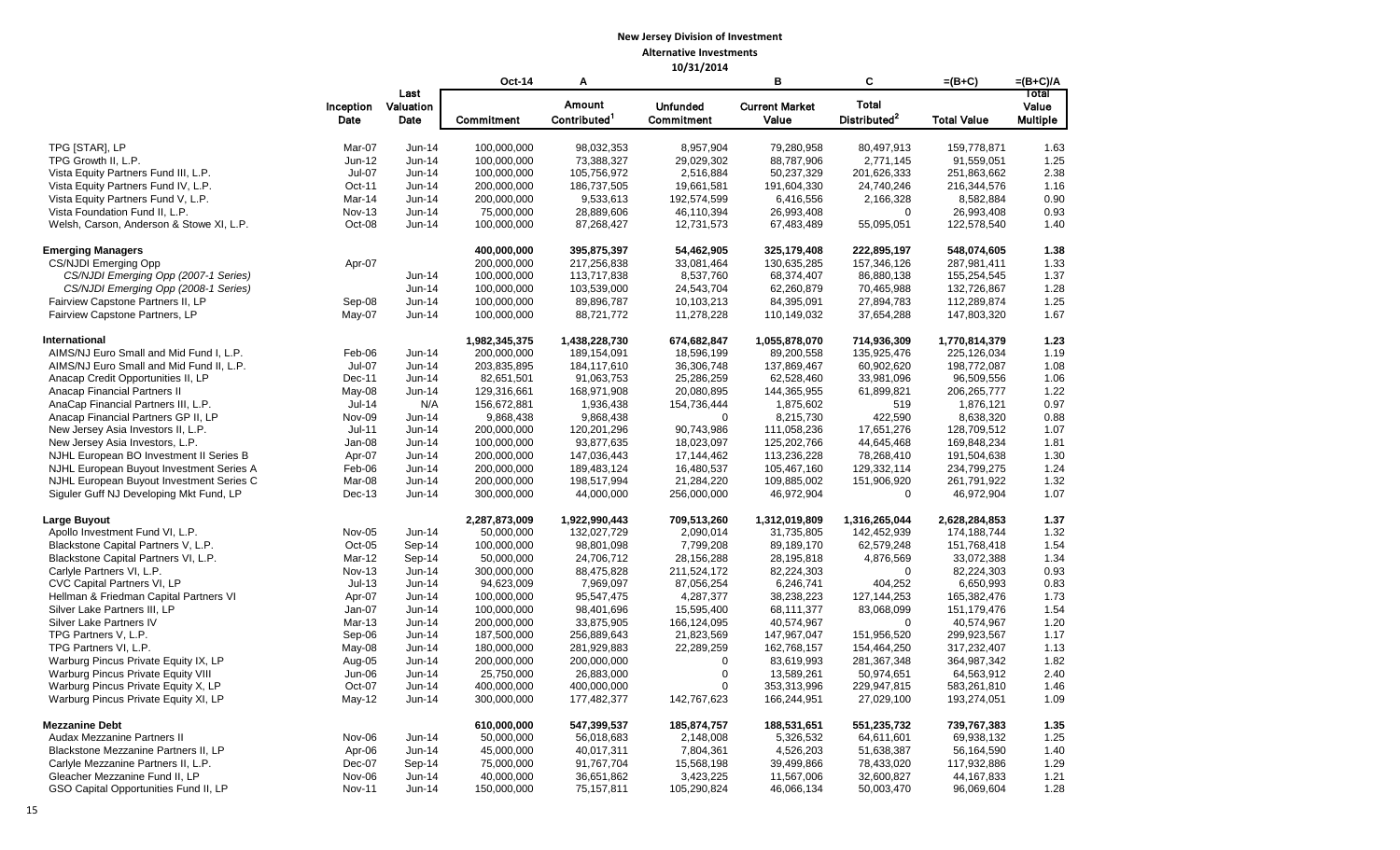|                                         |               |           | <b>Oct-14</b>  | Α                        |                   | в                              | C                        | $=(B+C)$           | $=(B+C)/A$      |
|-----------------------------------------|---------------|-----------|----------------|--------------------------|-------------------|--------------------------------|--------------------------|--------------------|-----------------|
|                                         |               | Last      |                | <b>Amount</b>            |                   |                                | <b>Total</b>             |                    | Total           |
|                                         | Inception     | Valuation |                | Contributed <sup>1</sup> | <b>Unfunded</b>   | <b>Current Market</b><br>Value | Distributed <sup>2</sup> |                    | Value           |
|                                         | Date          | Date      | Commitment     |                          | <b>Commitment</b> |                                |                          | <b>Total Value</b> | <b>Multiple</b> |
| GSO Capital Opportunities Fund, L.P.    | Jul-08        | Jun-14    | 100,000,000    | 112,701,810              | 6,407,457         | 27,755,414                     | 167,696,165              | 195,451,579        | 1.73            |
| Newstone Capital Partners II, L.P.      | May-11        | Jun-14    | 100,000,000    | 72,695,593               | 42,245,736        | 44,630,358                     | 37,250,166               | 81,880,524         | 1.13            |
| Newstone Capital Partners, L.P.         | Feb-07        | Jun-14    | 50,000,000     | 62,388,763               | 2,986,948         | 9,160,138                      | 69,002,097               | 78,162,235         | 1.25            |
|                                         |               |           |                |                          |                   |                                |                          |                    |                 |
| <b>Secondaries</b>                      |               |           | 281,212,376    | 273,336,495              | 24,560,069        | 153,842,820                    | 231,528,659              | 385,371,478        | 1.41            |
| Lexington Capital Partners VI-B         | Jun-06        | $Jun-14$  | 50,000,000     | 50,705,969               | 817,356           | 27,216,118                     | 43,771,593               | 70,987,712         | 1.40            |
| NB Sec Opps Offshore Fund II LP         | <b>Jul-08</b> | $Jun-14$  | 100,000,000    | 102,089,301              | 10,496,713        | 57, 193, 437                   | 95,516,235               | 152,709,672        | 1.50            |
| Partners Group Secondary 2006 LP        | Sep-06        | Jun-14    | 54,587,974     | 53,008,507               | 3,752,413         | 16,182,331                     | 47,286,436               | 63,468,767         | 1.20            |
| Partners Group Secondary 2008, L.P.     | Sep-08        | Jun-14    | 76,624,401     | 67,532,719               | 9,493,587         | 53,250,934                     | 44,954,394               | 98,205,327         | 1.45            |
| <b>Small/Midsize Buyout</b>             |               |           | 650,000,000    | 669,536,068              | 94,805,169        | 463,604,707                    | 437,700,096              | 901,304,803        | 1.35            |
| <b>CSFB/NJDI Investment Fund</b>        | Nov-05        |           | 650,000,000    | 669,536,068              | 94,805,169        | 463,604,707                    | 437,700,096              | 901,304,803        | 1.35            |
| CSFB/NJDI Investment Fund 2005-1 Series |               | $Jun-14$  | 200,000,000    | 224,590,277              | 9,777,898         | 151,193,346                    | 159,426,549              | 310,619,895        | 1.38            |
| CSFB/NJDI Investment Fund 2006-1 Series |               | $Jun-14$  | 250,000,000    | 273,499,031              | 20,762,297        | 174,716,217                    | 196,367,612              | 371,083,829        | 1.36            |
| CSFB/NJDI Investment Fund 2008-1 Series |               | $Jun-14$  | 200,000,000    | 171,446,761              | 64,264,975        | 137,695,144                    | 81,905,935               | 219,601,078        | 1.28            |
|                                         |               |           |                |                          |                   |                                |                          |                    |                 |
| <b>Special Situations</b>               |               |           | 340,000,000    | 274,731,895              | 217,116,554       | 198,479,237                    | 152,052,476              | 350,531,713        | 1.28            |
| Blackstone TOP Fund-A, L.P.             | Jan-12        | Sep-14    | 340,000,000    | 274,731,895              | 217,116,554       | 198,479,237                    | 152,052,476              | 350,531,713        | 1.28            |
| <b>Venture Capital</b>                  |               |           | 365,000,000    | 232,188,362              | 167,036,204       | 229,766,489                    | 109,030,500              | 338,796,989        | 1.46            |
| JP Morgan Direct/Pooled VC Instit III   | Jun-06        |           | 50,000,000     | 48,104,177               | 1,895,823         | 46,706,042                     | 24,229,947               | 70,935,989         | 1.47            |
| JP Morgan Direct VC Institutional III   |               | $Jun-14$  | 600,000        | 394,650                  | 205,350           | 559,620                        | 229,468                  | 789,088            | 2.00            |
| JP Morgan Pooled VC Institutional III   |               | $Jun-14$  | 49,400,000     | 47,709,527               | 1,690,473         | 46,146,422                     | 24,000,479               | 70,146,901         | 1.47            |
| Khosla Venutres IV, L.P.                | $Jan-12$      | $Jun-14$  | 25,000,000     | 17,250,000               | 7,750,000         | 20,346,333                     | 1,272,455                | 21,618,788         | 1.25            |
| NB Crossroads Fund XVIII                | Nov-06        | Jun-14    | 50,000,000     | 42,000,000               | 24,250,002        | 42,539,181                     | 27,575,562               | 70,114,743         | 1.67            |
| NB/NJ Custom Investment Fund            | Aug-07        | $Jun-14$  | 100,000,000    | 88,921,905               | 29,052,659        | 84,231,101                     | 55,952,536               | 140,183,637        | 1.58            |
| TCV VIII, L.P.                          | Jan-14        | Jun-14    | 100,000,000    | 10,315,027               | 89,684,973        | 9,649,233                      | 0                        | 9,649,233          | 0.94            |
| Tenaya Capital VI, L.P.                 | Jul-12        | $Jun-14$  | 40,000,000     | 25,597,253               | 14,402,747        | 26,294,599                     | 0                        | 26,294,599         | 1.03            |
|                                         |               |           |                |                          |                   |                                |                          |                    |                 |
| <b>Private Equity Subtotal</b>          |               |           | 12,314,782,302 | 9,604,466,251            | 4,083,792,731     | 6,948,598,653                  | 6,209,053,874            | 13,157,652,528     | 1.37            |
| <b>Real Estate</b>                      |               |           |                |                          |                   |                                |                          |                    |                 |
| <b>Debt</b>                             |               |           | 1,396,789,029  | 1,016,380,475            | 380,284,602       | 774,485,881                    | 640,044,085              | 1,414,529,966      | 1.39            |
| CT High Grade Partners II, LLC          | May-08        | Jun-14    | 675,000,000    | 572,861,303              | 99,133,604        | 619,929,608                    | 155,657,208              | 775,586,815        | 1.35            |
| Guggenheim Structured Real Estate III   | Sep-07        | $Jun-14$  | 100,000,000    | 100,000,000              | 0                 | 7,554,773                      | 73,363,322               | 80,918,095         | 0.81            |
| Lone Star Fund VII (U.S.) LP            | May-11        | Jun-14    | 300,000,000    | 283,589,254              | 18,845,732        | 89,678,600                     | 410,170,179              | 499,848,779        | 1.76            |
| M&G Real Estate Debt Fund II, LP        | $Jul-13$      | $Jun-14$  | 120,795,494    | 31,865,866               | 89,375,784        | 30,855,466                     | 853,376                  | 31,708,843         | 1.00            |
| M&G Real Estate Debt Fund III, LP       | $Jul-13$      | Jun-14    | 200,993,535    | 28,064,053               | 172,929,482       | 26,467,434                     | 0                        | 26,467,434         | 0.94            |
| <b>Equity</b>                           |               |           | 4,323,958,174  | 2,984,832,393            | 1,587,887,105     | 2,528,194,393                  | 1,219,153,769            | 3,747,348,162      | 1.26            |
| AEW Core Property Trust U.S. Inc.       | Oct-07        | Sep-14    | 100,000,000    | 100,000,000              | 0                 | 94,601,716                     | 25,730,500               | 120,332,217        | 1.20            |
| ARA Asia Dragon Limited                 | Sep-07        | $Jun-14$  | 100,000,000    | 92,842,000               | 7,158,000         | 33,071,595                     | 95,092,731               | 128,164,326        | 1.38            |
| Blackstone Real Estate Partners Asia LP | $Jun-13$      | $Jun-14$  | 500,000,000    | 190,981,715              | 309,684,622       | 206,720,725                    | 2,161,177                | 208,881,902        | 1.09            |
| Blackstone Real Estate V                | Feb-06        | $Jun-14$  | 75,000,000     | 78,353,336               | 3,130,539         | 66,234,769                     | 72,555,137               | 138,789,906        | 1.77            |
| <b>Blackstone Real Estate VI</b>        | Feb-07        | Jun-14    | 100,000,000    | 98,819,024               | 5,035,858         | 119,386,104                    | 73,312,592               | 192,698,696        | 1.95            |
| Blackstone Real Estate Partners VI, Sec | <b>Nov-11</b> | Jun-14    | 43,624,688     | 39,746,005               | 3,878,683         | 52,281,041                     | 28,899,438               | 81,180,479         | 2.04            |
| <b>Blackstone Real Estate VII</b>       | Dec-11        | $Jun-14$  | 300,000,000    | 263,546,244              | 80,239,875        | 285,932,565                    | 77,717,073               | 363,649,638        | 1.38            |
| Carlyle Realty Partners V LP            | Feb-07        | Jun-14    | 100,000,000    | 122,634,933              | 36,438,240        | 34,247,881                     | 122,588,578              | 156,836,459        | 1.28            |
| Exeter - Core Industrial Venture Fund   | Apr-12        | Jun-14    | 200,000,000    | 156,098,250              | 43,901,750        | 156,527,388                    | 17,275,500               | 173,802,888        |                 |
| Hammes Partners II, L.P.                | Mar-14        | N/A       | 100,000,000    | $\mathbf 0$              | 100,000,000       | 0                              | 0                        | 0                  | 1.11<br>N/A     |
| Heitman America Real Estate Trust, L.P. | Jan-07        | $Jun-14$  | 100,000,000    | 100,000,000              | 0                 | 114,473,325                    | 27,737,212               | 142,210,537        | 1.42            |
|                                         |               |           |                |                          |                   |                                |                          |                    |                 |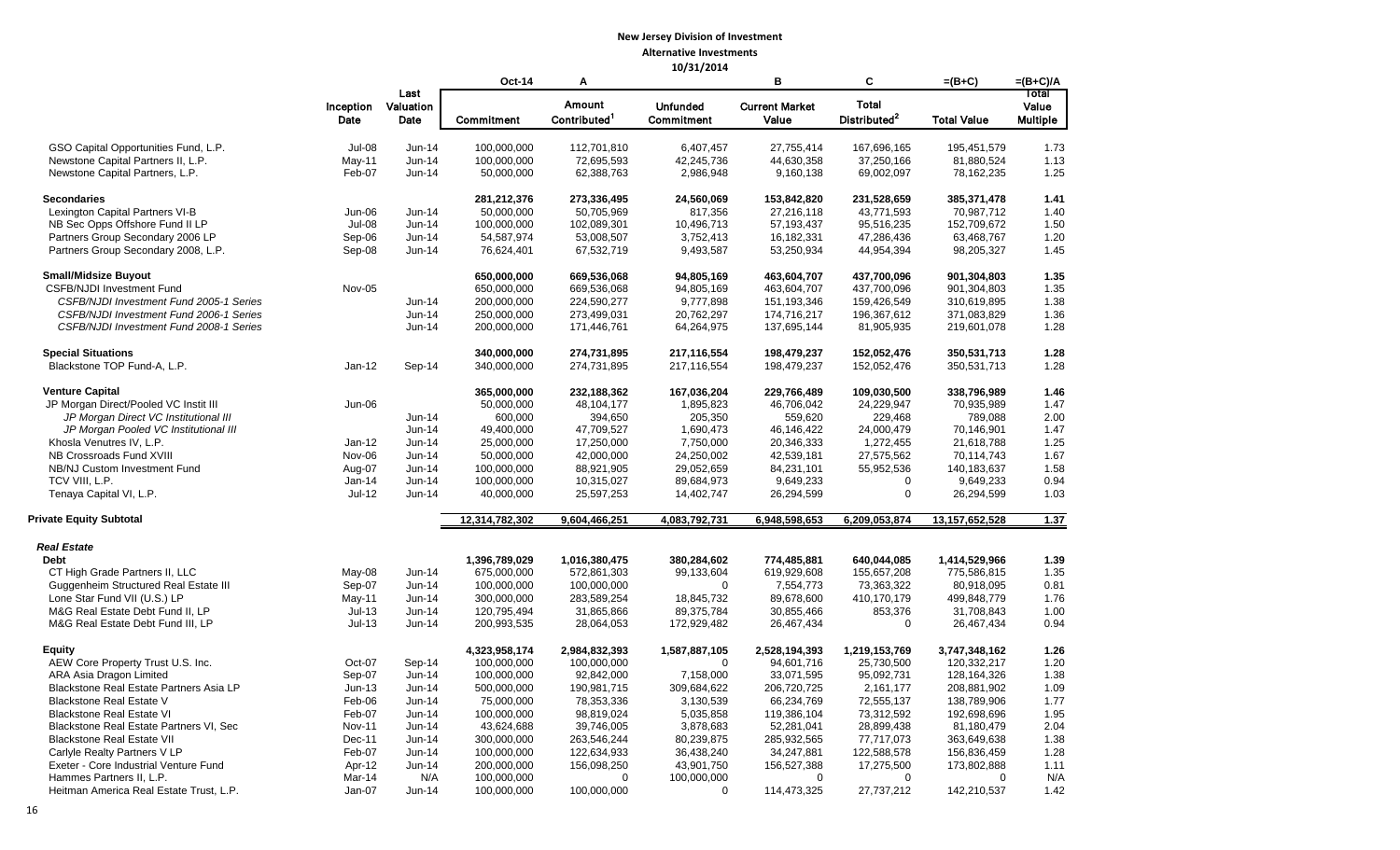|                                                                                     |                   |                           | Oct-14                   | Α                                         |                                      | в                              | C                                        | $=(B+C)$                  | $=(B+C)/A$                        |
|-------------------------------------------------------------------------------------|-------------------|---------------------------|--------------------------|-------------------------------------------|--------------------------------------|--------------------------------|------------------------------------------|---------------------------|-----------------------------------|
|                                                                                     | Inception<br>Date | Last<br>Valuation<br>Date | Commitment               | <b>Amount</b><br>Contributed <sup>1</sup> | <b>Unfunded</b><br><b>Commitment</b> | <b>Current Market</b><br>Value | <b>Total</b><br>Distributed <sup>2</sup> | <b>Total Value</b>        | Total<br>Value<br><b>Multiple</b> |
| Lone Star Real Estate Fund II (U.S.) LP                                             | $May-11$          | Jun-14                    | 100,000,000              | 87,009,200                                | 12,915,800                           | 40,267,048                     | 71,892,350                               | 112,159,398               | 1.29                              |
| Lubert Adler Real Estate Fund VI-B                                                  | Feb-11            | Jun-14                    | 100,000,000              | 95,000,000                                | 14,611,321                           | 80,774,526                     | 51,250,000                               | 132,024,526               | 1.39                              |
| Meyer Bergman Euro Retail Partners II-TE                                            | $Jul-14$          | $Jun-14$                  | 63,143,680               | 23,510,715                                | 39,632,965                           | 21,571,665                     | $\mathbf 0$                              | 21,571,665                | 0.92                              |
| NJDOI/GMAM Core Plus RE Investment                                                  | May-08            | Jun-14                    | 81,500,000               | 69,537,518                                | 20,536,135                           | 33,697,085                     | 68,702,253                               | 102,399,338               | 1.47                              |
| NJDOI/GMAM Opp RE Investment Program                                                | May-08            | Jun-14                    | 25,000,000               | 15, 132, 863                              | 9,867,137                            | 13,983,020                     | 7,400,638                                | 21,383,658                | 1.41                              |
| Northwood Real Estate Co-Invest                                                     | Dec-12            | Jun-14                    | 75,000,000               | 20,538,581                                | 54,669,771                           | 20,450,840                     | 208,352                                  | 20,659,192                | 1.01                              |
| Northwood RE Partners L.P., (Series III)                                            | Dec-12            | Jun-14                    | 75,000,000               | 50,441,163                                | 29,724,608                           | 49,760,075                     | 5,227,059                                | 54,987,134                | 1.09                              |
| Northwood RE Partners L.P., (Series IV)                                             | <b>Nov-13</b>     | Jun-14                    | 200,000,000              | 84,202,018                                | 115,797,982                          | 83,298,194                     | 0                                        | 83,298,194                | 0.99                              |
| OZNJ Real Estate Opportunities, LP                                                  | Mar-13            | Sep-14                    | 50,000,000               | 28,943,530                                | 21,674,682                           | 30,167,287                     | 618,213                                  | 30,785,500                | 1.06                              |
| Och-Ziff Real Estate Fund III, LP                                                   | Aug-14            | N/A                       | 100,000,000              | 980,000                                   | 99,020,000                           | 980,000                        | 0                                        | 980,000                   | 1.00                              |
| Perella Weinberg Real Estate Fund II LP                                             | $Jul-13$          | Jun-14                    | 96,095,953               | 27,150,805                                | 68,945,148                           | 25,615,143                     | $\mathbf 0$                              | 25,615,143                | 0.94                              |
| Prime Property Fund                                                                 | Aug-07            | Sep-14                    | 130,000,000              | 150,000,000                               | 0                                    | 97,778,033                     | 63,873,978                               | 161,652,011               | 1.08                              |
| PRISA II                                                                            | Jun-07            | Sep-14                    | 60,000,000               | 100,000,000                               | 0                                    | 54,122,679                     | 50,281,896                               | 104,404,575               | 1.04                              |
| PRISA Real Estate Separate Account                                                  | Dec-06            | Sep-14                    | 265,000,000              | 300,000,000                               | 0                                    | 193,994,049                    | 126,303,882                              | 320,297,931               | 1.07                              |
| Prologis European Properties Fund II                                                | Sep-13            | Jun-14                    | 189,593,852              | 183,329,350                               | 6,264,502<br>35,019,666              | 174,777,889                    | 10,184,981                               | 184,962,871               | 1.01<br>1.34                      |
| RE Capital Asia Partners III, L.P.                                                  | Aug-12            | Jun-14                    | 80,000,000               | 50,590,220                                |                                      | 50,656,340                     | 17,155,719                               | 67,812,059                |                                   |
| TPG/NJ (RE) Partnership, LP                                                         | Feb-13            | Jun-14                    | 350,000,000              | 51,000,000                                | 299,000,000                          | 64,914,330                     | $\mathbf 0$                              | 64,914,330                | 1.27                              |
| Tucker Development/Acquisition Fund                                                 | Oct-07            | Jun-14                    | 50,000,000               | 50,000,000                                | 0                                    | 47,848,100                     | $\mathbf 0$                              | 47,848,100                | 0.96                              |
| Warburg Pincus Real Estate Fund I                                                   | Sep-06            | Jun-14                    | 100,000,000              | 95,833,333                                | 0                                    | 63,149,759                     | 79,825,481                               | 142,975,240               | 1.49                              |
| Westbrook Real Estate Fund VIII                                                     | Feb-08            | Jun-14                    | 100,000,000              | 110,980,414                               | 0<br>0                               | 61,008,386                     | 87,902,011                               | 148,910,397<br>48,747,059 | 1.34<br>1.22                      |
| Westbrook VII                                                                       | Jan-07            | Jun-14                    | 40,000,000<br>50,000,000 | 40,000,000<br>26,305                      | 49,973,695                           | 21,668,268<br>0                | 27,078,791<br>0                          | 0                         | 0.00                              |
| Wheelock SREF NJ CO-Invest Feeder, LP                                               | Nov-12            | N/A                       | 100,000,000              | 94,179,549                                | 9,191,446                            | 121,392,885                    | 8,178,227                                | 129,571,112               | 1.38                              |
| Wheelock Street Real Estate Fund, L.P.<br>Wheelock Street Real Estate Fund II, L.P. | Dec-11<br>Apr-14  | Jun-14<br>Jun-14          | 125,000,000              | 13,425,322                                | 111,574,678                          | 12,841,683                     | $\mathbf 0$                              | 12,841,683                | 0.96                              |
|                                                                                     |                   |                           |                          |                                           |                                      |                                |                                          |                           |                                   |
| Real Estate Subtotal                                                                |                   |                           | 5,720,747,203            | 4,001,212,869                             | 1,968,171,707                        | 3,302,680,274                  | 1,859,197,854                            | 5,161,878,128             | 1.29                              |
| <b>Hedge Fund</b>                                                                   |                   |                           |                          |                                           |                                      |                                |                                          |                           |                                   |
| <b>Absolute Return</b>                                                              |                   |                           | 1,000,000,000            | 900,000,000                               | 100,000,000                          | 925,856,250                    | 0                                        | 925,856,250               | 1.03                              |
| <b>BlueCrest Capital Management LLP</b>                                             | Apr-12            | Sep-14                    | 300,000,000              | 300,000,000                               | 0                                    | 304,999,800                    | $\mathbf 0$                              | 304,999,800               | 1.02                              |
| Brevan Howard Fund Limited                                                          | <b>Nov-11</b>     | Sep-14                    | 300,000,000              | 300,000,000                               | 0                                    | 315,126,900                    | $\mathbf 0$                              | 315,126,900               | 1.05                              |
| Iguazu Partners, L.P.                                                               | $Dec-13$          | Sep-14                    | 150,000,000              | 50,000,000                                | 100,000,000                          | 53,451,800                     | $\boldsymbol{0}$                         | 53,451,800                | 1.07                              |
| MKP Opportunity Partners, L.P.                                                      | Sep-12            | Sep-14                    | 250,000,000              | 250,000,000                               | 0                                    | 252,277,750                    | $\mathbf 0$                              | 252,277,750               | 1.01                              |
| <b>Credit</b>                                                                       |                   |                           | 1,750,000,000            | 1,729,318,805                             | 117,399,481                          | 2,015,309,833                  | 99,113,660                               | 2,114,423,492             | 1.22                              |
| Canyon Value Realization Fund                                                       | Jun-07            | Sep-14                    | 75,000,000               | 75,000,000                                | 0                                    | 128,212,125                    | 0                                        | 128,212,125               | 1.71                              |
| Canyon Balanced Fund                                                                | $Jul-11$          | Sep-14                    | 125,000,000              | 125,000,000                               | 0                                    | 183,909,340                    | 1,070,704                                | 184,980,044               | 1.48                              |
| Claren Road Credit Master Fund, Ltd.                                                | Jun-12            | Sep-14                    | 250,000,000              | 250,000,000                               | 0                                    | 259,439,250                    | U                                        | 259,439,250               | 1.04                              |
| GSO Credit Partners - A, L.P.                                                       | Mar-12            | Sep-14                    | 400,000,000              | 400,000,000                               | 0                                    | 574,132,400                    | 0                                        | 574,132,400               | 1.44                              |
| GSO Special Situations Fund, L.P.                                                   | Feb-12            | Sep-14                    | 100,000,000              | 100,000,000                               | 0                                    | 140,564,400                    | $\mathbf 0$                              | 140,564,400               | 1.41                              |
| Lazard Rathmore Fund, Ltd.                                                          | Aug-12            | Sep-14                    | 150,000,000              | 150,000,000                               | 0                                    | 169,703,550                    | $\mathbf 0$                              | 169,703,550               | 1.13                              |
| OZNJ Private Opportunities LP                                                       | Mar-13            | Sep-14                    | 200,000,000              | 234,318,805                               | 62,399,481                           | 150,842,007                    | 98,042,956                               | 248,884,963               | 1.06                              |
| Regiment Capital Ltd. Fund                                                          | Dec-11            | Sep-14                    | 150,000,000              | 150,000,000                               | 0                                    | 161,637,900                    | 0                                        | 161,637,900               | 1.08                              |
| Solus Opportunities Fund 3, LP                                                      | Apr-14            | Sep-14                    | 300,000,000              | 245,000,000                               | 55,000,000                           | 246,868,860                    | 0                                        | 246,868,860               | 1.01                              |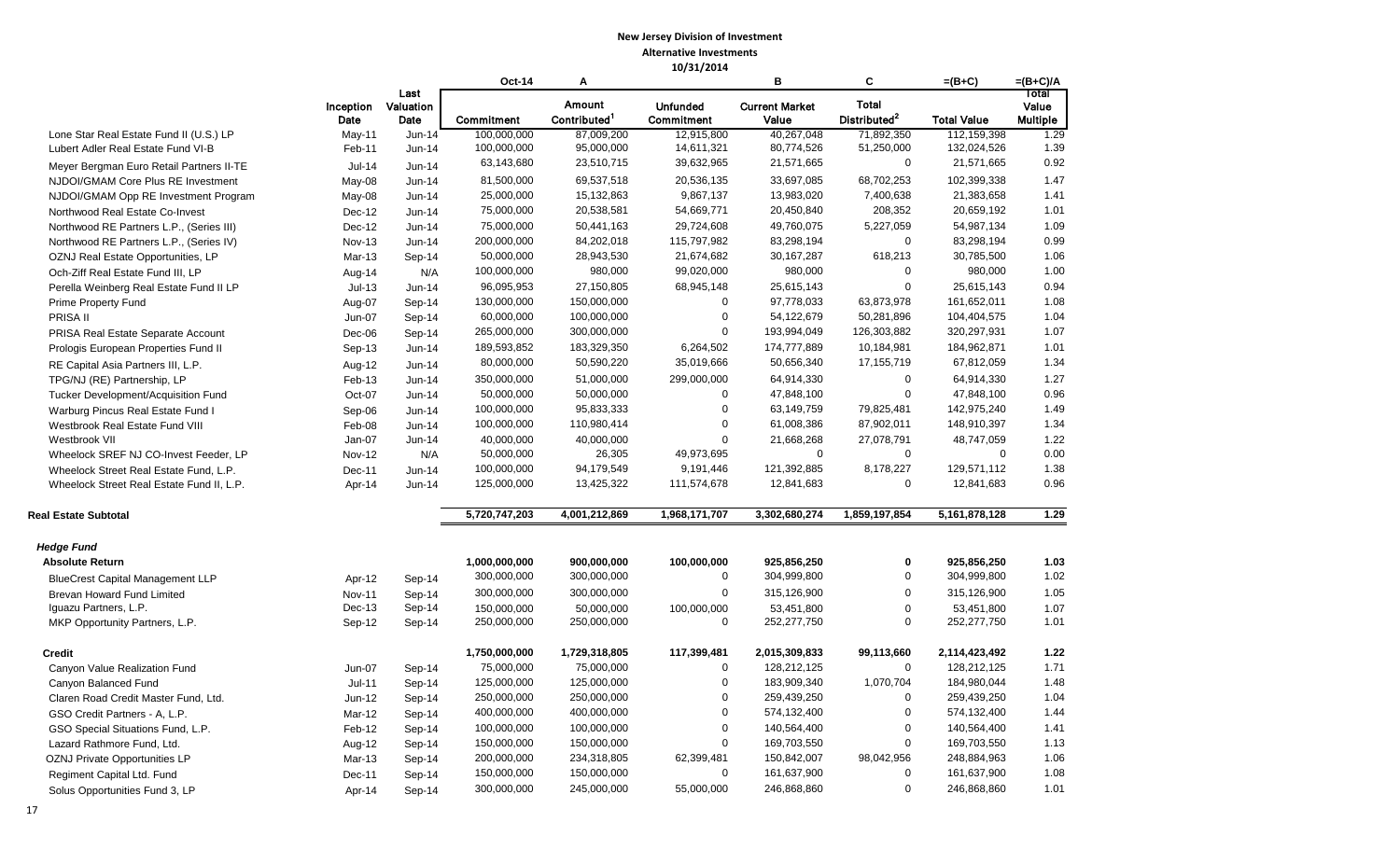|                                              |               |                   | $Oct-14$      | Α                        |                         | в                     | C                        | $=(B+C)$           | $=(B+C)/A$            |
|----------------------------------------------|---------------|-------------------|---------------|--------------------------|-------------------------|-----------------------|--------------------------|--------------------|-----------------------|
|                                              | Inception     | Last<br>Valuation |               | Amount                   | <b>Unfunded</b>         | <b>Current Market</b> | <b>Total</b>             |                    | <b>Total</b><br>Value |
|                                              | Date          | Date              | Commitment    | Contributed <sup>1</sup> | Commitment              | Value                 | Distributed <sup>2</sup> | <b>Total Value</b> | <b>Multiple</b>       |
| <b>Distressed</b>                            |               |                   | 350,000,000   | 450,000,000              | $\overline{\mathbf{0}}$ | 272,565,117           | 390,509,655              | 663,074,772        | 1.47                  |
| <b>Centerbridge Credit Partners</b>          | Oct-07        | Sep-14            | 200,000,000   | 200,000,000              | $\mathbf 0$             | 244,763,606           | 79,236,577               | 324,000,183        | 1.62                  |
| King Street Capital                          | Feb-07        | Sep-14            | 150,000,000   | 150,000,000              | $\pmb{0}$               | 22,628,826            | 209,885,706              | 232,514,532        | 1.55                  |
| Marathon Special Opp Fund, LTD               | $Jul-08$      | Sep-14            | 0             | 100,000,000              | $\mathbf 0$             | 5,172,685             | 101,387,372              | 106,560,057        | 1.07                  |
| <b>Equity Long/ Short</b>                    |               |                   | 1,425,000,000 | 1,000,119,901            | 424,880,099             | 1,298,204,100         | 100,000,000              | 1,398,204,100      | 1.40                  |
| Archipelago Partners, LP                     | Jun-06        | Sep-14            | 150,000,000   | 150,000,000              | $\mathbf 0$             | 152,026,000           | 100,000,000              | 252,026,000        | 1.68                  |
| Bay Pond Partners, L.P.                      | Apr-12        | Sep-14            | 200,000,000   | 200,000,000              | 0                       | 234,060,400           | $\mathbf 0$              | 234,060,400        | 1.17                  |
| Cadian Fund. L.P.                            | May-12        | Sep-14            | 100,000,000   | 100,000,000              | $\Omega$                | 111,276,300           | $\mathbf 0$              | 111,276,300        | 1.11                  |
| Omega Overseas Partners Ltd. Class-B         | Jan-07        | Sep-14            | 225,000,000   | 150,000,000              | 75,000,000              | 241,947,000           | $\boldsymbol{0}$         | 241,947,000        | 1.61                  |
| Scopia PX, LLC                               | $Jan-13$      | Sep-14            | 250,000,000   | 150,000,000              | 100,000,000             | 174,823,200           | $\mathbf 0$              | 174,823,200        | 1.17                  |
| ValueAct Capital Partners II, L.P.           | <b>Nov-11</b> | Sep-14            | 150,000,000   | 150,000,000              | 0                       | 251,453,700           | $\mathbf 0$              | 251,453,700        | 1.68                  |
| ValueAct Co-Invest International LP          | $Jun-13$      | Sep-14            | 200,000,000   | 119,901                  | 199,880,099             | $\mathbf 0$           | $\mathbf 0$              | $\mathbf 0$        | N/A                   |
| Visium Balanced Offshore Fund, Ltd           | Aug-12        | Sep-14            | 150,000,000   | 100,000,000              | 50,000,000              | 132,617,500           | $\mathbf 0$              | 132,617,500        | 1.33                  |
| <b>Event Driven</b>                          |               |                   | 1,400,000,000 | 1,147,330,047            | 252,669,953             | 1,348,066,468         | 202,594,192              | 1,550,660,661      | 1.35                  |
| Cevian Capital II, L.P.                      | Apr-12        | Sep-14            | 150,000,000   | 150,000,000              | 0                       | 183,674,700           | $\mathbf 0$              | 183,674,700        | 1.22                  |
| Davidson Kempner Institutional Partners, L.P | Dec-06        | Sep-14            | 150,000,000   | 150,000,000              | $\pmb{0}$               | 230,569,500           | $\mathbf 0$              | 230,569,500        | 1.54                  |
| Elliott Associates, L.P.                     | Apr-12        | Sep-14            | 200,000,000   | 90,883,000               | 109,117,000             | 101,665,995           | $\mathbf 0$              | 101,665,995        | 1.12                  |
| JANA Strategic Investment Fund II, LP        | $Jun-13$      | Sep-14            | 300,000,000   | 164,635,875              | 135,364,125             | 96,497,586            | 82,358,718               | 178,856,304        | 1.09                  |
| Pershing Square LP                           | Apr-10        | Sep-14            | 200,000,000   | 200,000,000              | $\mathbf 0$             | 245,376,765           | 85,000,000               | 330,376,765        | 1.65                  |
| Starboard Leaders Fund LP                    | Mar-14        | Sep-14            | 125,000,000   | 116,811,172              | 8,188,828               | 123,478,871           | $\mathbf 0$              | 123,478,871        | 1.06                  |
| Starboard Value and Opportunity LP           | Mar-14        | Sep-14            | 75,000,000    | 75,000,000               | 0                       | 77,614,725            | $\mathbf 0$              | 77,614,725         | 1.03                  |
| Third Point Offshore Fund, LTD.              | Apr-11        | Sep-14            | 100,000,000   | 100,000,000              | $\pmb{0}$               | 137,104,452           | 10,235,474               | 147,339,926        | 1.47                  |
| York Capital Management, LP                  | Feb-07        | Sep-14            | 100,000,000   | 100,000,000              | $\mathbf 0$             | 152,083,875           | 25,000,000               | 177,083,875        | 1.77                  |
| <b>Fund of Funds</b>                         |               |                   | 2,210,000,000 | 2,060,258,928            | 149,741,072             | 2,610,909,188         | 29,590,586               | 2,640,499,774      | 1.28                  |
| AIMS/NJ Multi-Strategy Portfolio, LLC        | Aug-06        | Aug-14            | 550,000,000   | 550,000,000              | $\mathbf 0$             | 703,565,216           | $\mathbf 0$              | 703,565,216        | 1.28                  |
| Arden Garden State NJ Fund LP.               | Jun-06        | Aug-14            | 500,000,000   | 500,000,000              | 0                       | 571,454,986           | $\mathbf 0$              | 571,454,986        | 1.14                  |
| Protege Partners, LP                         | Jun-07        | Sep-14            | 150,000,000   | 150,000,000              | 0                       | 181,253,450           | $\mathbf 0$              | 181,253,450        | 1.21                  |
| RC Woodley Park, LP                          | Aug-06        | Aug-14            | 810,000,000   | 751,258,928              | 58,741,072              | 1,034,597,651         | 29,590,586               | 1,064,188,237      | 1.42                  |
| Reservoir Strategic Partners Fund, LP        | $Jul-11$      | Sep-14            | 200,000,000   | 109,000,000              | 91,000,000              | 120,037,885           | $\mathbf 0$              | 120,037,885        | 1.10                  |
| <b>Global Macro</b>                          |               |                   | 300,000,000   | 300,000,000              | 0                       | 337,467,700           | $\bf{0}$                 | 337,467,700        | 1.12                  |
| Lynx (Bermuda) Ltd.                          | Mar-11        | Sep-14            | 100,000,000   | 100,000,000              | $\pmb{0}$               | 116,971,500           | $\mathbf 0$              | 116,971,500        | 1.17                  |
| Winton Futures Fund                          | Jan-11        | Sep-14            | 200,000,000   | 200,000,000              | $\mathbf 0$             | 220,496,200           | $\mathbf 0$              | 220,496,200        | 1.10                  |
| <b>Multi-Strategy</b>                        |               |                   | 300,000,000   | 450,000,000              | 0                       | 289,547,323           | 304,800,000              | 594, 347, 323      | 1.32                  |
| AG Garden Partners, LP                       | Mar-06        | Sep-14            | $\mathbf 0$   | 150,000,000              | 0                       | 6,749,848             | 154,800,000              | 161,549,848        | 1.08                  |
| Farallon Capital Inst. Partners, L.P.        | Jun-07        | Sep-14            | 150,000,000   | 150,000,000              | 0                       | 93,543,450            | 75,000,000               | 168,543,450        | 1.12                  |
| OZ Domestic Partners II, Ltd.                | Jun-06        | Sep-14            | 150,000,000   | 150,000,000              | $\mathbf 0$             | 189,254,025           | 75,000,000               | 264,254,025        | 1.76                  |
| <b>Hedge Fund Subtotal</b>                   |               |                   | 8,735,000,000 | 8,037,027,681            | 1,044,690,606           | 9,097,925,979         | 1,126,608,093            | 10,224,534,072     | 1.27                  |
|                                              |               |                   |               |                          |                         |                       |                          |                    |                       |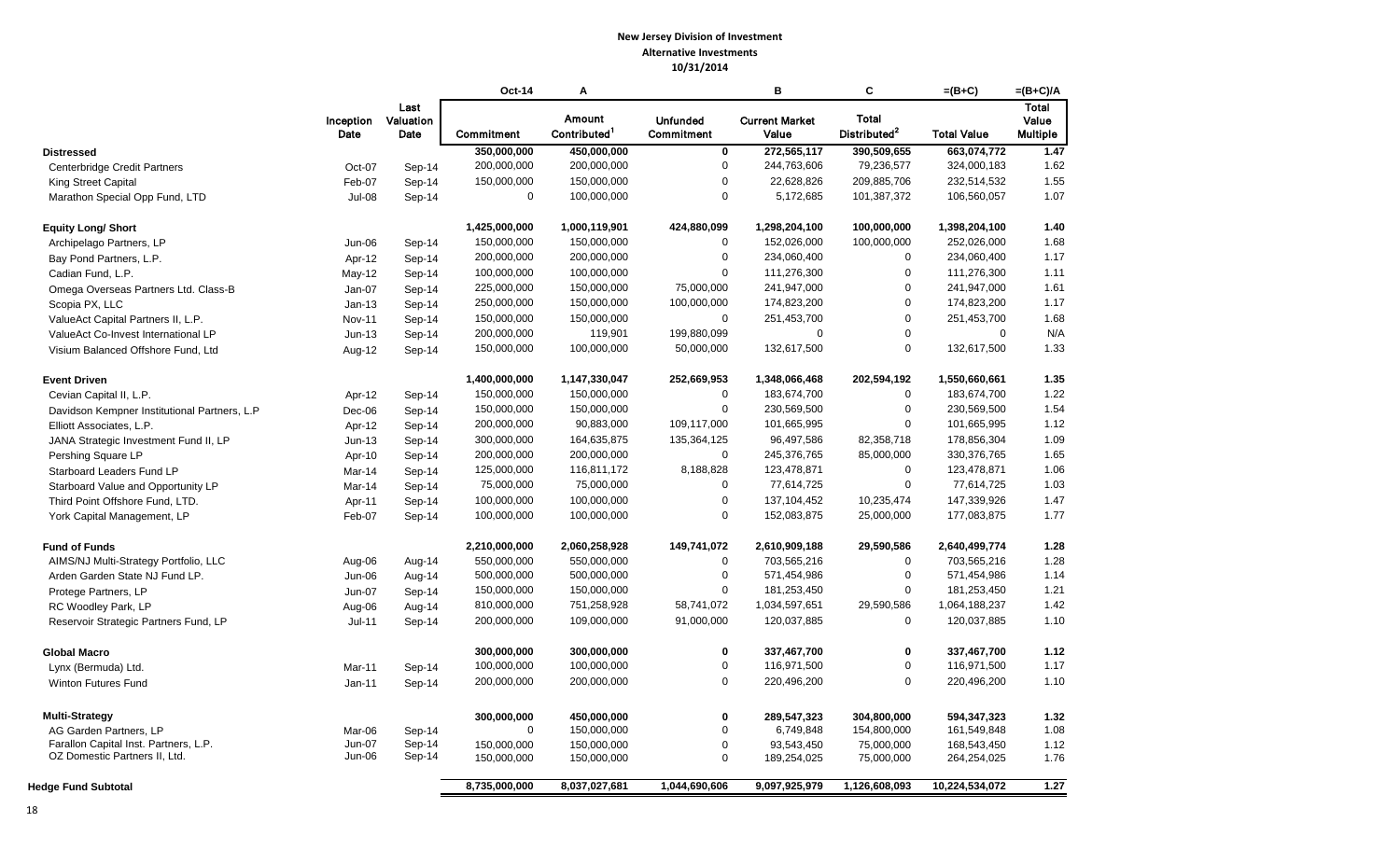|                                         |                   |                           | <b>Oct-14</b>  | А                                         |                                      | в                              | C                                        | $=(B+C)$           | $=(B+C)/A$                        |
|-----------------------------------------|-------------------|---------------------------|----------------|-------------------------------------------|--------------------------------------|--------------------------------|------------------------------------------|--------------------|-----------------------------------|
|                                         | Inception<br>Date | Last<br>Valuation<br>Date | Commitment     | <b>Amount</b><br>Contributed <sup>1</sup> | <b>Unfunded</b><br><b>Commitment</b> | <b>Current Market</b><br>Value | <b>Total</b><br>Distributed <sup>2</sup> | <b>Total Value</b> | Total<br>Value<br><b>Multiple</b> |
| <b>Real Assets</b>                      |                   |                           |                |                                           |                                      |                                |                                          |                    |                                   |
| Aether Real Assets III Surplus, LP      | <b>Nov-13</b>     | $Jun-14$                  | 100,000,000    | 21,517,241                                | 78,606,655                           | 21,849,549                     | 123,896                                  | 21,973,445         | 1.02                              |
| Aether Real Assets III, LP              | <b>Nov-13</b>     | $Jun-14$                  | 30,000,000     | 3,882,161                                 | 26,143,768                           | 3,916,213                      | 25,929                                   | 3,942,142          | 1.02                              |
| Blackstone Energy Partners, L.P.        | Mar-12            | Sep-14                    | 150,000,000    | 130,658,039                               | 43,522,796                           | 120,387,038                    | 65,613,568                               | 186,000,605        | 1.42                              |
| <b>Blackstone Resources Select Fund</b> | Aug-11            | Sep-14                    | 250,000,000    | 250,000,000                               | 0                                    | 203,833,500                    | $\mathbf 0$                              | 203,833,500        | 0.82                              |
| Blackstone TOP Fund - A, L.P.           | Jul-12            | Sep-14                    | 389,985,858    | 371,038,975                               | 97,210,713                           | 346,056,133                    | 85,654,731                               | 431,710,864        | 1.16                              |
| BX NJ Co-Invest, L.P.                   | Aug-12            | Sep-14                    | 20,014,142     | 21,312,944                                | 14,512,926                           | 43,604,934                     | 15,811,728                               | 59,416,662         | 2.79                              |
| Gresham Commodity Fund (ETAP)           | Feb-08            | $Sep-14$                  | 200,000,000    | 200,000,000                               | $\Omega$                             | 135,933,600                    | $\mathbf 0$                              | 135,933,600        | 0.68                              |
| Gresham Commodity Fund (TAP)            | Nov-07            | $Sep-14$                  | 200,000,000    | 200,000,000                               | $\Omega$                             | 82,091,500                     | 75,000,000                               | 157,091,500        | 0.79                              |
| GSO Energy Partners - A, L.P.           | Mar-12            | $Jun-14$                  | 500,000,000    | 231,734,323                               | 330,320,945                          | 217,906,315                    | 63,630,892                               | 281,537,207        | 1.21                              |
| Hitecvision VII, L.P.                   | Apr-14            | $Jun-14$                  | 100,000,000    | 2,514,756                                 | 97,485,244                           | 1,927,654                      | 0                                        | 1,927,654          | 0.77                              |
| OZNJ Real Asset Opportunities, LP       | Mar-13            | Sep-14                    | 50,000,000     | 46,751,222                                | 3,248,778                            | 46,684,087                     | 0                                        | 46,684,087         | 1.00                              |
| RC Woodley Park, L.P.                   | $May-11$          | Aug-14                    | 135,000,000    | 135,000,000                               | $\Omega$                             | 2,600,679                      | 89,569,359                               | 92,170,038         | 0.68                              |
| <b>Schroders Commodity Portfolio</b>    | Jan-08            | Sep-14                    | 500,000,000    | 450,000,000                               | 50,000,000                           | 192,351,775                    | 175,000,000                              | 367, 351, 775      | 0.82                              |
| <b>Sheridan Production Partners I</b>   | Aug-07            | $Jun-14$                  | 50,000,000     | 52,250,000                                | $\Omega$                             | 45,519,997                     | 43,625,000                               | 89,144,997         | 1.71                              |
| Sheridan Production Partners II-B, L.P  | <b>Nov-10</b>     | $Jun-14$                  | 100,000,000    | 95,750,000                                | 4,250,000                            | 70,107,959                     | 7,000,000                                | 77,107,959         | 0.81                              |
| Tenaska Power Fund II, L.P.             | Sep-08            | $Jun-14$                  | 100,000,000    | 87,598,140                                | 12,401,860                           | 30,826,265                     | 47,828,605                               | 78,654,870         | 0.90                              |
| Warburg Pincus Energy, L.P.             | May-14            | N/A                       | 100,000,000    | 3,225,000                                 | 96,775,000                           | 3,225,000                      | 0                                        | 3,225,000          | 1.00                              |
| <b>Real Assets Subtotal</b>             |                   |                           | 2,975,000,000  | 2,303,232,801                             | 854,478,685                          | 1,568,822,197                  | 668,883,708                              | 2,237,705,905      | 0.97                              |
| <b>Grand Total</b>                      |                   |                           | 29,745,529,505 | 23,945,939,602                            | 7,951,133,727                        | 20,918,027,103                 | 9,863,743,529                            | 30,781,770,632     | 1.29                              |

1. Amount Contributed does not include adjustment for portion of total distributions that are recallable. Contributions does include return of unused funded capital.

2. Total distributed include recallable portion of proceeds.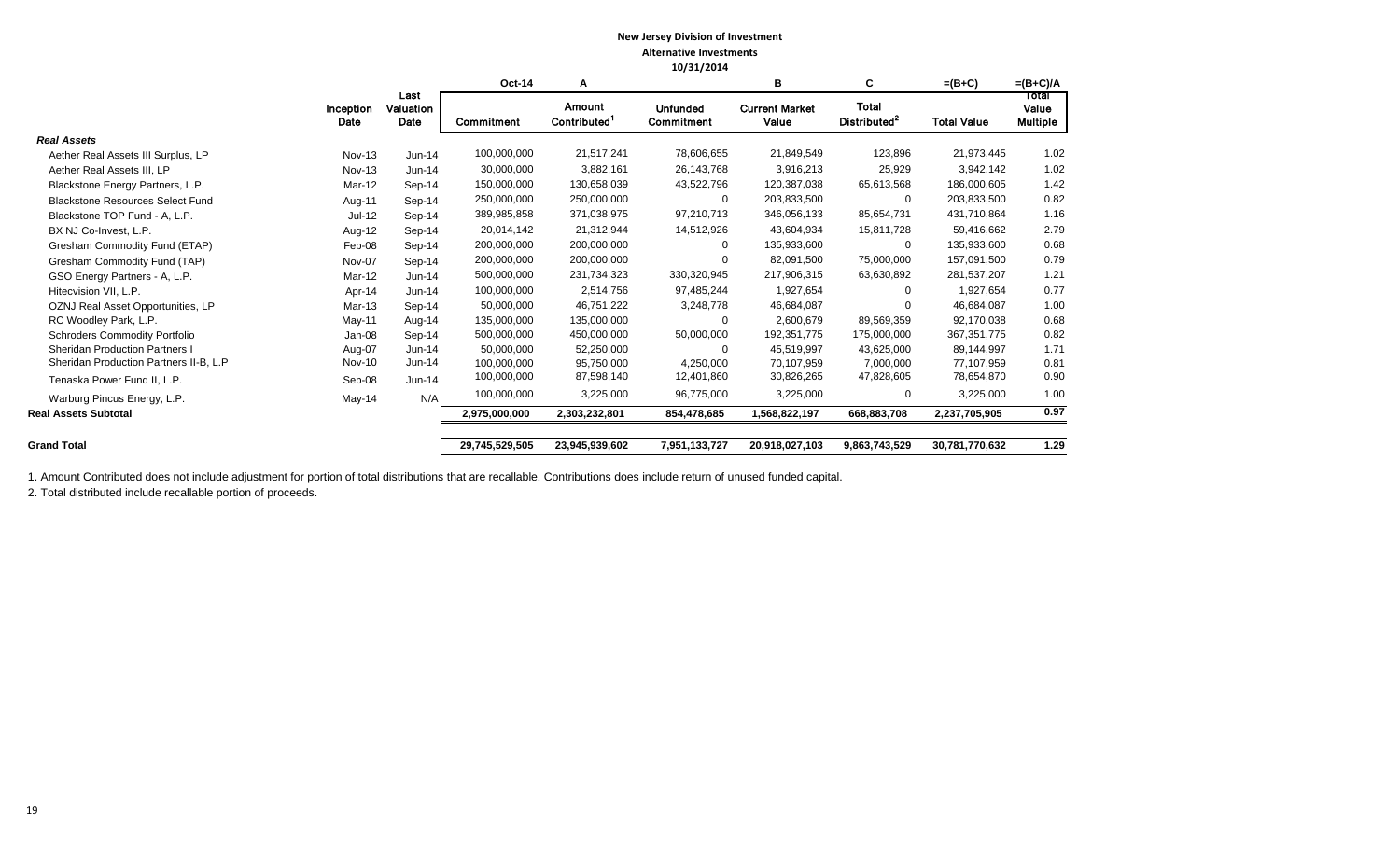#### **New Jersey Division of Investment Global Diversified Credit 10/31/14**

#### **Global Diversified Credit as of October 31, 2014**

Presents underlying fund level information including the Portfolio's original commitments, funded amounts to date, remaining commitments and the distributions to date.

|                                             |                       |                           | Oct-14        | A                     |                               | в                              | C.                                       | $=(B+C)$           | $=(B+C)/A$                            |
|---------------------------------------------|-----------------------|---------------------------|---------------|-----------------------|-------------------------------|--------------------------------|------------------------------------------|--------------------|---------------------------------------|
|                                             | <b>Inception Date</b> | Last<br>Valuation<br>Date | Commitment    | Amount<br>Contributed | <b>Unfunded</b><br>Commitment | <b>Current Market</b><br>Value | <b>Total</b><br>Distributed <sup>2</sup> | <b>Total Value</b> | <b>Total Value</b><br><b>Multiple</b> |
|                                             |                       |                           |               |                       |                               |                                |                                          |                    |                                       |
| <b>BlackRock Credit Investors</b>           |                       | Oct-07<br>Jun-14          | 400,000,000   | 400,000,000           | 176,645,178                   | 32,287,710                     | 353,290,356                              | 385,578,066        | 0.96                                  |
| <b>BlackRock Credit Investors Co-Invest</b> |                       | Oct-09<br>Jun-14          | 144,000,000   | 144,000,000           | 130,017,469                   | 3,316,496                      | 260,693,437                              | 264,009,932        | 1.83                                  |
| Cerberus NJ Credit Opportunities Fund, L.P. |                       | Apr-12<br>Aug-14          | 300,000,000   | 280,472,637           | 19,527,363                    | 293,892,774                    | 34,825,871                               | 328,718,644        | 1.17                                  |
| Golden Tree Opportunities LP-Class D        |                       | Sep-07<br>Aug-14          | 250,000,000   | 249,500,000           | 500,000                       | 444,377,631                    | 4,676,086                                | 449,053,717        | 1.80                                  |
| Knight/TPG NPL - C, L.P.                    |                       | Mar-12<br>Jun-14          | 100,000,000   | 78,556,376            | 34,617,326                    | 83,596,260                     | 13,173,702                               | 96,769,962         | 1.23                                  |
| Och Ziff Capital                            |                       | Apr-10<br>Aug-14          | 500,000,000   | 381,886,251           | 118,113,749                   | 869,201,367                    | $\Omega$                                 | 869,201,367        | 2.28                                  |
| OZSC II, LP                                 |                       | Mar-13<br>Aug-14          | 300,000,000   | 313,309,682           | 10,452,154                    | 330,390,886                    | 23,761,836                               | 354,152,722        | 1.13                                  |
| TPG Opportunities Partners III (A), LP      |                       | Apr-14<br>Jun-14          | 100,000,000   | 6,897,927             | 93,102,073                    | 6,194,290                      | 11,567                                   | 6,205,857          | 0.90                                  |
| TPG Specialty Lending, Inc.                 |                       | Sep-14<br>May-11          | 200,000,000   | 102,684,312           | 99,446,439                    | 116,212,770                    | 26,663,340                               | 142,876,109        | 1.39                                  |
| Total                                       |                       |                           | 2,294,000,000 | 1,957,307,185         | 682,421,752                   | 2,179,470,182                  | 717,096,195                              | 2,896,566,377      | 1.48                                  |

1. Amount Contributed does not include adjustment for portion of total distributions that are recallable. Contributions does include return of unused funded capital.

2. Total distributed include recallable portion of proceeds.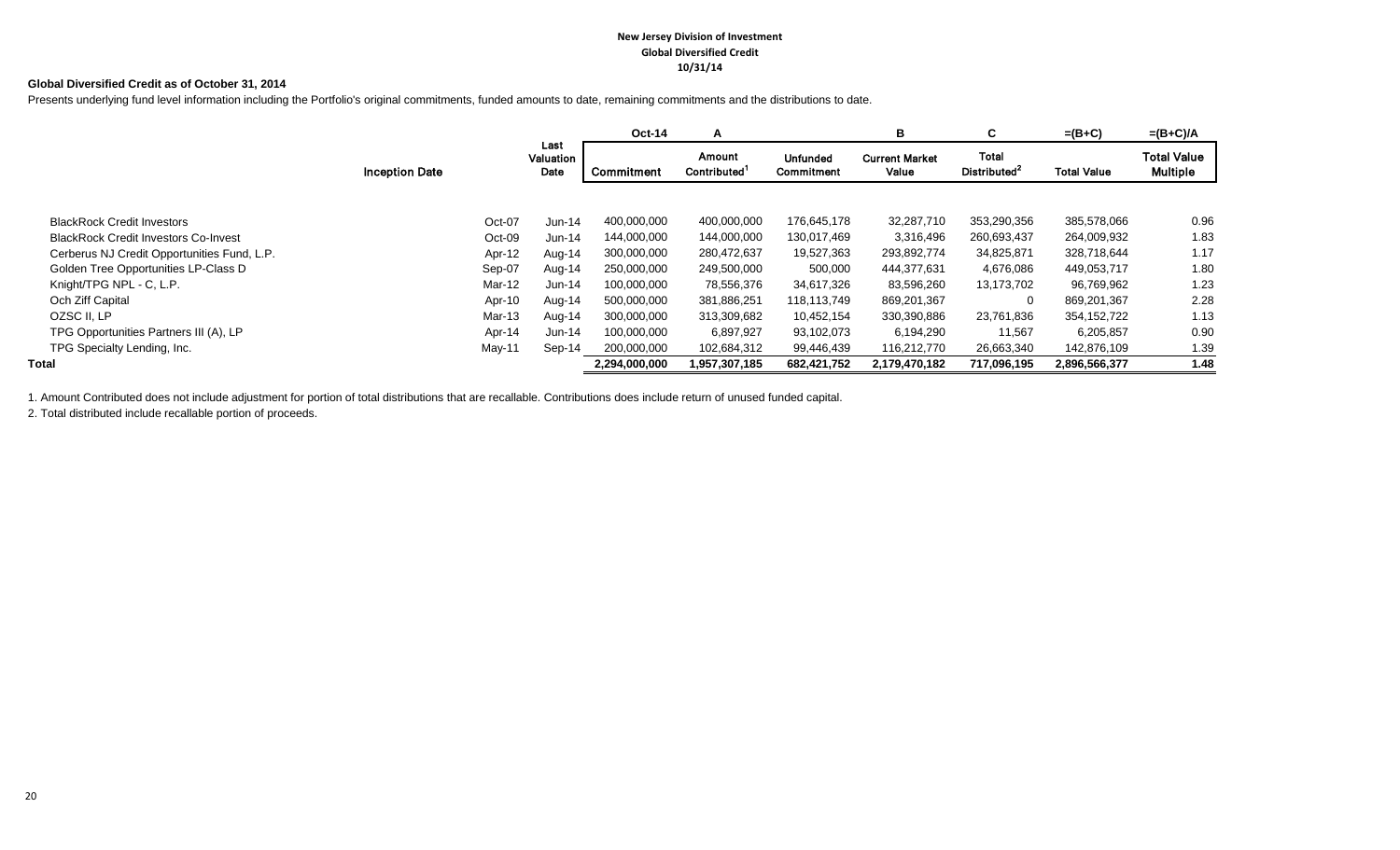#### **Opportunistic Investments as of October 31, 2014**

Presents underlying fund level information including the Portfolio's original commitments, funded amounts to date, remaining commitments and the distributions to date.

|                            |                       |                               | Oct-14      | A                                  |                               | в                              | C.                             | $=(B+C)$           | =(B+C)/A                    |
|----------------------------|-----------------------|-------------------------------|-------------|------------------------------------|-------------------------------|--------------------------------|--------------------------------|--------------------|-----------------------------|
|                            | <b>Inception Date</b> | <b>Last Valuation</b><br>Date | Commitment  | Amount<br>Contributed <sup>1</sup> | <b>Unfunded</b><br>Commitment | <b>Current Market</b><br>Value | Total Distributed <sup>2</sup> | <b>Total Value</b> | <b>Total Value Multiple</b> |
| Dyal NJ Investors, L.P.    | Oct-12                | Jun-14                        | 200,000,000 | 156,578,829                        | 61,337,959                    | 141,393,845                    | 32,415,619                     | 173,809,464        | 1.11                        |
| Dyal II NJ Investors, L.P. | Jul-14                | N/A                           | 250,000,000 | 0                                  | 250,000,000                   | 0                              |                                | 0                  | N/A                         |
| Total                      |                       |                               | 450,000,000 | 156,578,829                        | 311,337,959                   | 141,393,845                    | 32,415,619                     | 173,809,464        | 1.11                        |

1. Amount Contributed does not include adjustment for portion of total distributions that are recallable. Contributions does include return of unused funded capital.

2. Total distributed include recallable portion of proceeds.